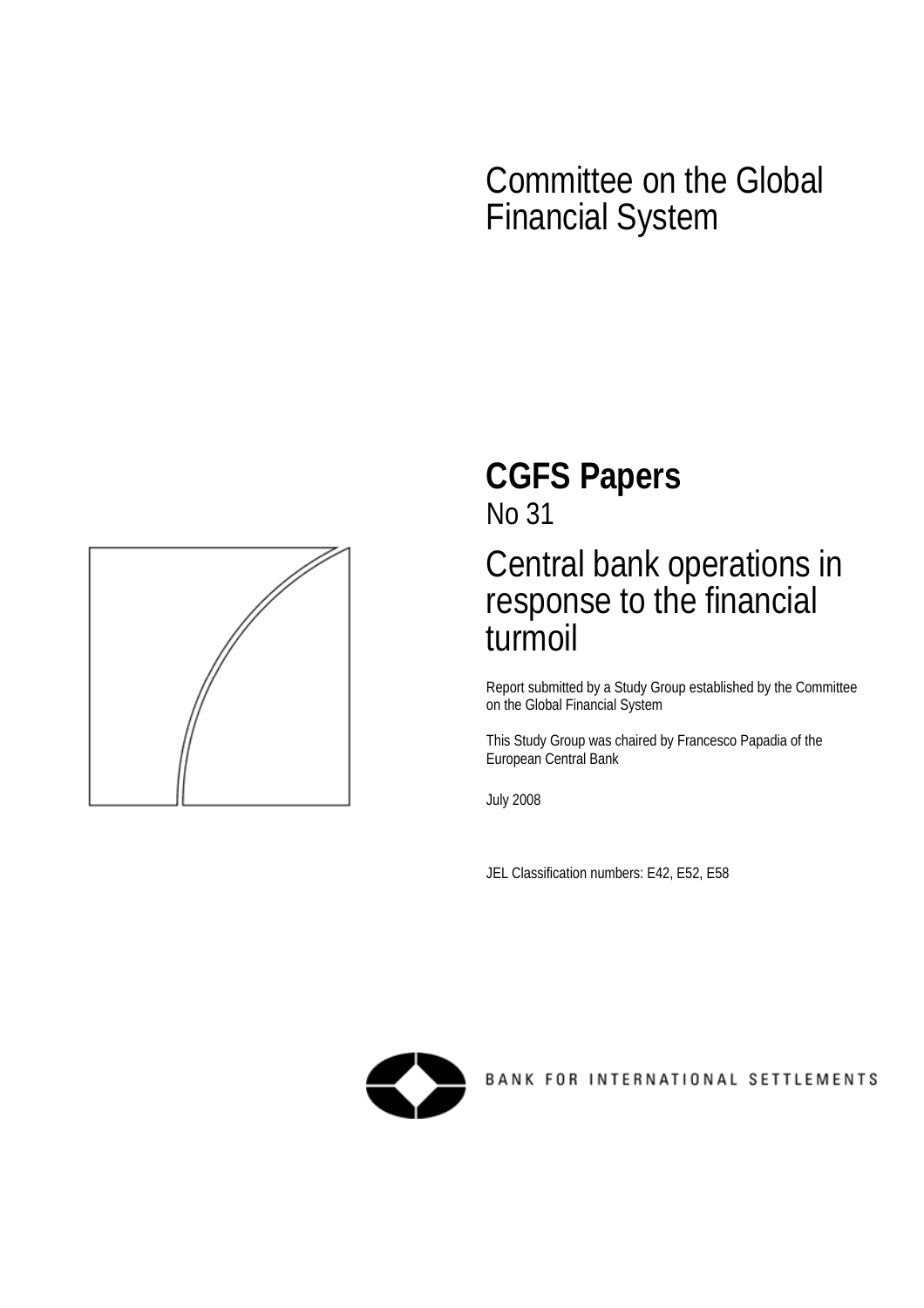Copies of publications are available from:

Bank for International Settlements Press & Communications CH 4002 Basel, Switzerland

E mail: publications@bis.org Fax: +41 61 280 9100 and +41 61 280 8100 This publication is available on the BIS website (www.bis.org).

#### © *Bank for International Settlements 2008. All rights reserved. Brief excerpts may be reproduced or translated provided the source is cited.*

ISBN 92-9131-769-1 (print) ISBN 92-9197-769-1 (online)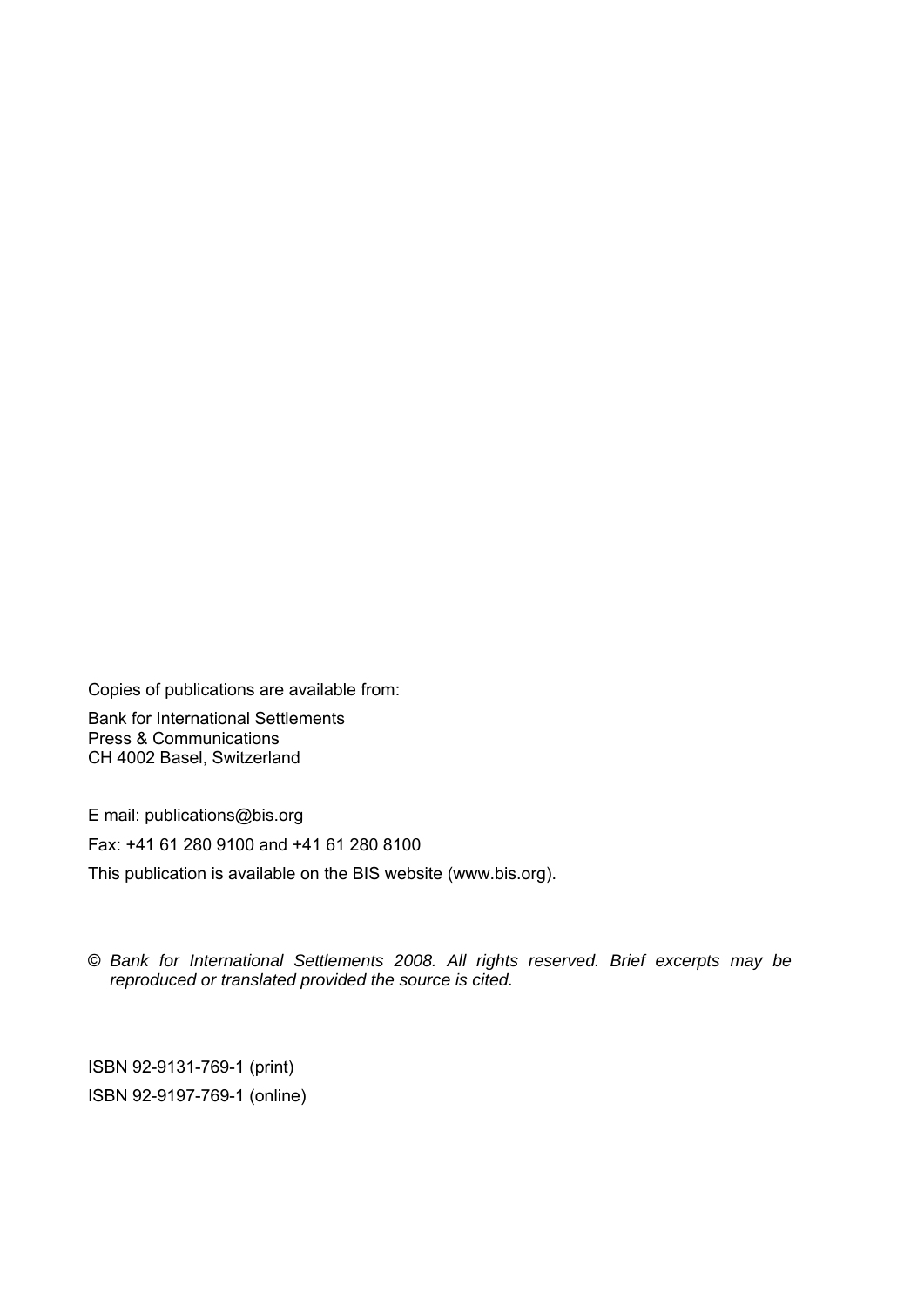# **Preface**

In November 2007, the Committee on the Global Financial System (CGFS), in cooperation with the Markets Committee, convened a Study Group to examine how central banks adapted the ways in which they supplied liquidity in response to the money market tensions that emerged in August 2007 and how effective those responses were. This Study Group, chaired by Francesco Papadia (European Central Bank), brought together senior central bank market operations experts from seven major currency areas. A number of other CGFS central banks also contributed to the analysis.

The first draft of the Study Group report was completed in February 2008. In its March 2008 meeting, the CGFS discussed the draft report and endorsed the preliminary recommendations identified at that stage. After approval by the G10 Governors, the preliminary recommendations served as input for the April 2008 Financial Stability Forum (FSF) report to the G7 Finance Ministers and central bank Governors. The draft Study Group report, including its recommendations and conclusions, was subsequently revised and updated in the light of the significant and rapidly evolving developments in March and April 2008.

The Study Group worked in real time, so to speak. The report was drafted while central banks closely monitored market developments and, more or less simultaneously, had to respond to the evolving challenges. Indeed, some of the specific recommendations discussed by the Study Group had already been implemented during the drafting period. Moreover, the report reflects the Study Group's experience and assessment up to end-April 2008, at which time market tensions were still persisting. Central banks, both individually and collectively in the CGFS and other forums, are continuing to draw lessons from the turmoil about the operation of their liquidity facilities and to examine how they can be made more effective now and in the future. A particular focus of our ongoing investigations in the CGFS is the cross-border provision of liquidity.

Donald L Kohn

Chairman, Committee on the Global Financial System Vice Chairman, Board of Governors of the Federal Reserve System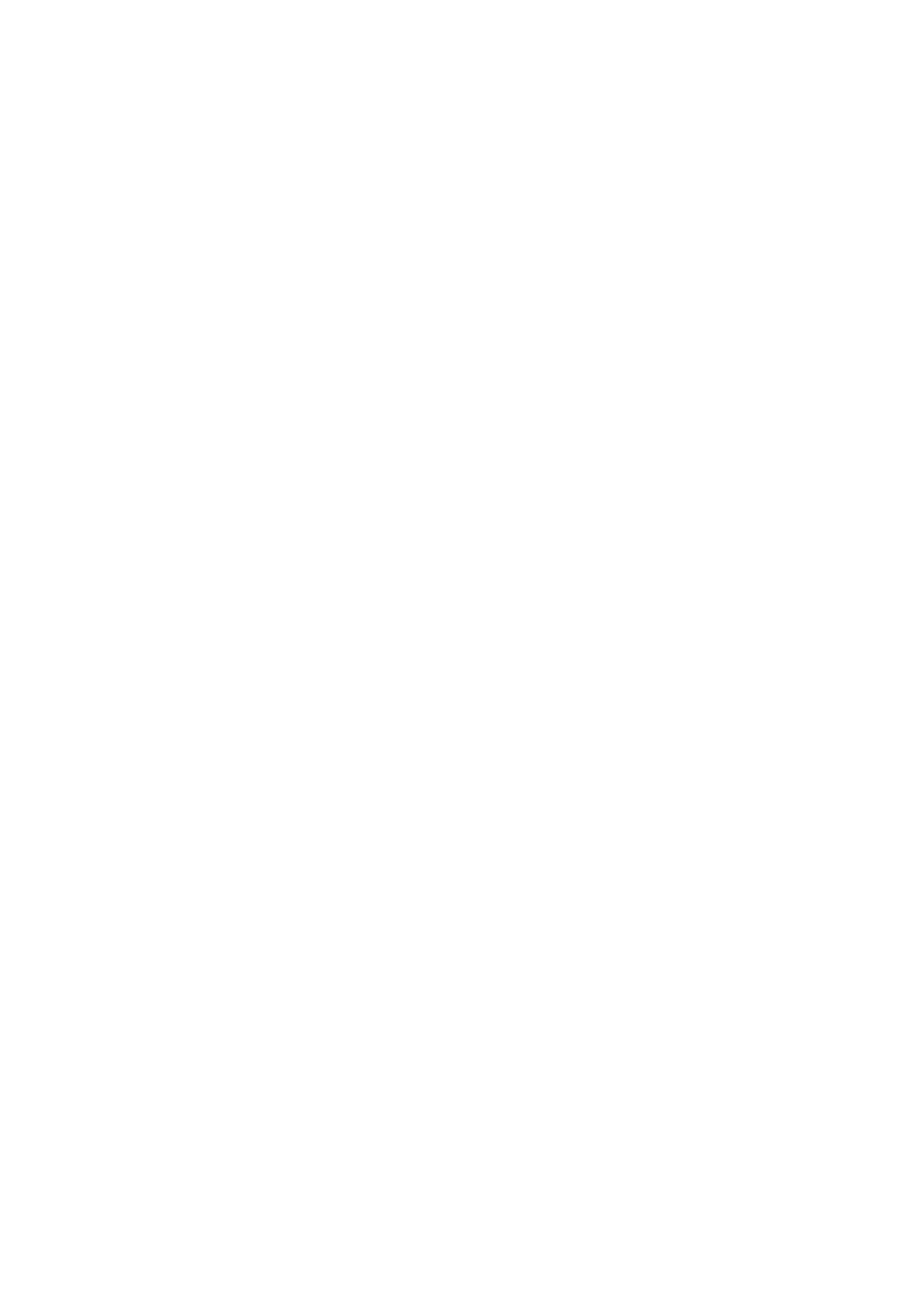# **Contents**

| 1.             |     |  |
|----------------|-----|--|
| 2.             |     |  |
| 3.             |     |  |
|                | 3.1 |  |
|                | 3.2 |  |
|                | 3.3 |  |
|                | 3.4 |  |
| 4 <sub>1</sub> |     |  |
|                | 4.1 |  |
|                | 4.2 |  |
|                | 4.3 |  |
|                | 4.4 |  |
| 5.             |     |  |
| Annex 1        |     |  |
| Annex 2        |     |  |
| Annex 3        |     |  |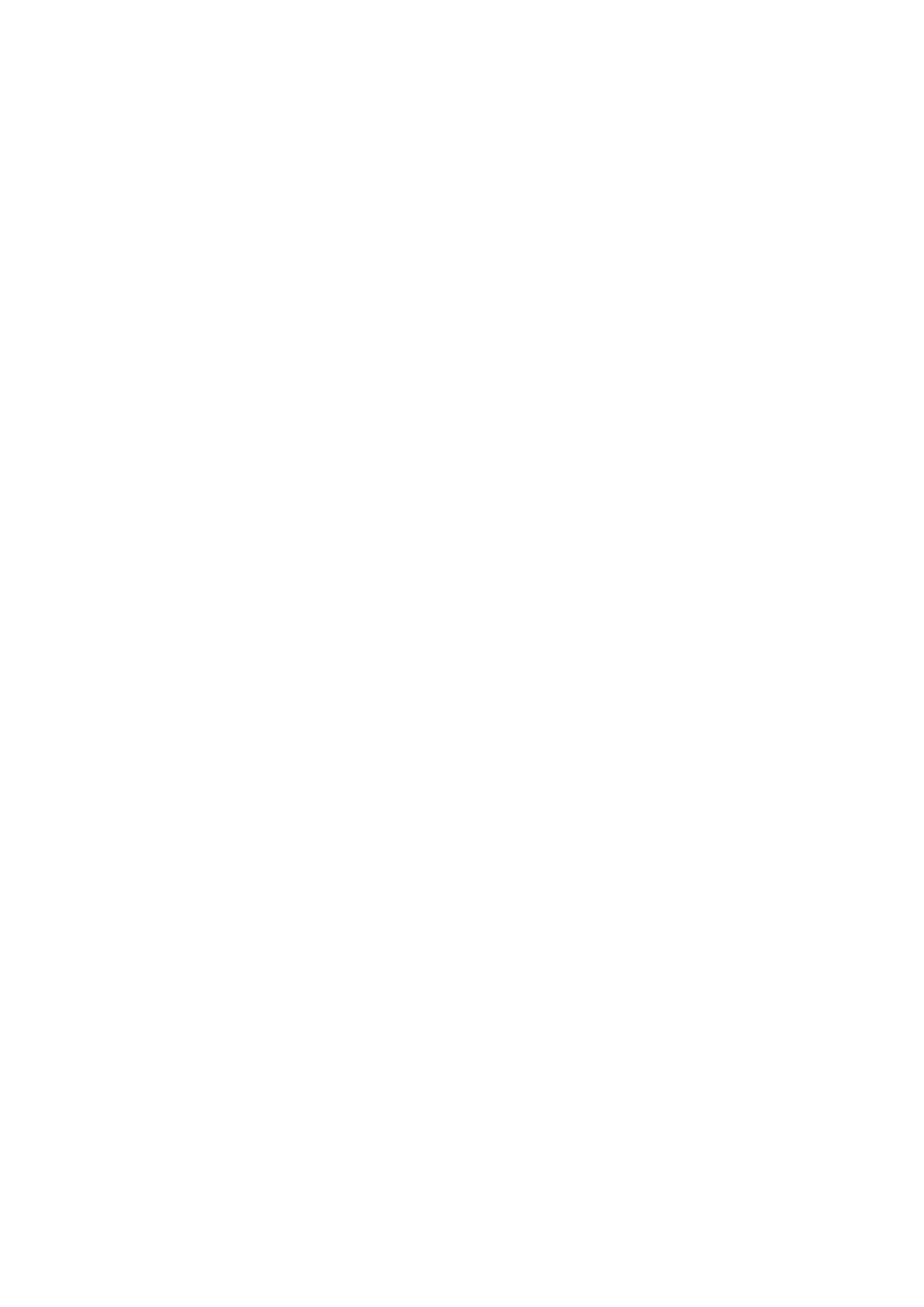# **Executive summary**

A deterioration in credit market conditions in 2007, led by the crisis in the US subprime mortgage market, resulted in acute balance sheet pressures, funding constraints and heightened counterparty risk concerns among major banks and financial institutions. This in turn prompted a sustained period of uncertainty in money market conditions and wider term money market rate spreads for a number of major currencies. In response, central banks took a variety of measures in order to calm short-term interest rate volatility and to address various types of funding market pressures. This report was produced by a Study Group convened in November 2007 by the Committee on the Global Financial System (CGFS), in cooperation with the Markets Committee, to examine the effectiveness of central banks' responses to the liquidity tensions.

With regard to the various central bank actions taken (Section 3), one observation is that the degree to which central banks adjusted their monetary operations reflected both the severity of the turmoil in their respective regions and the design of their pre-existing operational frameworks. Overall, the various actions can be seen as tackling the situation on four fronts. First, central banks acted to keep short-term money market rates in line with their policy rates (or targets) through more active reserve management, assuring banks of their orderly access to overnight funds. Second, central banks sought to ease pressures in the broader funding markets by (1) increasing the average maturity of refinancing provided to banks; (2) expanding, where needed, the range of eligible collateral and counterparties; and (3) increasing the scope of securities lending. Third, central banks increased their cooperative efforts both through enhanced communication and collective market monitoring, and through coordinated actions to provide longer-term funds. Finally, in parallel with being more proactive, innovative and cooperative in liquidity management, some central banks also calibrated their monetary policy stance to take into account any impact the unfolding credit market turmoil might have on inflation and real activity.

With regard to the outcomes (Section 4), experience up to end-April 2008 suggests that the various central bank actions have reduced, though not resolved, tensions in money markets. This alleviation of tensions, even if incomplete, was judged in turn to have mitigated the potential damage for the economy from the broader financial market turmoil. Overall, the most tangible result was that central banks were able to keep short-term market rates close to their policy rate targets, notwithstanding the more volatile market conditions, as well as the stigma associated with standing lending facilities, which might have, in some cases, complicated central banks' efforts. Of course, addressing funding market pressures in the broader sense, particularly in term unsecured markets, was much more difficult. Indeed, the assessment of central banks about their ability to deal with such market pressures depends crucially on the pressures' origins: how much came from liquidity concerns, which are amenable to central bank actions, and how much from counterparty risk or other concerns, which are beyond the reach of central bank operations. Overall, the judgment was that tensions would have been more acute and more damaging without the forceful interventions of central banks. Last but not least, central bank communication was judged largely successful, especially in distinguishing liquidity management actions from monetary policy changes. Nonetheless, given that there were some cases of misunderstanding about the details of policy implementation, there could be room for improvement.

The report closes with a summary of the conclusions drawn from the experience and sets out seven corresponding recommendations (Section 5):

1. Financial turmoil may give rise to two distinct developments that can each make it more difficult for central banks to keep the relevant interest rates near the policy rate targets: first, there may be unpredictable shifts in the aggregate demand for reserves; second, there may be occasions on which a central bank needs to extend large amounts of credit but at the same time keep the net aggregate supply of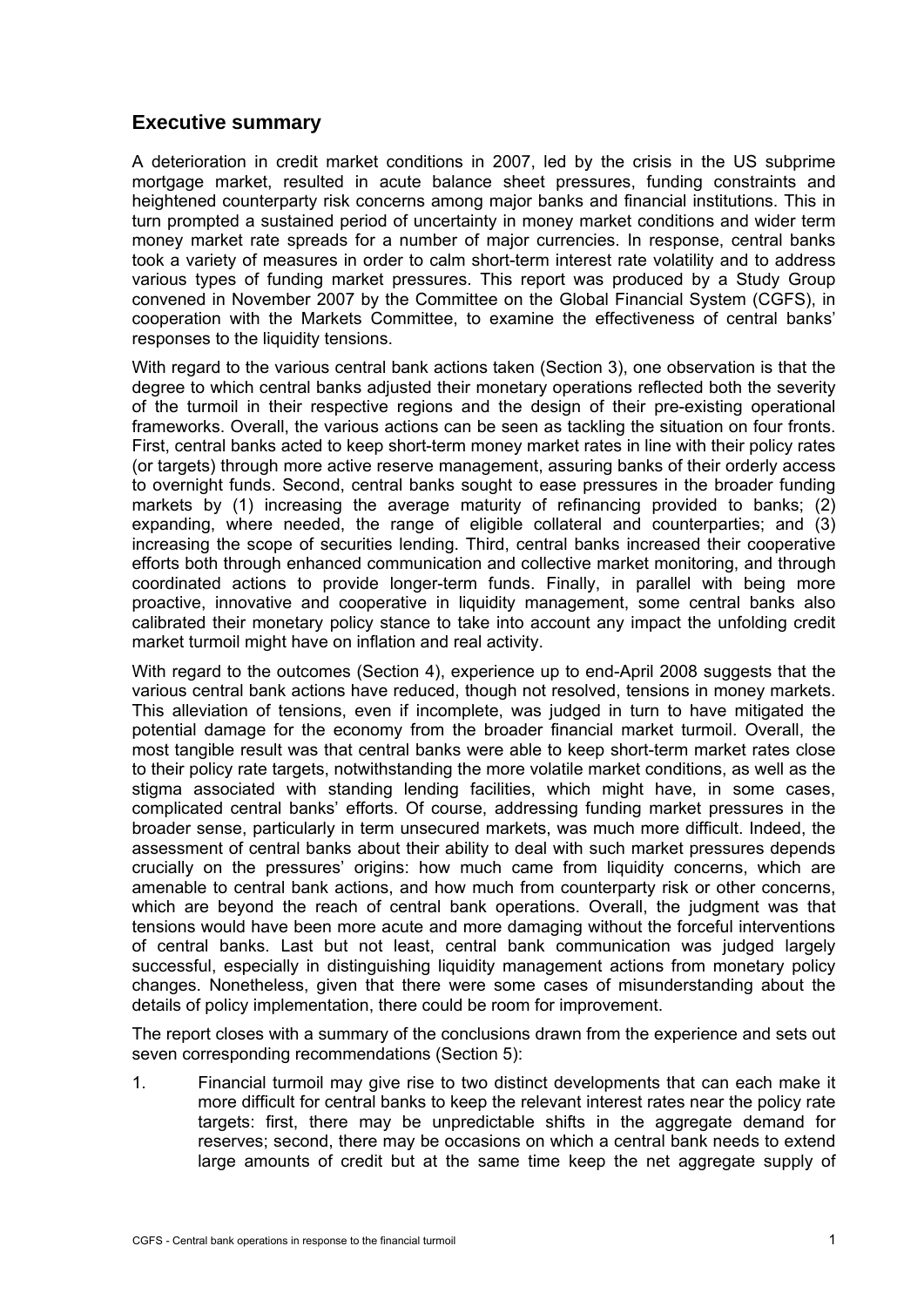reserves consistent with its policy rate target. In either case, the operational framework should still be capable of achieving the desired policy rate target.

- 2. Impaired functioning of the interbank money market can result in a poor distribution of central bank reserves, which can exacerbate tensions in money markets beyond the aggregate disturbances identified in the conclusion above. In order to distribute reserves effectively when the interbank market is impaired, central banks should be capable of conducting operations with an extensive set of counterparties and against a broad range of collateral.
- 3. In a period of financial turmoil, illiquid conditions may pose a grave threat to the effective transmission of monetary policy and to financial stability. In such circumstances, central banks should be prepared to expand their intermediation activities and, if needed, take steps that go beyond adjusting the aggregate supply or distribution of reserves.
- 4. Channels for distributing liquidity across borders may become impaired in times of financial turmoil. To prepare for that possibility, central banks should take steps to strengthen their capacity to counter problems in the international distribution of liquidity. Possible steps include establishing or maintaining standing swap lines among themselves and accepting – or developing and maintaining the ability to accept – foreign currency denominated assets or obligations booked abroad as collateral in their operations.
- 5. Misinformation and misinterpretation of central bank actions are more likely and costly in times of stress. During such periods, central banks should enhance their communication with market participants and the media.
- 6. In stressed situations, the stigma associated with standing lending facilities may become acute, thereby reducing their efficacy as backup sources of funding. Central banks should continue their efforts to reduce stigma by, for example, enhancing the understanding of the role of such facilities and designing new facilities that are less associated with past instances of emergency assistance.
- 7. The expectation that central banks will act to attenuate market malfunctioning may create moral hazard by weakening market participants' incentives to manage liquidity prudently. Central banks should carefully weigh the expected benefits of actions to re-establish liquidity against their potential costs and, where necessary, introduce or support safeguards against the distortion of incentives.

While these recommendations seem to the Study Group to be advisable, the specific ways that central banks may choose to implement them will depend upon the circumstances and the individual central bank's situation. In any event, the Study Group is aware that the recommendations it identified cannot deal with the root causes and pervasive effects of the market turmoil, which go beyond the sphere of central bank actions.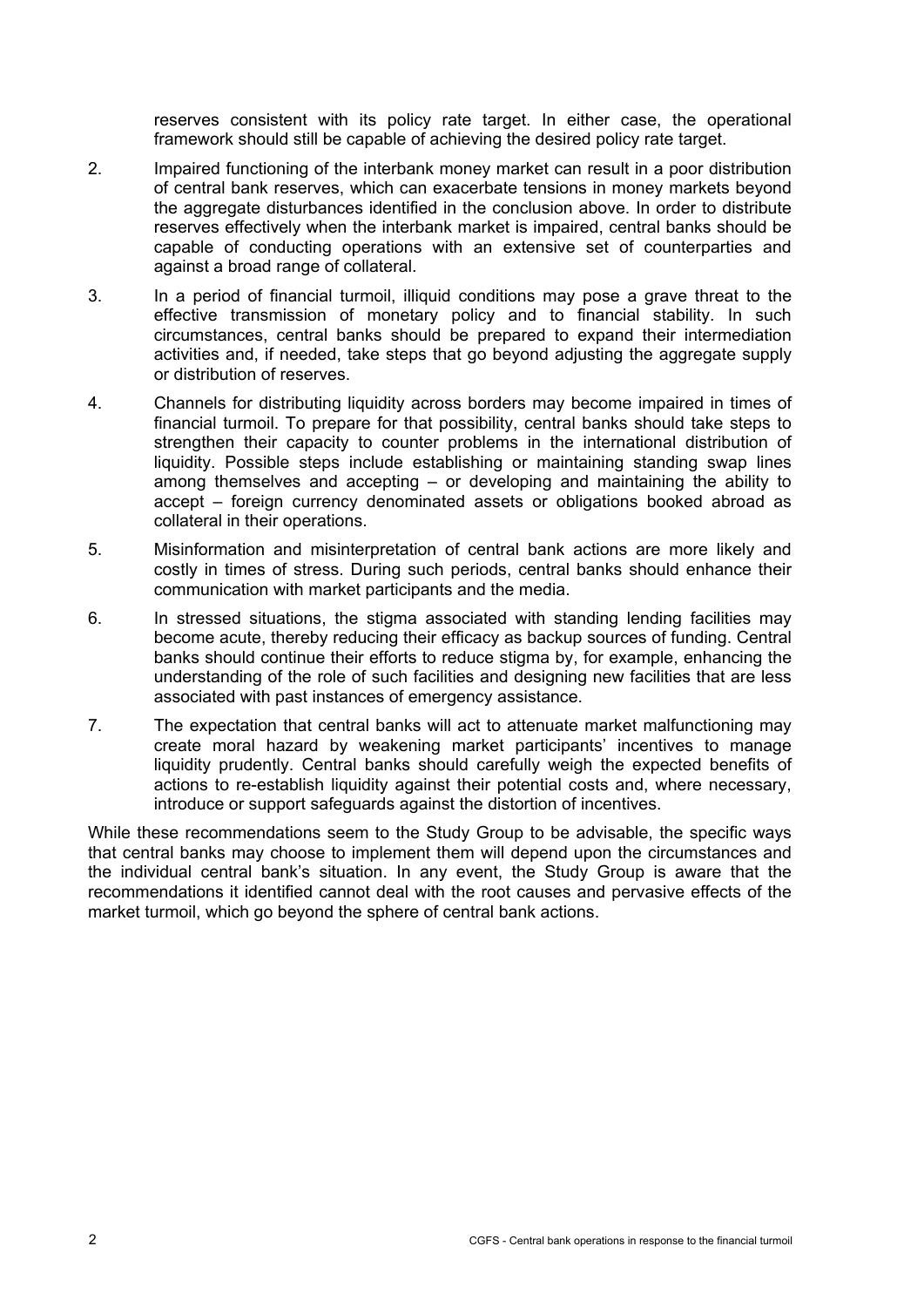# **1. Introduction**

In November 2007, the Committee on the Global Financial System, in cooperation with the Markets Committee, convened a Study Group to examine how central banks adapted their operations in response to the money market tensions that emerged in August 2007 and how effective those responses were. This report documents the findings that the Study Group was able to reach as of end-April 2008, taking into account that the turmoil was still ongoing at the time of writing.

Overall, the central banks' responses were judged to be largely effective in alleviating the money market tensions brought about by problems in the broader financial system. However, these responses could not, and were not intended to, address the underlying causes of these problems, which lay beyond the scope of central banks' normal operations. In addition, the experience during this turbulent period offered abundant material worthy of central bank review. In some cases, such review has already led to a revision of central bank instruments, but further changes could be on the horizon.

The rest of the report is organised as follows. Section 2 briefly reviews the emergence of money market tensions, brought about by the broader financial market turmoil, and their subsequent evolution. Section 3 outlines the various central bank actions taken in response. Section 4 provides an assessment of the effectiveness of these actions. Finally, Section 5 summarises the conclusions drawn from the experience and sets out a number of recommendations.

Although the financial market turmoil had a global reach, its impact on money markets varied markedly across different regions of the world. Accordingly, this report will focus on the regions that experienced particularly acute disturbances, namely North America and Europe. The analysis of the reasons underlying such cross-regional differences is largely outside the scope of this report, except insofar as some differences might be due to variations in central banks' operations.

# **2. The emergence of liquidity tensions1**

During the second half of 2007, the deterioration in the performance of subprime mortgages in the United States resulted in a loss of confidence in structured finance products and prompted a broad repricing of asset-backed securities (ABS) collateralised by mortgages. Problems in the ABS market soon spilled over to the market for asset-backed commercial paper (ABCP). Growing awareness about the use of mortgages and residential mortgagebacked securities (RMBS) – including the subprime variety – as collateral for some ABCP issues made investors, including open-ended money market funds facing redemption risk, reluctant to roll over maturing ABCP in many segments of the market. This investor retrenchment led some ABCP issuers to draw on liquidity support facilities at sponsoring banks or invoke options to lengthen the maturity of their paper. Meanwhile, the significant repricing of mortgage-backed securities (MBS) undercut investors' confidence in the credit ratings of existing structured products backed by subprime mortgages, and eventually those backed by other assets as well. Issuance of collateralised debt obligations (CDOs) of ABSs declined sharply, as did the issuance of many other structured credit instruments.

 $\overline{a}$ 

<sup>1</sup> For a more detailed account of the evolution of the financial turmoil, see the Overview section of the September 2007 and subsequent issues of the *BIS Quarterly Review*.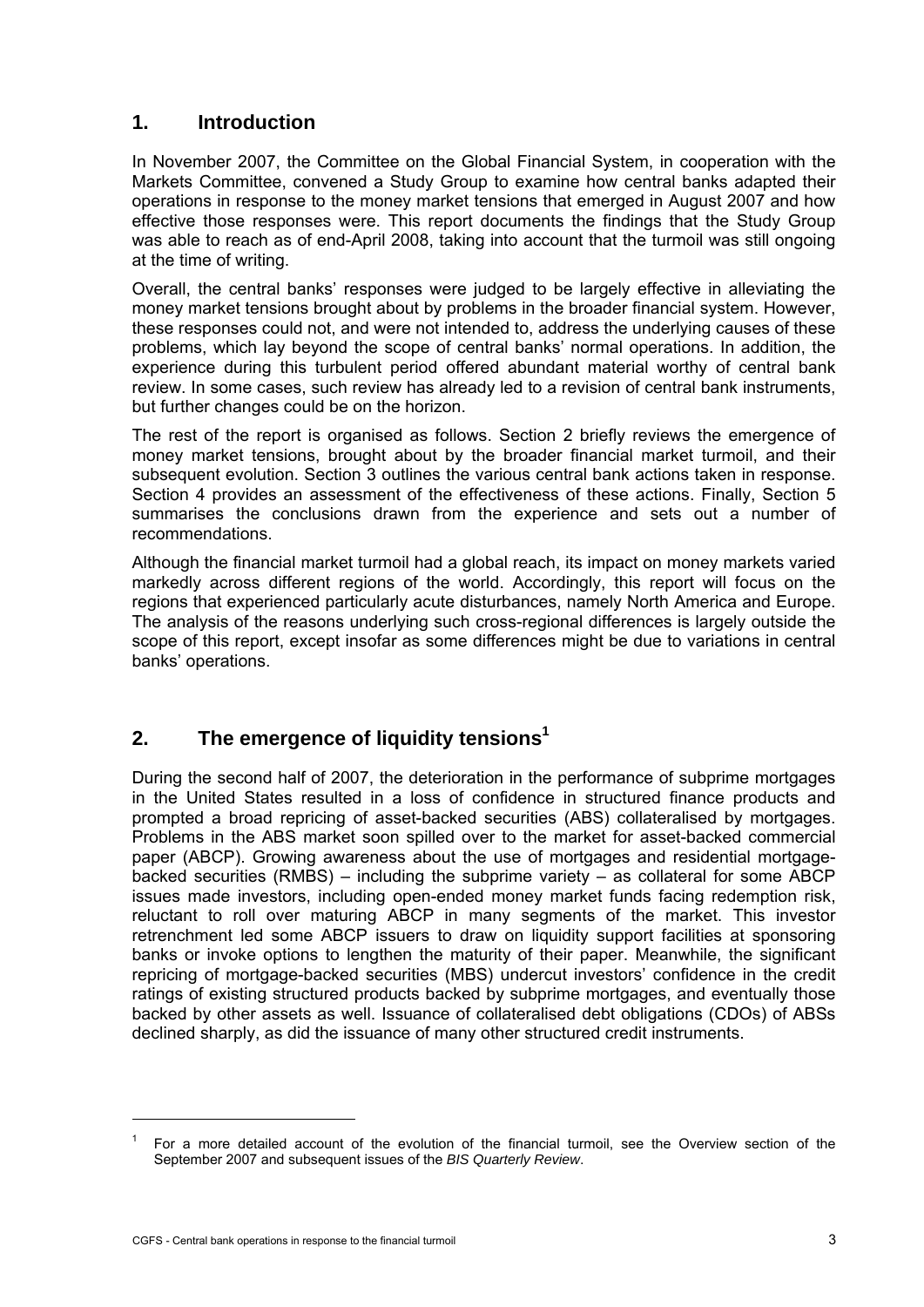All these developments rendered banks more uncertain about their future funding needs as well as their ability to meet such needs in a timely fashion and at reasonable cost. At the same time, uncertainty over the extent and distribution of subprime and structured finance related losses raised concerns about counterparty credit risks. As a result, commercial banks and other money market investors became exceptionally cautious in their liquidity management. Furthermore, the rising prospects of having to take some off-balance sheet exposures back onto balance sheets also led some banks to cut back on credit extension.

Reflecting the increased caution and skittishness, banks' demand for reserves at central banks became less elastic and more volatile. In early August 2007, the overnight interbank rates in the United States and Europe came under upward pressure. Furthermore, time zone frictions led to large swings over the day in the demand for US dollar interbank funds. Since European banks have few local sources of dollar funding, they preferred to secure funds from the interbank market early in the US trading session. However, US banks with an excess reserve position preferred to defer lending until later in the trading day, when their net funding position became more certain. This mismatch exacerbated the upward pressure on the US dollar overnight interbank rate in the European mornings.



Graph 1

 $1$  Three-month Libor minus three-month overnight index swap (OIS) rates.

Source: Bloomberg.

Other market segments were also affected. The spreads on term money market rates relative to expected policy rates widened sharply as investors became hesitant to invest in unsecured money markets at anything other than the shortest horizons. Term funding pressures also led to a deterioration in the liquidity in the foreign exchange swap market as uncertainty affected the forward rates used to set the terms of such swaps. This loss of liquidity in turn made it more difficult for banks to use funds raised in non-dollar markets to meet dollar obligations.

The tensions in money markets came in several waves (Graph 1). After subsiding to some degree in late September 2007, money market strains increased again in November, this time exacerbated by year-end funding needs. Market participants bid aggressively for funds with terms that extended into 2008 in order to avoid the risk of funding shortfalls in the final days of the year. At the same time, market participants became even more reluctant to lend, in order to maintain a high degree of balance sheet liquidity. As a result, year-end premia jumped to levels not seen since the 2000 century date change. Adding to the market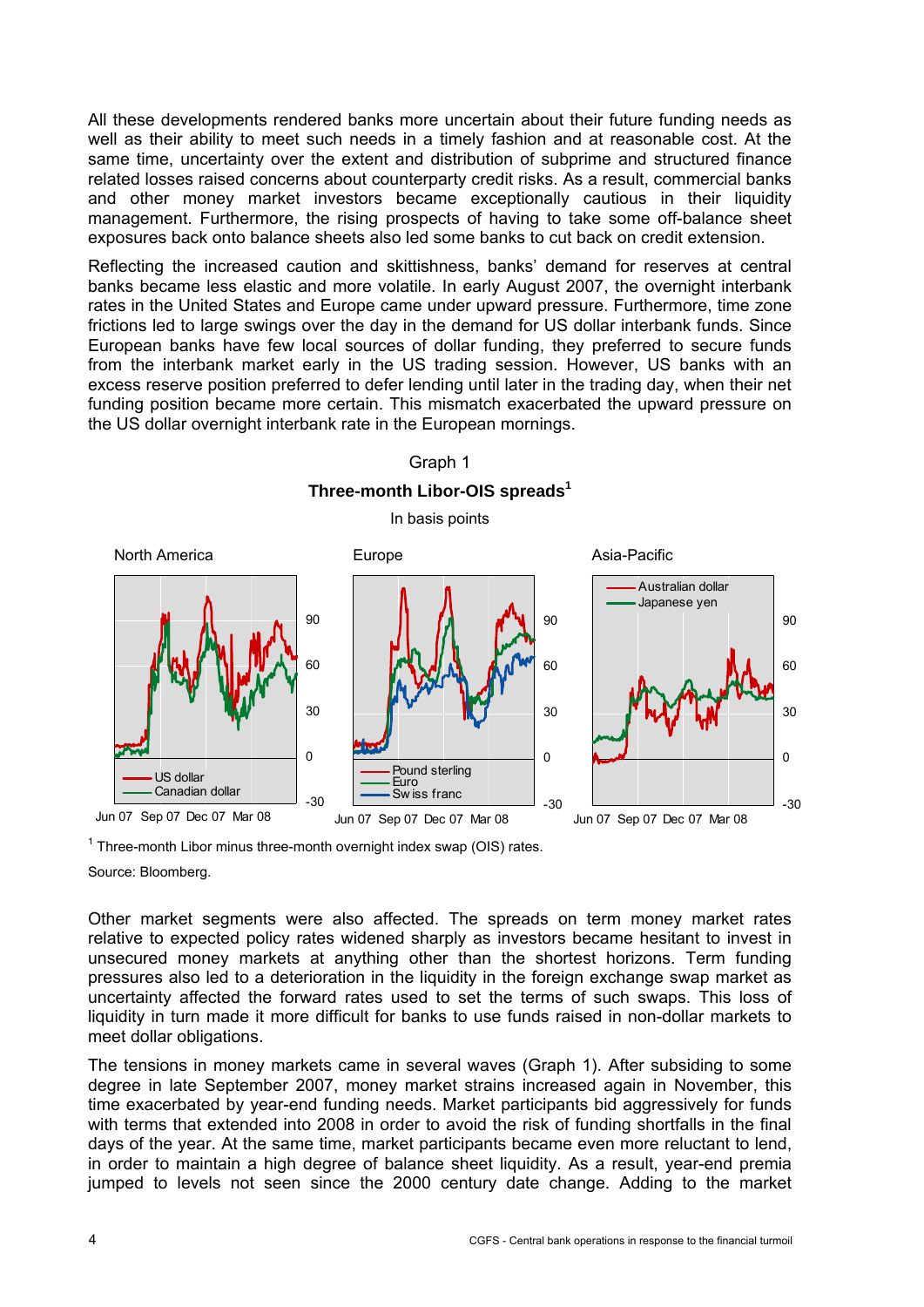tensions were growing concerns over the soundness of some major financial institutions that had suffered sizeable subprime and related credit losses and thus a rise in perceived counterparty risk. As it turned out, however, the end of the year passed without major difficulties, partly because of the central bank actions described in Section 3.

Money market tensions intensified again in early March 2008, as the financial turmoil showed signs of worsening and spreading. Mounting writedowns and losses among large financial institutions and the threats of rating downgrades among monoline bond insurers raised significant counterparty credit concerns. This in turn undermined liquidity in a broad range of credit markets. In some cases, major banks cut credit lines to financial firms and demanded larger haircuts on collateral. Amid more frequent margin calls, the forced selling of assets into already thin markets stoked fears of a deleveraging spiral and of imminent solvency problems among financial firms. In the credit market, nervousness reached a high point in mid-March when the near-bankruptcy of a major US investment bank required its speedy acquisition by a larger rival, facilitated by emergency credit assistance from the Federal Reserve. Credit markets calmed down considerably towards late March. However, in the money market, tensions rose ahead of the March quarter end and remained elevated in April.

# **3. Central bank actions**

Central banks responded to strains in interbank markets by adjusting their market operations in a variety of ways (Table 1).<sup>2</sup> The degree to which central banks adjusted their monetary operations reflected both the severity of the turmoil in their respective regions and the design of their pre-existing operational frameworks. $3$  Overall, the various actions can be seen as tackling the situation on four fronts. The first response and primary objective of central banks was to try to keep short-term money market rates in line with their policy rates (or targets) through more active reserve management, thus assuring banks of their orderly access to overnight funds. Second, central banks sought to ease pressure in term money markets and repo markets by (1) increasing the average maturity of refinancing provided to banks; (2) expanding, where needed, the range of eligible collateral and counterparties; and (3) increasing the scope of securities lending. Third, central banks increased their cooperative efforts, initially through enhanced communication and collective monitoring of market developments, and later through coordinated actions to provide longer-term funds. Finally, in parallel with being more proactive, innovative and cooperative in liquidity management, some central banks also calibrated their monetary policy stance to take into account any impact the unfolding credit market turmoil might have on inflation and real activity.

## **3.1 Keeping short-term money market rates near policy targets**

At the onset of money market tensions in August 2007, the operational responses of central banks mainly aimed at countering the unstable demand for central bank reserves and thus keeping money market rates in line with policy targets. The Reserve Bank of Australia (RBA), the Bank of Canada (BoC), the European Central Bank (ECB), the Bank of Japan (BoJ), the Swiss National Bank (SNB), the Federal Reserve and, from September, the Bank of England (BoE) conducted market operations that were either outside their regular schedule (ie finetuning) or in larger than usual amounts (see Annex 1). Other measures, such as reminding or

<sup>2</sup> Annex 1 provides a chronology of selected central bank actions in response to the turmoil.

<sup>3</sup> Information on central bank monetary policy frameworks is available in "Monetary policy frameworks and central bank market operations", prepared by members of the Markets Committee, December 2007.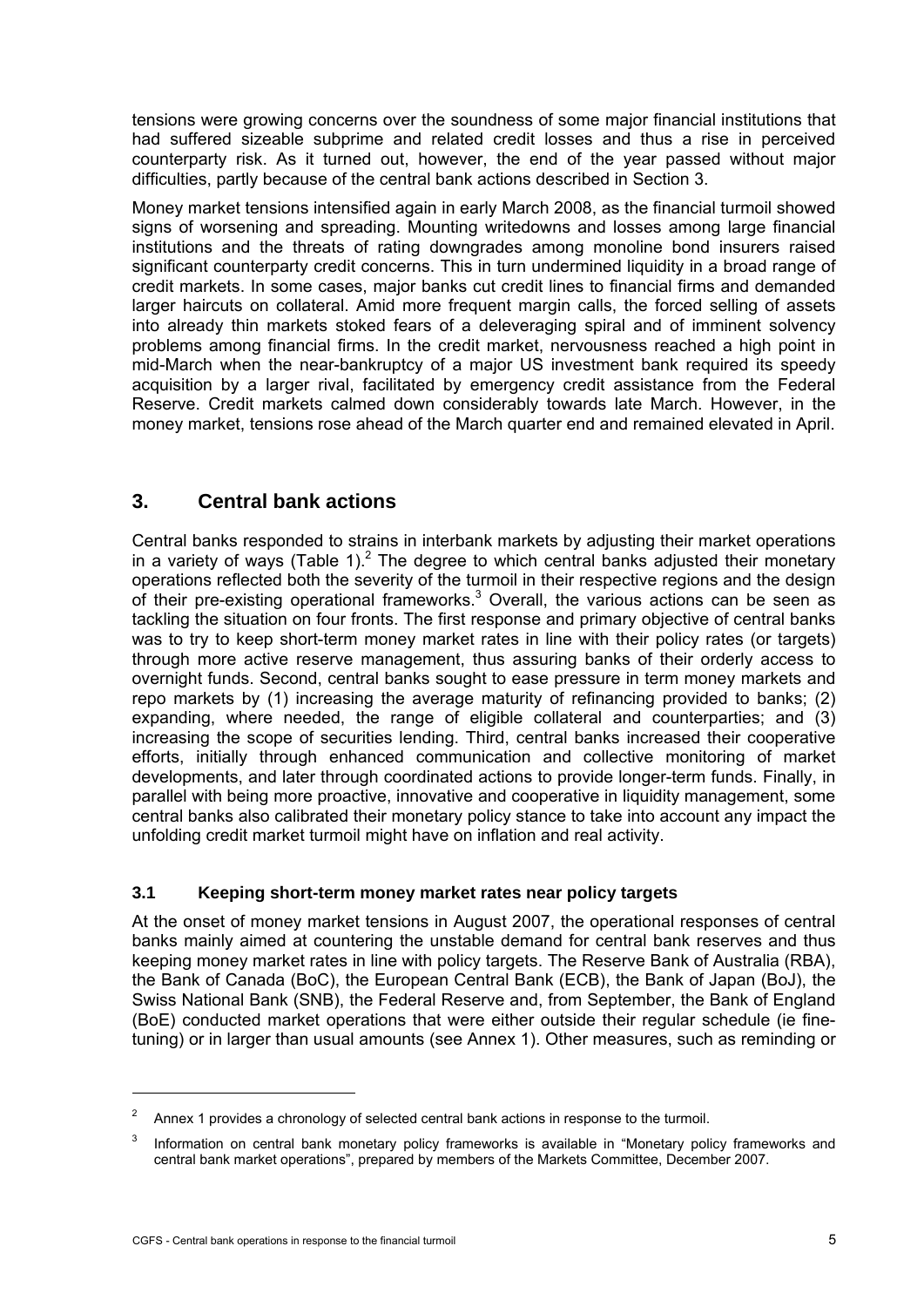assuring market participants of the accessibility of overnight standing lending facilities and accommodating a higher level of reserves holding, were also used to help contain overnight rate volatility and to balance the supply of and demand for central bank reserves at the policy rate. Overall, central banks did not inject more reserves (on average over a maintenance period, where applicable) than needed to maintain market rates near policy targets.

| Special measures taken during the financial turmoil |              |    |              |    |              |            |           |
|-----------------------------------------------------|--------------|----|--------------|----|--------------|------------|-----------|
|                                                     | <b>AU</b>    | СA | EA           | JP | <b>CH</b>    | <b>GB</b>  | <b>US</b> |
| Exceptional fine-tuning (frequency, conditions)     |              |    | ✓            |    | $\checkmark$ |            |           |
| Exceptional long-term open market operations        | ✓            |    | $\checkmark$ | ✓  | $\checkmark$ | ✓          |           |
| Front-loading of reserves in maintenance period     | $\bullet$    |    |              |    | ✓            |            |           |
| Change in reserve requirements/targets              |              |    |              |    |              |            |           |
| Change in the standing lending facility             |              |    |              |    |              |            |           |
| Broadening of eligible collateral                   | $\checkmark$ |    |              |    | $\sqrt{2}$   |            |           |
| Broadening of counterparties                        |              |    |              |    |              | $\sqrt{3}$ |           |
| Introducing or increasing securities lending        |              |    |              |    |              |            |           |

#### Table 1 **Special measures taken during the financial turmoil1**

AU = Australia; CA = Canada; EA = euro area; JP = Japan; CH = Switzerland; GB = United Kingdom; US = United States.  $\checkmark$  = yes; blank space = no;  $\bullet$  = not applicable.

<sup>1</sup> Table reflects information up to end-April 2008.  $2$  Entered into effect on 1 October 2007, but not linked to the turmoil. <sup>3</sup> Only for four special auctions of term funding announced in September 2007, for which, however, there were no bids.

Source: Central banks.

## **3.2 Addressing pressures in funding markets**

In addition to keeping short-term market interest rates in line with policy rates, central banks also sought to address the pressures in funding markets. To alleviate the continued strains in term money markets, for instance, central banks took two main approaches. The indirect approach was to reassure financial institutions of the adequate supply of overnight funding. By increasing financial institutions' confidence in their ability to fund themselves reliably in the overnight market, this approach could potentially increase these institutions' willingness to extend term loans in the market. The abovementioned liquidity management measures to keep short-term market rates stable around policy targets contributed to this effect. The move by the Federal Reserve to enhance the attractiveness of its standing loan facility was also a step in this direction. The spread between its lending rate (the discount rate) and the federal funds rate target was narrowed from 100 basis points to 50 basis points in mid-August 2007, and then to 25 basis points in mid-March 2008. $4$ 

The more direct approach was to increase the provision of term funds through market operations. The ECB started in August 2007 to conduct supplementary three-month refinancing operations and in March 2008 announced two six-month refinancing operations

<sup>4</sup> Moreover, the maximum allowable term on such loans was increased from overnight to 30 days, and subsequently to 90 days.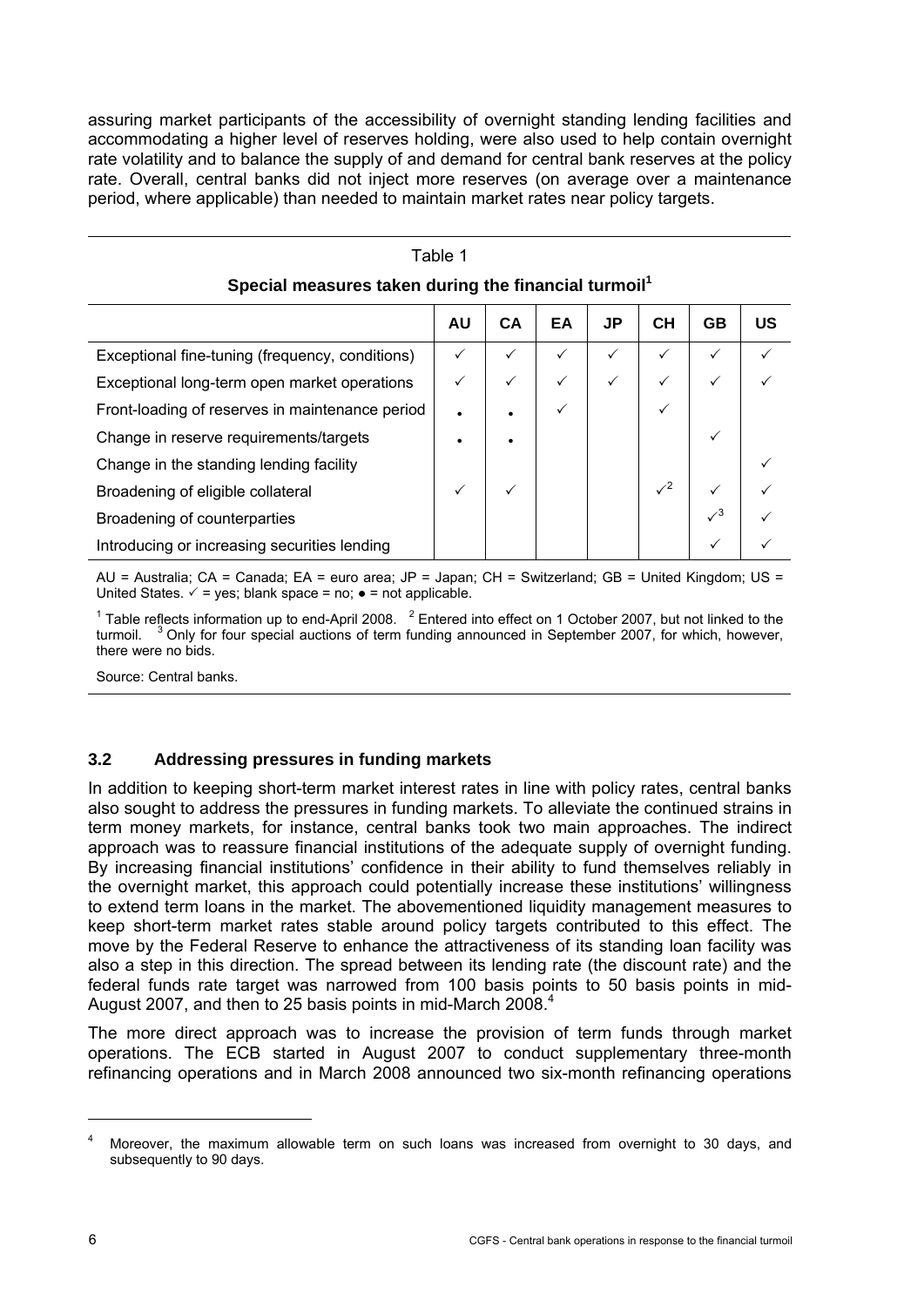to be conducted in April and July. The SNB carried out its first ever three-month repurchase transaction on 13 September 2007 and offered other term transactions as needed in the subsequent months. The RBA, the BoJ, the Federal Reserve and the BoE also expanded their provision of term funds. The participation of the ECB and SNB in supplying term US dollar funding (see Section 3.3), in coordination with the Federal Reserve's new Term Auction Facility (see below), was an innovative variation on the same theme.

An important complementary development was that several central banks widened, either temporarily or permanently, the range of eligible collateral and, in some cases, counterparties so as to facilitate an effective distribution of central bank funds. The BoC announced special operations in August 2007 that accepted temporarily as collateral all securities that were already eligible for its standing liquidity facility, and conducted some term repo operations in December and early 2008 that accepted a wider than normal range of collateral.<sup>5</sup> From September 2007, the RBA widened the list of collateral eligible for its regular repo operations and its overnight repo facility to include a broader range of bank paper, as well as RMBS and ABCP. Though not directly a response to the market turmoil, the SNB also announced in mid-August 2007 an expansion of its eligible collateral list with effect from 1 October. The BoE offered four special three-month tenders in late September and October 2007 against a wider range of collateral and to a wider set of counterparties. As part of the coordinated central bank actions announced in December 2007 (see Section 3.3), the BoE also widened the collateral list in and increased the size of its regular three-month repo operations.<sup>6</sup> Also in the same joint announcement, the Federal Reserve introduced the Term Auction Facility (TAF), which provides via biweekly auctions one-month loans against discount window collateral to a very wide range of banks.<sup>7</sup>

Measures were also taken to improve the financial sector's access to liquidity in a broader sense. The Federal Reserve introduced two new facilities for primary dealers in mid-March 2008 in order to encourage the smooth functioning of repo markets. In the Term Securities Lending Facility (TSLF), primary dealers can borrow US Treasury securities for up to 28 days against certain agency-guaranteed and other high-quality private MBS, in addition to collateral eligible for regular open market operations (OMOs).<sup>8</sup> The Primary Dealer Credit Facility (PDCF) offers primary dealers overnight discount window loans against certain investment grade debt securities as well as collateral for regular OMOs. $9$  In April 2008, the BoE introduced the Special Liquidity Scheme, a facility in which banks can swap high-quality but temporarily illiquid assets for UK treasury bills. The asset swaps can be undertaken at any point within a six-month drawdown period and have terms of one year (renewable to up to three years). Since only "legacy" assets that existed as of end-2007 are eligible for the

-

<sup>5</sup> As part of its ongoing review of collateral policy, the BoC also decided to broaden the range of securities acceptable under the Standing Liquidity Facility to include certain types of ABCP (end-March 2008) and US Treasuries (expected by mid-2008).

<sup>6</sup> The widened collateral list includes AAA-rated RMBS and covered mortgage bonds

<sup>7</sup> The TAF is available to all depository institutions (institutions with reservable deposits): commercial banks, savings and loans, savings banks and credit unions; and also to US branches and agencies of foreign banks. The funds are extended against discount window collateral: most securities and loans on the books of depository institutions, including assets denominated in the major foreign currencies and many assets booked abroad. This setup contrasts with the regular open market operations, which are conducted with the 20 primary securities dealers only and against a narrower set of collateral (Treasury or US government agency securities, including agency-guaranteed MBS).

<sup>8</sup> The existing securities lending programme (SOMA) lends securities for an overnight term and only against securities eligible for regular open market operations (Treasuries, agencies, and agency MBS).

<sup>9</sup> Prior to the introduction of the PDCF, the Federal Reserve had not extended discount window loans to nondepository institutions since the 1930s.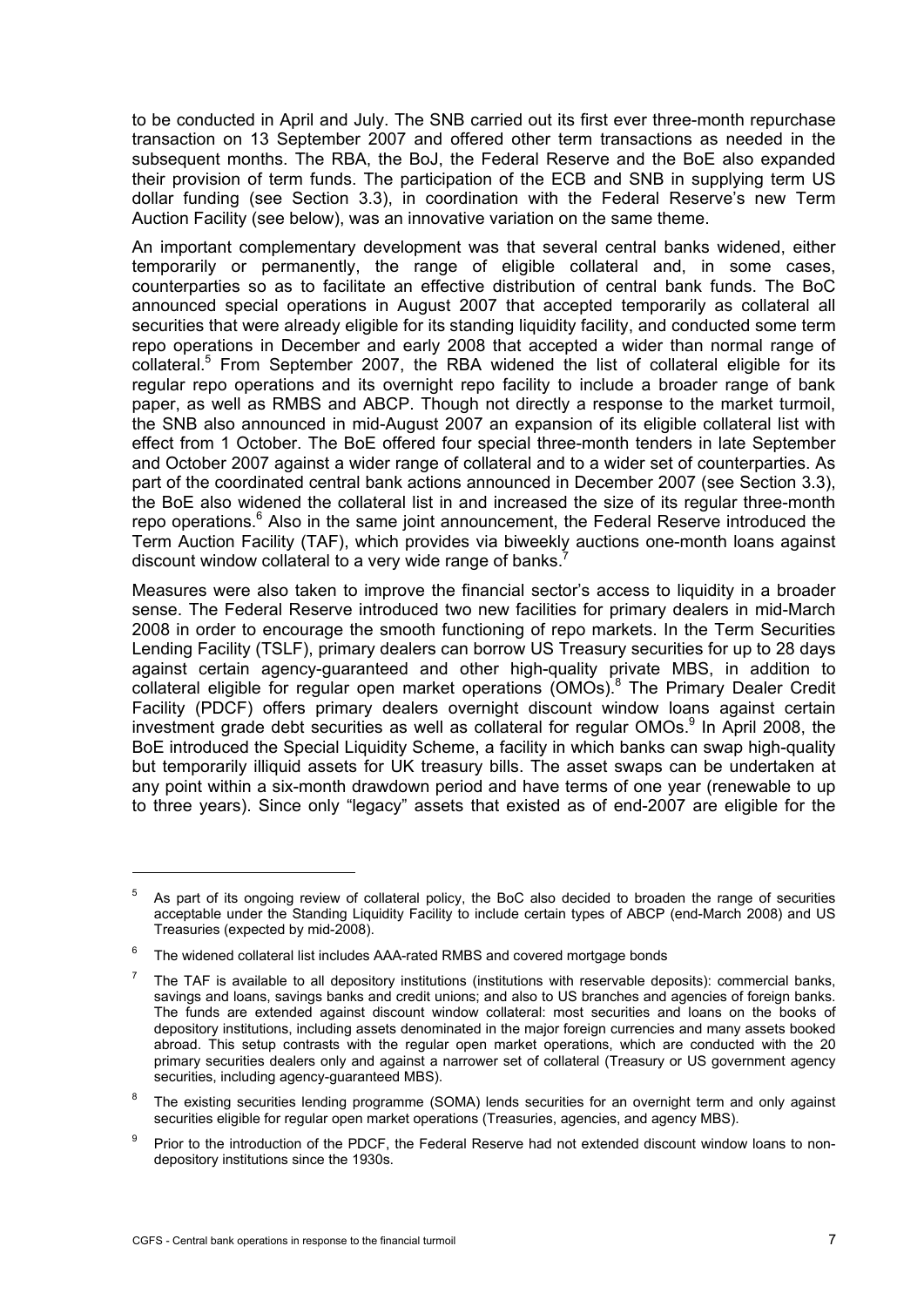swap, the Scheme aims to improve the liquidity position of the banking system, not to finance new assets.

# **3.3 Increasing cooperative efforts**

The financial market turmoil prompted central banks to have much more frequent and detailed discussions about market developments and the technical aspects of their market operations, both bilaterally and collectively. Such enhanced cooperation took place both at the Governors level and at the experts level. The Bank for International Settlements served as a forum in this respect. Communication across central banks intensified as the turbulent episode evolved over time.

Central banks also acted in concert on some occasions. Although coordinated action had been considered already in August 2007, the first such action took place later in the year, amid heightened market tensions arising from year-end funding pressures. The central banks of five currency areas (BoC, ECB, SNB, Fed and BoE) jointly announced on 12 December 2007 a number of coordinated measures to provide term funding. Two other central banks – the BoJ and the Riksbank – joined the announcement to indicate their support. A key element was the establishment of swap lines between the Federal Reserve, on the one hand, and the ECB and the SNB, on the other. This allowed the two central banks in continental Europe to conduct US dollar auctions during European trading hours to help alleviate time zone frictions and to complement the Federal Reserve's TAF auctions. Moreover, the swaps respected the principle that the home central bank should, whenever practical, be the provider of funds to banks in its jurisdiction, given that it generally has better information about the borrower's needs and underlying financial conditions. Other measures in the joint announcement included additional term repo operations by the BoC to serve yearend needs and an expansion of the amount of three-month funds to be offered at the BoE's scheduled long-term OMOs in December and January.<sup>10</sup>

The same group of central banks issued a second joint announcement of further actions on 11 March 2008. The transatlantic swap lines established in December were increased in size and were extended in term to end-September 2008. The ECB and SNB, after suspending term US dollar auctions in February 2008 amidst improved dollar liquidity in Europe, resumed conducting auctions in March.<sup>11</sup> In the same announcement, the BoC and BoE published their plans to conduct further term repo operations later in March and in April, while the Federal Reserve introduced the TSLF.

## **3.4 Adjusting the monetary policy stance**

Central banks were careful to distinguish between actions aimed at addressing market strains and monetary policy moves. Nonetheless, the consequences of the broader financial market turmoil did factor importantly into the policy decisions of central banks. And those decisions had, in turn, significant effects on market conditions, in part by countering expectations of an economic slowdown.

 $\overline{a}$ 

 $10<sup>10</sup>$  Both central banks accepted broader ranges of collateral in these operations.

 $11$  On 2 May 2008, both central banks announced further increases in the total amount of their US dollar offers. The ECB increased the size of its biweekly auctions to USD 25 billion each. The SNB increased the frequency of its auctions from monthly to biweekly, while keeping the size at maximum USD 6 billion each. The size and term of their swap lines with the Federal Reserve were also adjusted accordingly.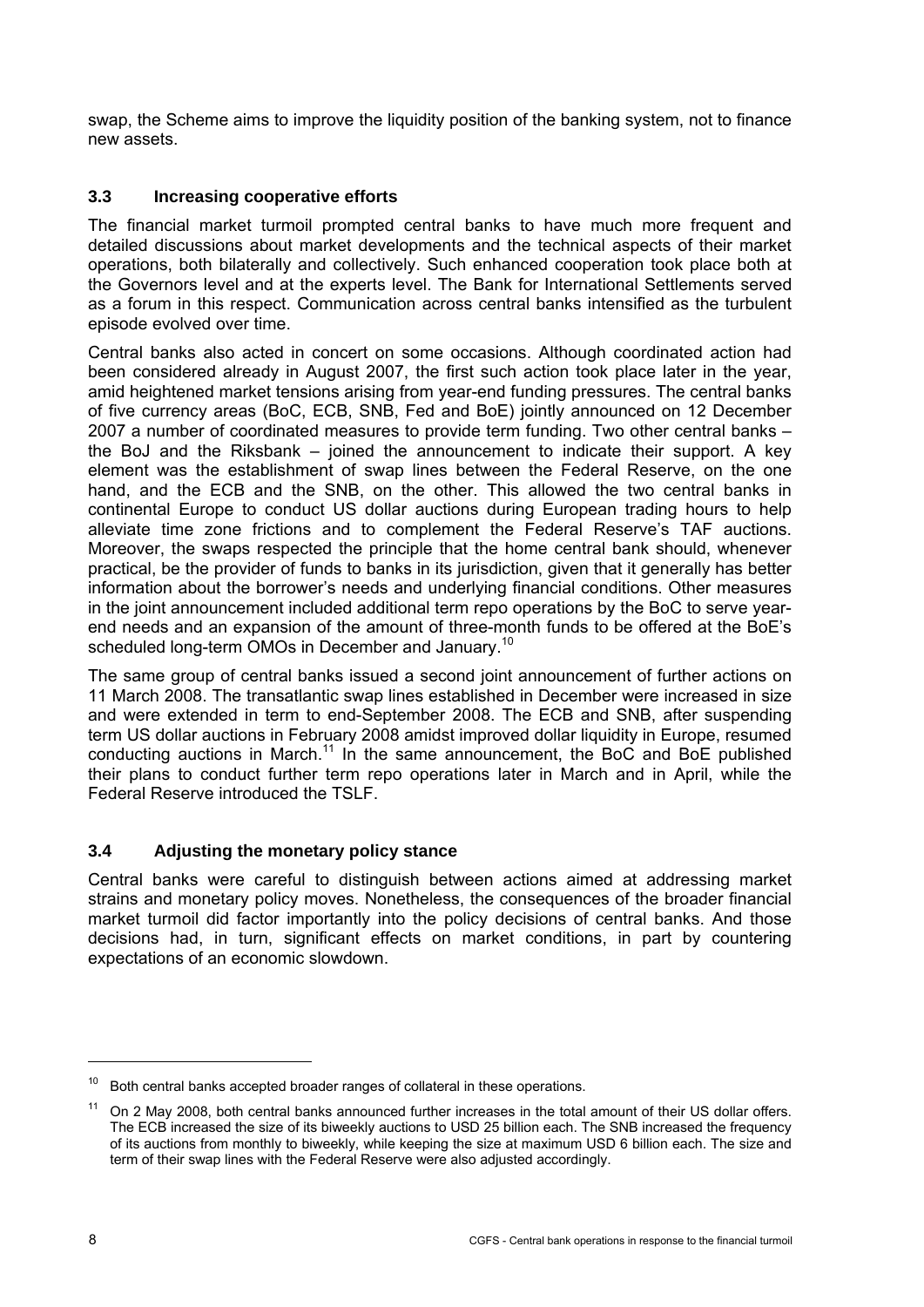

Graph 2 **Reference market rates and policy rates<sup>1</sup>**

1 In per cent. For Australia, overnight unsecured lending rate and target cash rate; for Canada, overnight repo and overnight target rate; for the euro area, EONIA and minimum bid rate in the main refinancing operation; for Japan, uncollateralised overnight call rate and uncollateralised target rate; for Switzerland, three-month Libor and three-month Libor target range; for the United Kingdom, overnight Libor and official Bank Rate; for the United States, effective federal funds rate and federal funds target rate. The vertical lines indicate 9 August 2007.

Source: Bloomberg.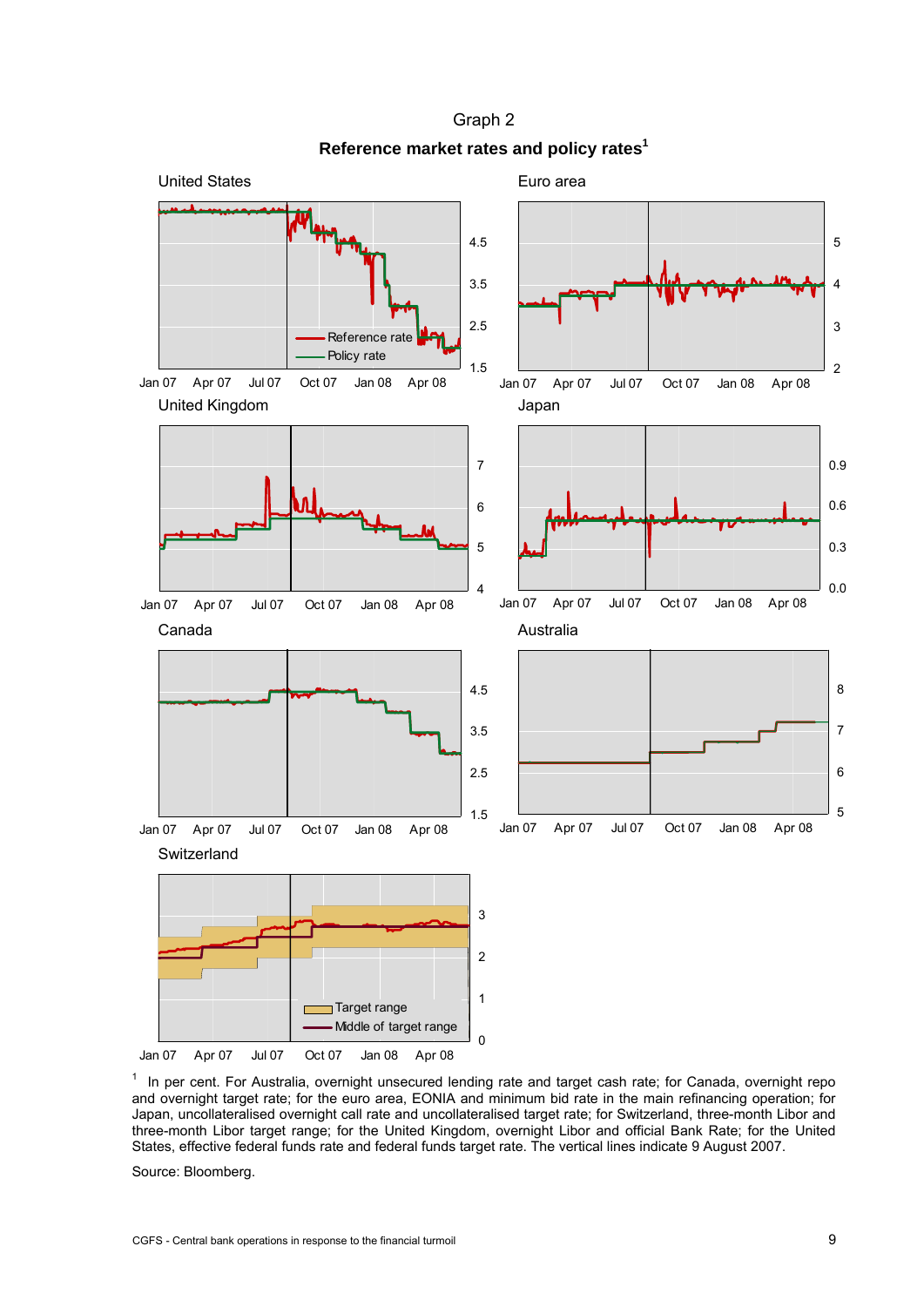In several instances, the weakening macroeconomic outlook led central banks to follow a policy path that was easier than had been expected prior to the turmoil. After noting in an intermeeting statement on 17 August 2007 that downside risks to growth had increased appreciably, the Federal Open Market Committee (FOMC) cut the federal funds target rate by 50 basis points at its September meeting. Over the following seven months (October to April), the FOMC lowered its target rate by an additional 275 basis points (Graph 2). Although widely expected to tighten policy at its September 2007 meeting to counter inflationary pressures, the ECB Governing Council left its key policy rate unchanged at that meeting, as well as in subsequent months, citing the high level of uncertainty in the outlook. Likewise, the BoJ kept its policy rate on hold and continued to monitor movements in global financial markets as well as the global economic developments behind them. The BoE kept its policy rate unchanged in the September 2007 policy meeting, citing a recent easing in inflation and the need to monitor the evolution of both the price and quantity of credit, and reduced its policy rate by 3/4 percentage point between December and April. The BoC also held policy steady in September 2007, despite prior expectations of tightening, and began to ease policy in December. After raising its target band for the three-month Swiss franc Libor to 2.25–3.25% in September 2007, the SNB also kept policy on hold in the December and March meetings.<sup>12</sup>

In contrast, in some of the other economies, the financial market turmoil did not affect the outlook sufficiently to warrant an easier monetary policy stance. The RBA, for example, in fact continued to raise its target cash rate several times between August 2007 and early 2008. The Riksbank also continued along the previous policy path, raising its repo rate in late 2007 and early 2008.

# **4. Results**

Experience up to end-April 2008 suggests that the various central bank actions outlined above have reduced, though not resolved, tensions in money markets. This alleviation of tensions, even if incomplete, should in turn have contributed to mitigating the potential damage from the broader financial market turmoil.

Overall, the most tangible result was that central banks were able to keep short-term market rates close to their policy rates, even during turbulent times. However, this ability was not perfect. In particular, stigma might in some cases have made standing lending facilities less effective than they could have been in preventing spikes in overnight interest rates. Less easy to assess was the success of central banks in addressing funding market pressures, particularly in term unsecured markets. For example, although central bank actions to improve the supply and distribution of term funds and transatlantic cooperation in providing US dollar liquidity both went some way towards alleviating excess demand, they did not manage to eliminate the tensions or prevent them from returning. Indeed, the assessment of success depends crucially on the origins of market tensions: how much came from liquidity concerns, which are amenable to central bank actions, and how much from counterparty risk or other concerns, which are beyond the normal reach of central bank operations. Overall, the judgment was that tensions would have been more acute and more damaging without the forceful interventions of central banks. Finally, central banks' communication about their actions was judged largely successful, especially in distinguishing liquidity management

<sup>&</sup>lt;sup>12</sup> Moreover, to counter the upward pressure on the three-month Swiss franc Libor, the SNB had to lower its repo auction rate in order to bring the Libor down to levels in line with the target band's midpoint. The lowering of the repo rate in September came as surprise to market participants. It had a considerable impact on the Libor and thus on the effective stance of Swiss monetary policy.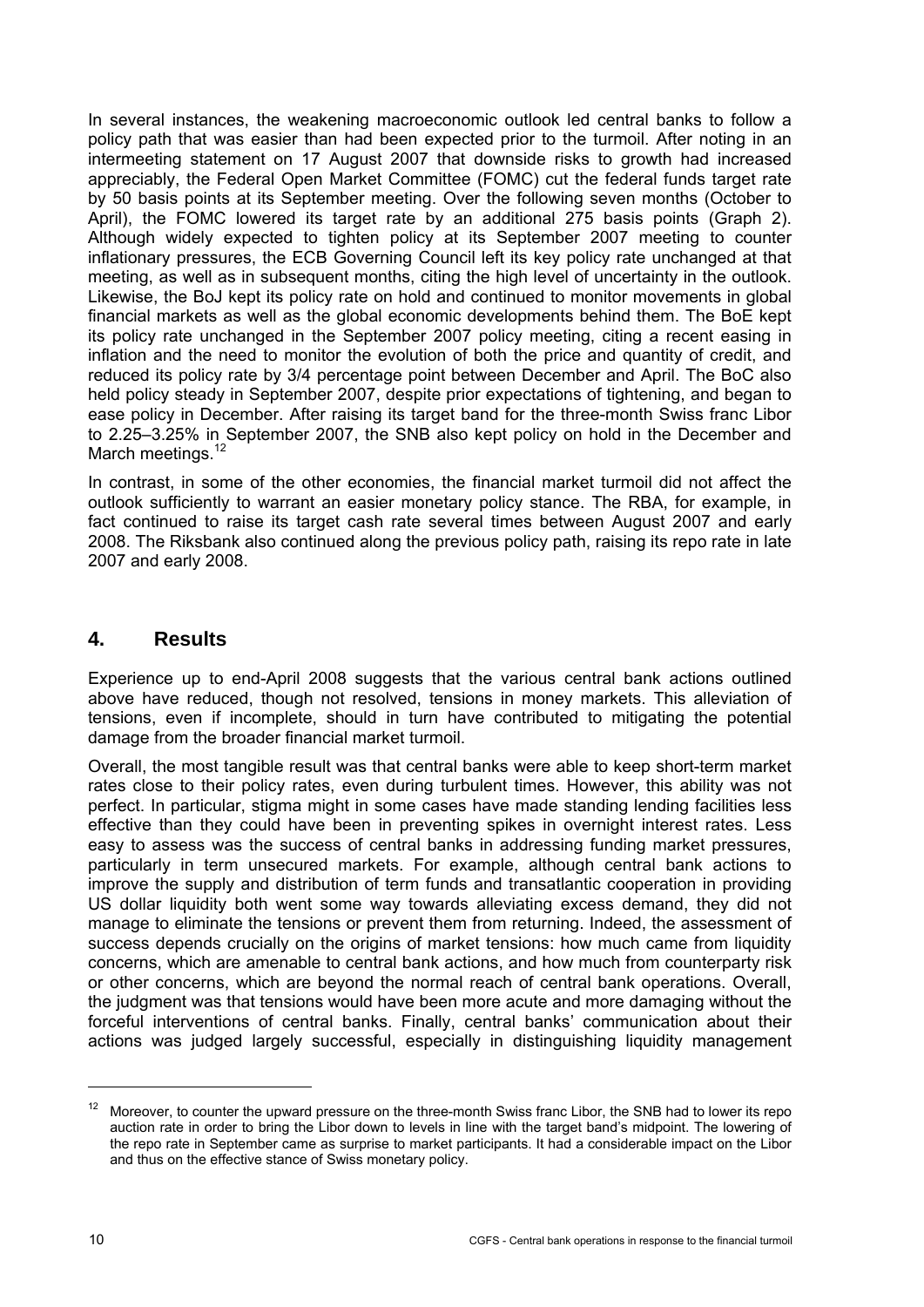actions from monetary policy changes. Nonetheless, given that there were still some instances of misunderstanding about the details of central bank operations, there could be room for improvement.

#### **4.1 Keeping short-term money market rates near policy targets**

At the outset of the turmoil in early August 2007, some central banks did encounter considerable difficulty in keeping overnight interest rates close to their targets (Graph 2). In the United States, significant injections of reserves to resist firming of rates early in the day sometimes resulted in marked softness in rates at the close of business and on subsequent days in the same maintenance period. In the United Kingdom, by contrast, where the BoE did not expand reserve supply in August, overnight rates, while less volatile, became somewhat elevated. Reflecting the volatile conditions at the time, the fluctuations of market interest rates around central banks' policy rate targets in all major currency areas increased to varying degrees in the first weeks of the turmoil. However, over the following weeks, by adjusting their operating frameworks and/or changing the modalities of their actions within those frameworks, central banks were able to achieve better control of the targeted market rates.

One important observation from this experience is that, even though many central banks have standing lending facilities to serve as a liquidity backstop, these facilities provided in some cases only limited protection against upward pressure on money market rates. Most notably, in the United States, because of stigma, there was limited use of the standing lending facility (discount window), even during some periods in which interbank rates rose above the lending facility rate (Graph 3, left-hand panel). This stigma is in part a legacy of the days when discount window credit was provided at a subsidised rate and involved rationing and scrutiny. Perhaps more importantly, stigma may stem as well from past instances when discount window credit was provided to assist in the resolution of troubled banks. Stigma may also exist because borrowing at a "penalty" rate sends an adverse signal about creditworthiness that adds to the reluctance of banks to use the facility.

In the euro area, by contrast, stigma appears to be less of an issue. During the turmoil, there were no reported interbank trades at rates above the marginal lending facility (MLF) rate, and the facility was used as frequently as in more tranquil times (Graph 3, centre panel). However, it was understood that perceptions of MLFs could change, especially in tense market conditions. In the United Kingdom, as well, there were very few days in which the daily high in interbank rate reported by brokers exceeded the standing facility rate. However, there were anecdotal reports that higher rates had been paid in bilateral deals and that stigma inhibited borrowing from the standing facility, particularly after the provision of emergency liquidity assistance to a mid-sized UK bank in mid-September 2007.

All in all, even though the demand for central bank reserves became less predictable and the reluctance on the part of counterparties to use standing facilities might in some cases have complicated central banks' efforts to keep very short-term market interest rates under control, central banks were largely able to achieve their operational objective of returning market interest rates close to their policy rate targets. In most cases, interest rate volatility declined after the first month or so into the turmoil back to levels comparable to those prevailing before August 2007. Nonetheless, the stability of very short-term rates remained vulnerable and central banks had to maintain a more active attitude in order to contain further episodes of volatility.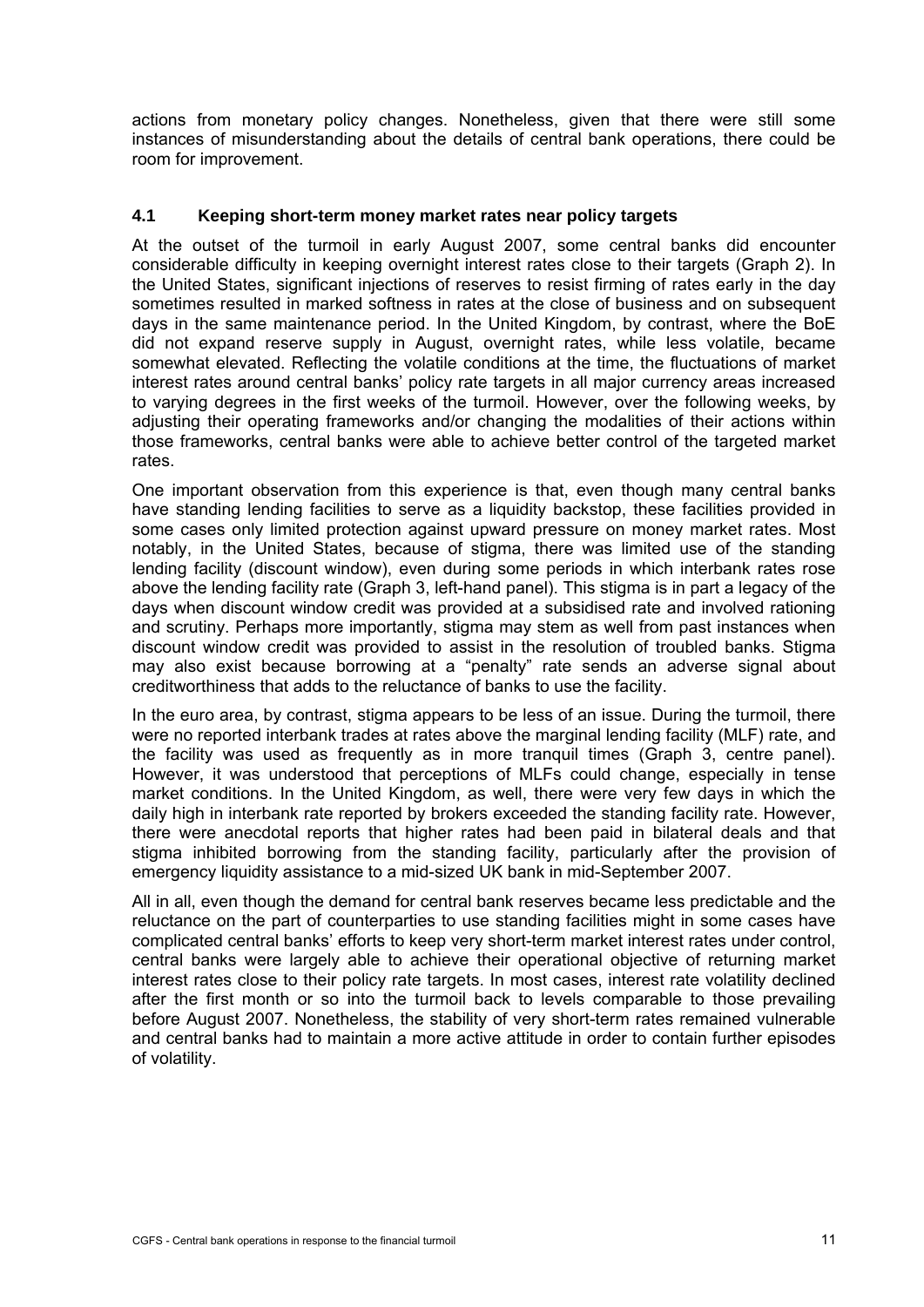#### Graph 3

# **Indications of stigma**



 $1$  In billions of local currency units; daily data for the ECB and the Bank of England, weekly averages of daily amounts outstanding for the Federal Reserve  $2\,$  In per cent.  $3\,$  For the Federal Reserve, primary credit; for the ECB, marginal lending facility; for the Bank of England, lending facility.

Sources: Bank of England; ECB; Federal Reserve; Bloomberg; Datastream.

#### **4.2 Addressing pressures in funding markets**

While central banks had tangible success in keeping very short-term interest rates in line with their policy rate targets, it was somewhat more difficult to assess the precise effect of central bank actions in addressing funding market pressures. Regarding term money market tensions, for example, there were on the one hand some instances in which term money market spreads did narrow following central bank announcements or actions (Graph 4). On the other, however, central bank actions were not able to eliminate the tensions and did not prevent tensions from returning subsequently.

This difficulty in assessment has to do with an important question regarding the underlying cause(s) of term money market tensions. If tensions were caused by liquidity concerns, they would in principle be addressable by central bank actions to improve the supply and distribution of liquidity. However, if they were driven by counterparty credit risk concerns, then central bank liquidity operations would be ill positioned to tackle the problem.

Although it was difficult to disentangle the effects of the different causes, central banks assessed that at least some of the impaired willingness or ability of banks to lend term funds – and thus the elevation in term rates – was a result of liquidity concerns (eg uncertainty about funding needs, ability to reliably fulfil such needs at a reasonable price, pressing balance sheet constraints). This assessment of course did not preclude the existence and influence of counterparty risk. However, to the extent that not all of the term spread was believed to be explained by market concerns about counterparty creditworthiness, there was scope for central bank liquidity actions.

Central banks judged it advisable to pursue a direct reduction in term spreads for two main reasons. First, the shortening of funding maturity was increasing rollover risk, adding to the funding risks that banks were already facing. Second, central banks were concerned about the smooth functioning of the term interbank market, which is a key link in the monetary transmission channel: three-month interbank rates are an important pricing benchmark for a wide range of financial products such as adjustable rate mortgages and commercial loans.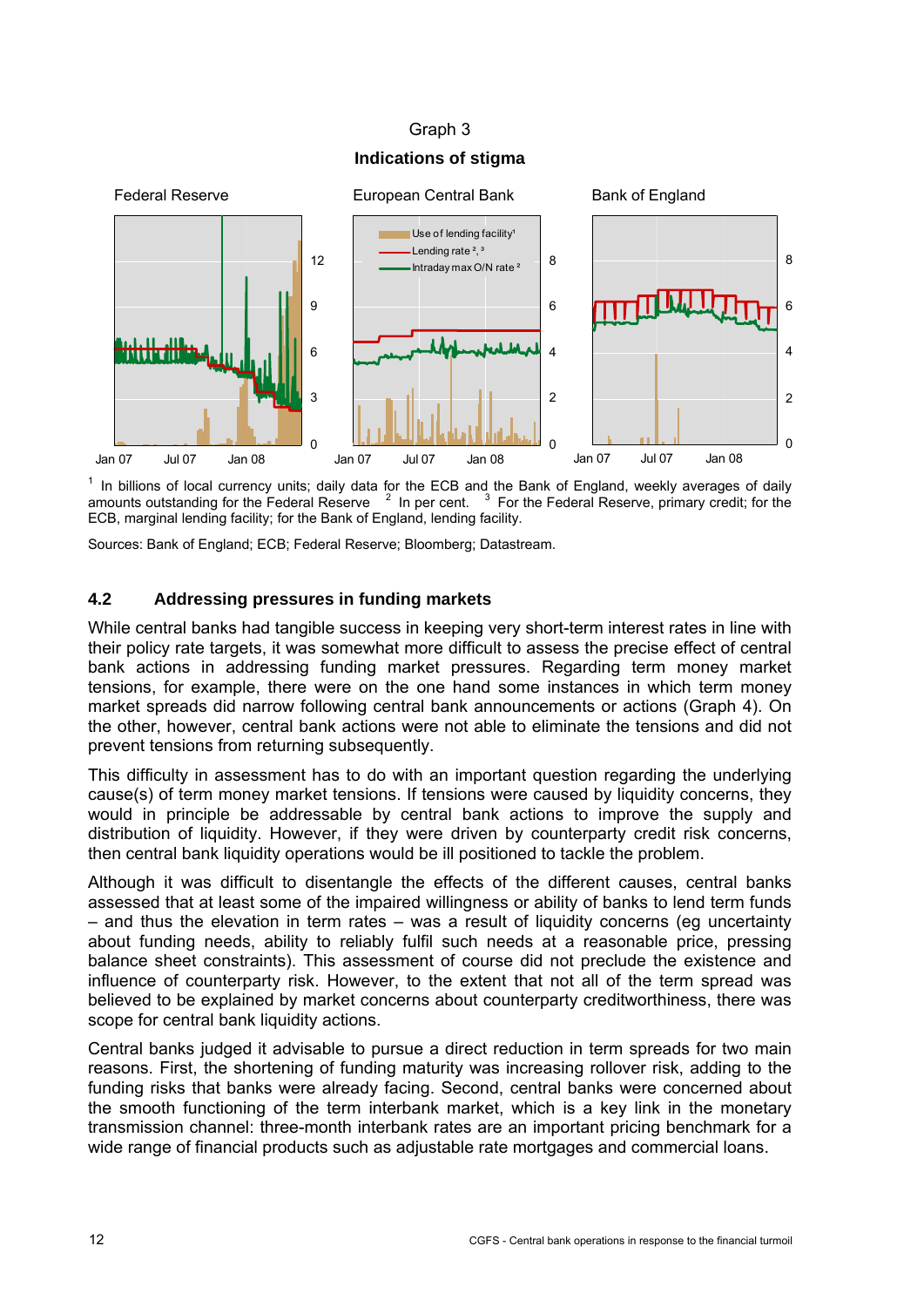While the rationale for central bank action to counter term money market tensions was established, there was still a question of whether central banks had fully satisfied the relevant demand. In particular, the fact that central bank offers of term funds were in many cases eagerly taken up, resulting in elevated auction stop-out rates, suggests that the operations might have gone only partway towards meeting the underlying funding needs.

#### Graph 4

#### **Three-month Libor-OIS spread and major central bank actions1**



<sup>1</sup> Three-month Libor minus three-month overnight index swap (OIS) rates. The shaded area is the three-month period during which the contracts span the year-end. The vertical lines indicate (a) 9 August 2007, onset of the turmoil; (b) 22 August, ECB announcement of the first supplementary longer-term refinancing operation; (c) 13 September, BoE supply of additional reserves; (d) 18 September, FOMC 50 basis point rate cut; (e) 12 December, first joint announcement of coordinated central bank actions; (f) 17 December, ECB announcement of an extraordinary two-week tender for its main refinancing operation; (g) 11 March 2008, second joint announcement of coordinated central bank actions; and (h) 21 April, BoE Special Liquidity Scheme announcement.

Source: Bloomberg.

Despite questions about the volume of term fund providing operations, there was some evidence that the modality of operations, especially with respect to the range of eligible collateral, helped alleviate the fallout from the widespread illiquidity in credit markets. Where the option existed, private sector counterparties were in some cases eager to finance their less liquid collateral with the central bank. In the euro area, for example, there was a distinct acceleration towards the use of less liquid collateral in central bank operations. In Canada, term purchase and resale agreements (repo-type transactions) in December 2007 and in the March–April 2008 period were transacted in less liquid collateral than the more usual Government of Canada obligations. In some other jurisdictions, however, the liquidity of collateral appeared to be less of an issue. At the SNB and the RBA, counterparties did not present less liquid collateral than normal. At the BoE, the widened range of eligible collateral for its expanded three-month tenders (starting in December 2007) did not seem to have led to much greater bids than the amount offered. In the United States, the central bank's burden of providing term funds was shared by the Federal Home Loan Banks providing significant amounts of term funds at market rates against a broad range of collateral.

Other measures to underpin the financial sector's access to liquidity also saw positive results. Pressures in collateralised funding markets eased notably following the introduction of the TSLF, though it was difficult to gauge the precise contribution of the facility. The first two offers (late March and early April 2008) met with strong demand. But as market conditions improved, the facility was less fully subscribed. The BoE's Special Liquidity Scheme, designed to improve the liquidity position of the banking system and to foster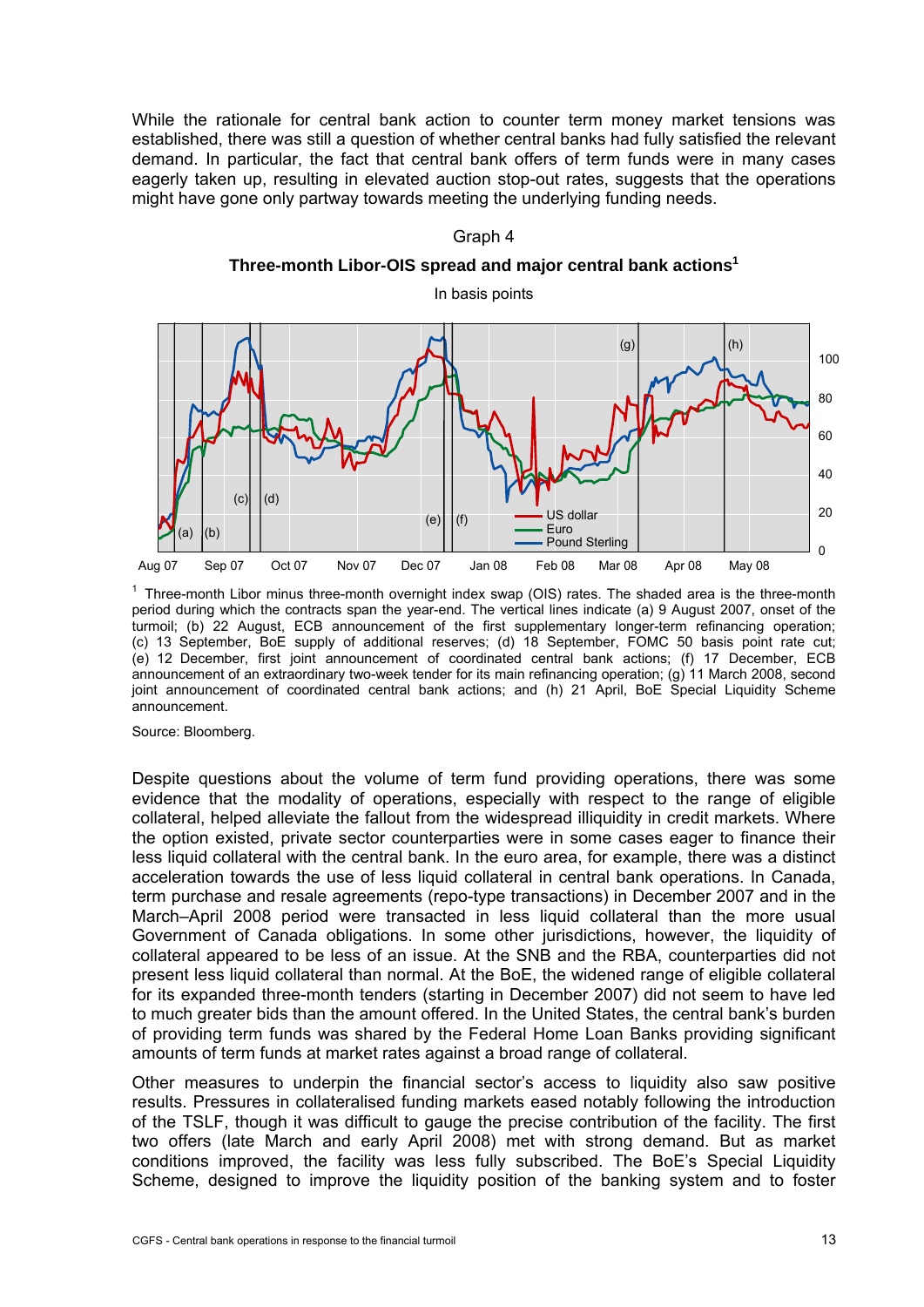market confidence, was also well received by market participants. Data on the total outstanding value of bills lent under the Scheme will be published after the end of the sixmonth drawdown period.

# **4.3 Increasing cooperative efforts**

In addition to acting locally, central banks also demonstrated their ability to coordinate their operations globally. While central banks have occasionally cooperated in foreign exchange intervention in the past, the cooperation announced in December 2007 was the first joint action conducted in money markets. The cooperation impressed upon market participants both the willingness and the ability of central banks to address the liquidity consequences of the turmoil, even if prompter action might have been desired by some market participants. Making a joint announcement arguably also reduced the risk of the actions being interpreted as a sign of new elevated concerns about the condition of a particular domestic financial system.

Judging by market reaction, the first joint announcement of coordinated actions appeared to have a tangible impact. Prior to the joint announcement, year-end premia had spiked to levels roughly comparable to those observed over the 2000 century date change. By the end of December, premia had subsided notably, even though most central banks had already largely drained the extra reserves they had injected earlier in the month. Term money market spreads then continued to narrow in January (Graph 4). However, market reaction was not as pronounced following the second joint announcement of coordinated actions on 11 March 2008, amid rapidly deteriorating market sentiment. While US dollar term Libor-OIS spreads over the following few days traded narrower than they did before the announcement, the improvement was not lasting. Rate spreads for other major currencies did not show much positive response.

One specific element of coordinated central bank actions was the swap lines between the Federal Reserve, on the one hand, and the ECB and the SNB, on the other, which allowed the two central banks in Europe to provide dollar funds to their counterparties to help ease the time zone frictions buffeting interbank markets over the trading session. While the first round of dollar auctions around the turn of the year was followed by a period of improved liquidity conditions, the resumption of dollar auctions since March 2008 had to contend with more persistent market strains. The continued provision of dollars in Europe was welcomed by market participants and probably helped to prevent a further deterioration in market conditions.<sup>1</sup>

## **4.4 Communicating clearly**

Besides assessing the impact of their actions, central banks also took note of the effect of their communication during the turmoil. Central banks judged that communication about their actions was largely successful, especially in distinguishing liquidity management actions from monetary policy changes. In bilateral discussions with Study Group members, market participants indicated that they generally recognised that actions designed to meet elevated liquidity needs did not signal changes in the stance of monetary policy. The clarity was achieved, in part, by separating most announcements about liquidity operations from those about the policy rate. In general, market participants regarded the innovative operational

 $13$  It was observed that the spread between overnight Libor and the effective federal funds rate (an indicator proxying for dollar shortage for European banks) had been smaller (sometimes even negative) on the settlement days of US dollar auctions in Europe. Nonetheless, it is difficult to obtain conclusive evidence that market pressures were indeed eased by the introduction of dollar auctions.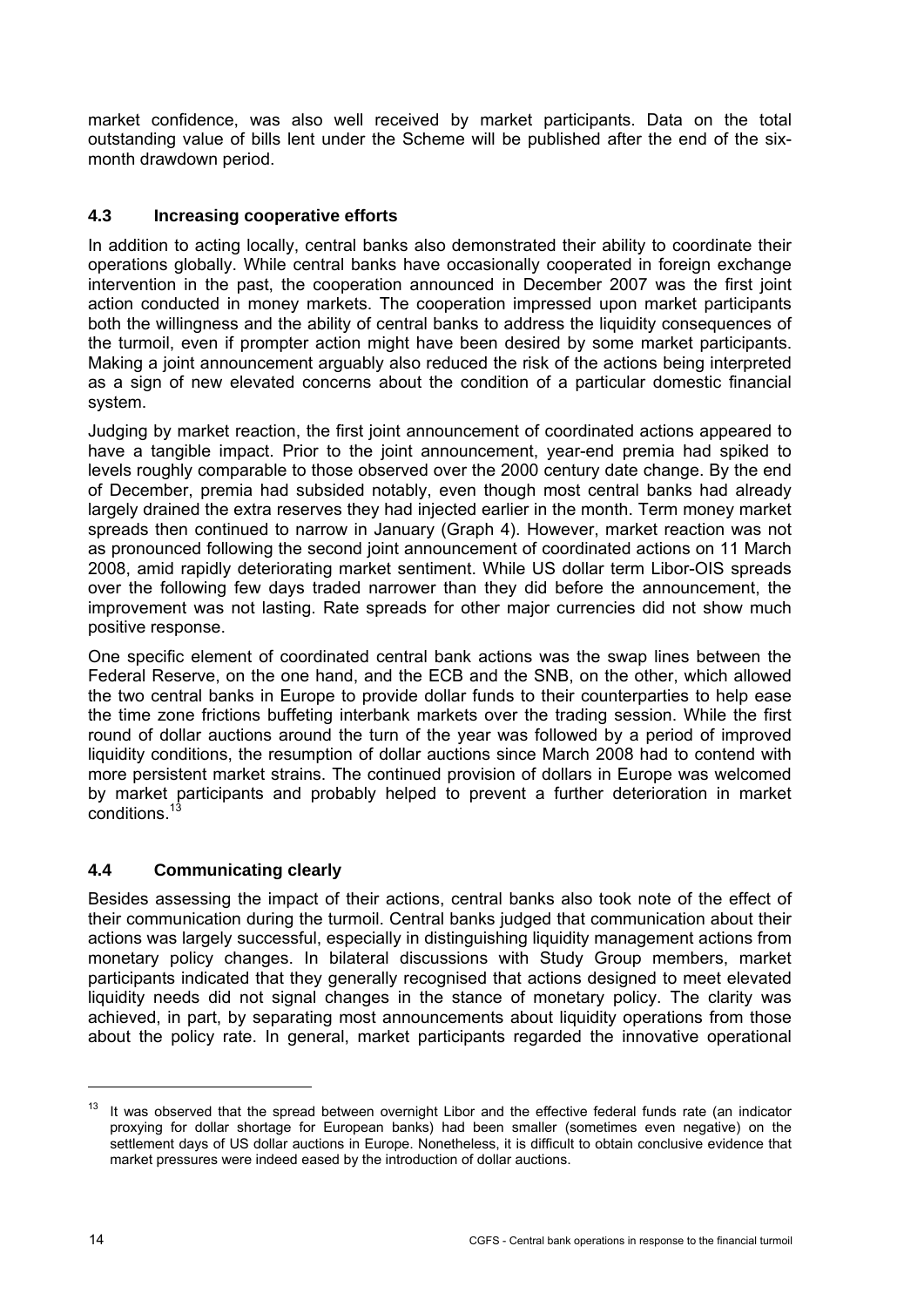measures adopted during the turmoil as a sign that central banks were determined to maintain control of the money market, rather than as an indication that the situation was worse than had been thought.

Nonetheless, there were still some instances of misunderstanding about the details of policy implementation. For instance, even though novel central bank measures were mostly quickly understood by market participants, there were some cases of transitory confusion about new measures or central bank intentions following policymaker remarks. Similarly, some accounts of central bank actions in the media failed to convey that most injections of reserves would in fact be reversed automatically as the associated reverse operations rolled off. In addition, there was a perhaps overly heavy focus by the media on the size of reserve injections, without sufficient attention to other offsetting operations or to the details of central banks' monetary policy implementation frameworks.<sup>14</sup> These instances of misunderstanding suggest that there is a need to explain central bank actions to the public better.

Some of the communication challenges during the turmoil highlight an important, but unresolved, issue regarding the design of monetary policy implementation frameworks – whether framework features that are useful in emergency situations should also be available in normal times or whether having well documented emergency procedures would suffice. The advantages of having a broad framework that admits different modalities of operations are that it reduces the likelihood that central banks would be constrained by the risk of sending a negative signal when executing out of the ordinary operations, and that the counterparties will be familiar with those less common operations. In the initial weeks of the turmoil, departures from standard operating procedures were in some cases interpreted as overreacting. The risk of sending a negative signal increased when the set of standard procedures that were used in non-stressed circumstances was narrower.15

# **5. Conclusions and recommendations**

In the light of central banks' experiences in dealing with the market turmoil, the Study Group has drawn seven conclusions that give rise to corresponding recommendations. The recommendations concern (1) central banks' ability to achieve their policy rate targets in times of turmoil, (2) problems in the domestic distribution of reserves, (3) illiquidity of financial markets or of institutions, (4) problems in the international distribution of liquidity, (5) risks of misinformation and misunderstanding, (6) financial institutions' reluctance to use standing facilities (stigma) and (7) costs associated with central bank interventions, including moral hazard. While these recommendations seem to the Study Group to be advisable, the specific ways that central banks may choose to implement them will depend upon the circumstances and the individual central bank's situation. In any event, the Study Group is aware that the recommendations it identified cannot deal with the root causes and pervasive effects of the market turmoil, which go beyond the sphere of central bank actions.

-

<sup>14</sup> For further discussion, see C Borio and W Nelson, "Monetary operations and the financial turmoil" in *BIS Quarterly Review*, March 2008.

<sup>15</sup> An alternative to having a broad framework at all times is to have a relatively narrow framework in normal times but supplemented by a broad range of well documented procedures for use in emergency situations. As noted in Section 4.2, for example, there were some instances in which central banks' decision to accept a broader range of collateral – and thus to allow a change in their portfolio composition – might have helped to alleviate the fallout from illiquid credit markets. These instances suggest that it may be beneficial to have established emergency procedures that can be just pulled "off the shelf" and used only during times of stress.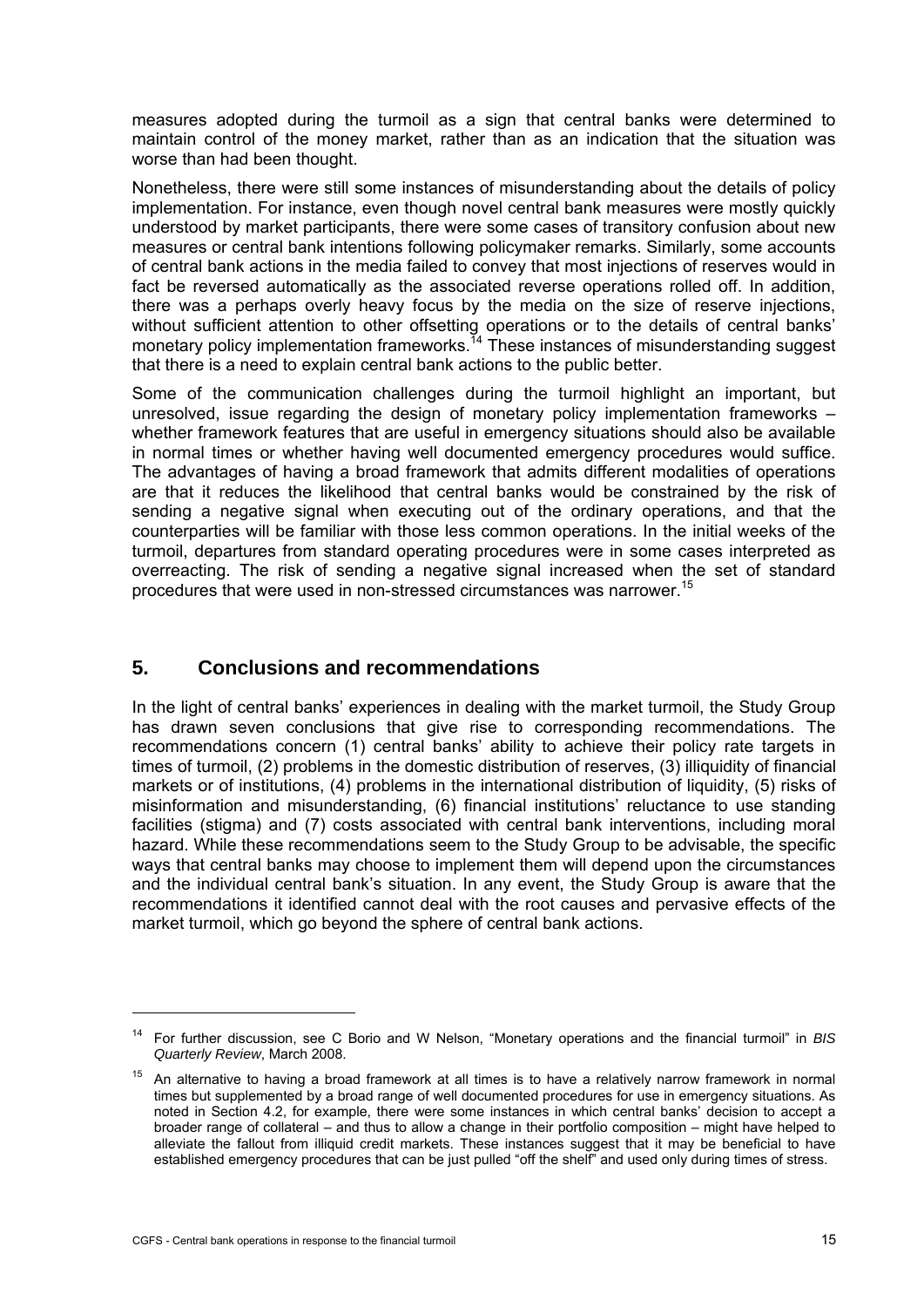**5.1 Financial turmoil may give rise to two distinct developments that can each make it more difficult for central banks to keep the relevant interest rates near their policy rate targets: first, there may be unpredictable shifts in the aggregate demand for reserves; second, there may be occasions on which a central bank needs to extend large amounts of credit but at the same time keep the net aggregate supply of reserves consistent with its policy rate target. In either case, the operational framework should be capable of achieving the desired policy rate target.** 

In the opening days of the turmoil, the demand for reserves temporarily rose sharply and became less predictable. To avoid an unwanted tightening of overnight rates, some central banks injected large quantities of reserves, which in some cases led to a soft bias in rates for a short interval after the increased demand subsided but before the additional reserves were removed. In some regions, the increased demand was more long-lived. As a result, in the first few weeks of the turmoil, the fluctuations of overnight market interest rates around central banks' targets increased in the major currency areas. Subsequently, central banks achieved better control of targeted market rates, either by adjusting their frameworks or by changing their tactics within those frameworks. Still, in some regions, rates remained more volatile than usual.

The temporary departures of short-term interest rates from targeted levels had the potential to trigger confusion about central banks' monetary policy – as distinct from liquidity provision – intentions. In addition, the higher interest rate volatility might have increased uncertainty about future overnight rates, putting additional upward pressure on the already elevated term premiums. However, the costs of volatility in the overnight rate should not be overstated as this volatility does not necessarily get transmitted to longer-term rates or have macroeconomic consequences. Indeed, tensions in term money markets appear to have arisen from quite different causes.

In general, the measures necessary to maintain tighter control over overnight rates in periods of market turbulence will require the central bank to support the interbank market, or even replace it in extreme cases, to a greater extent than desirable in normal times.<sup>16</sup> For example, central banks could increase the frequency of their operations to as much as several times a day. Central banks could also exploit the automatic stabilising property of deposit and loan facilities that establish a corridor around the main policy rate, by narrowing that corridor in turbulent periods. (As discussed in conclusion 5.6, however, this approach requires that the willingness of institutions to use a central bank's standing loan facility not be inhibited by stigma.) A similar result can be accomplished by standing ready to transact directly in the interbank or repo market. In the same vein, stability in short-term rates can be achieved by remunerating at the policy rate deposits at the central bank in a wide band around required or target levels.

Over the course of the turmoil, central banks also extended large amounts of credit to alleviate pressures caused by malfunctioning markets and to assist in the resolution of specific troubled institutions. Those extensions of credit that were necessitated for reasons other than to satisfy the aggregate demand for central bank reserves had to be offset in order to keep the net supply of reserves unchanged and thereby keep short-term interest rates in line with the policy rate targets. So far during the turmoil, central banks have been successful in conducting offsetting reserve draining operations. However, it is conceivable that, in some future circumstances, the necessary extensions of credit could be so large that they would be difficult to offset with existing instruments. There are a number of ways to prepare for

Normally, allowing interbank markets to distribute reserves has the benefit of encouraging banks to manage their own liquidity and making them test their names by seeking to borrow from peers.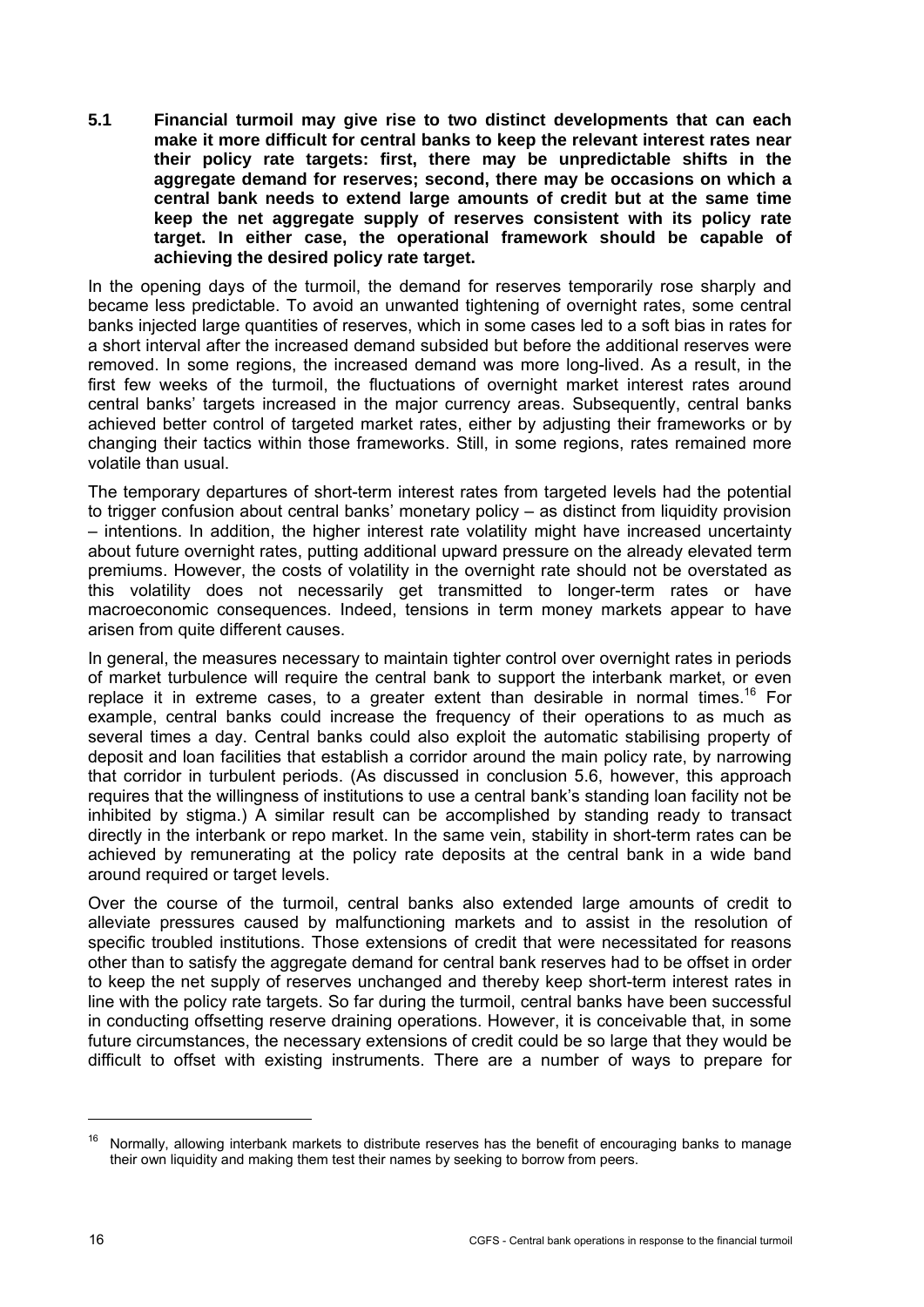potentially massive reserve-draining operations: maintaining a sufficiently large stock of short-term repurchase agreements that can be run down; holding securities that can be redeemed for cash, quickly repoed out or sold outright; or having the ability to offer remunerated deposits or issue interest-bearing central bank securities.

**5.2 Impaired functioning of the interbank money market can result in a poor distribution of central bank reserves, which can exacerbate tensions in money markets beyond the aggregate disturbances identified in conclusion 5.1. In order to distribute reserves effectively when the interbank market is impaired, central banks should be capable of conducting operations with an extensive set of counterparties and against a broad range of collateral.** 

During the turmoil, the functioning of the interbank market for central bank reserves was in some cases severely impaired. The resulting maldistribution of reserves further complicated central bank efforts to control the targeted interest rates. In those instances, it was advantageous for central banks to transact with a broad range of counterparties to be able to provide reserves directly to those unable to secure funds on the interbank market. Moreover, since those institutions had typically already exhausted their most liquid securities to acquire funds in the secured market, it was useful for the central bank to extend credit against a wide range of collateral.

Flexibility in operational frameworks was needed to respond to the turmoil and will most likely be needed to respond to future analogous episodes. Central banks should either be prepared to transact, as a normal course of business, with a diverse set of counterparties and accept a broad range of collateral, or be able to adjust quickly in stressed situations their collateral and counterparty lists within published guidelines. Making adjustments outside a published framework may take longer to implement, require more communication to explain the purpose and nature of the adjustments and entail more operational risk.

However, both alternatives – be it a broad set of tools used in both normal and emergency times, or a well documented set of emergency procedures that includes a broad range of tools – have to reckon with the inability to foresee the nature of future crises. This limitation suggests that at least some innovations to operations will probably be needed to deal with unanticipated financial market developments.

In most cases, markets responded positively to initiatives by central banks to adjust their operations to address tensions brought about by the market turmoil. In the light of that experience, those central banks that opt to have emergency procedures that are usually held in reserve should be ready to invoke them in a timely fashion when needed so as to avoid or mitigate further financial instability resulting from delays. Still, central banks would have to consider the potential costs, including moral hazard, associated with adjusting frameworks or contingency plans (see conclusion 5.7).

#### **5.3 In a period of financial turmoil, illiquid conditions may pose a grave threat to the effective transmission of monetary policy and to financial stability. In such circumstances, central banks should be prepared to expand their intermediation activities and, if needed, take steps that go beyond adjusting the aggregate supply or distribution of reserves.**

When the performance of key financial markets deteriorates, it may be necessary for central banks to expand their intermediation or take other innovative steps to support these markets. For example, in response to the near gridlock in the term interbank money market during the turmoil, central banks increased the volumes and maturities of their provision of term funds. When the liquidity in many secured funding markets evaporated, central banks helped financial institutions finance their holdings of what had suddenly become highly illiquid assets by adding some of these affected assets to their lists of eligible collateral, or by establishing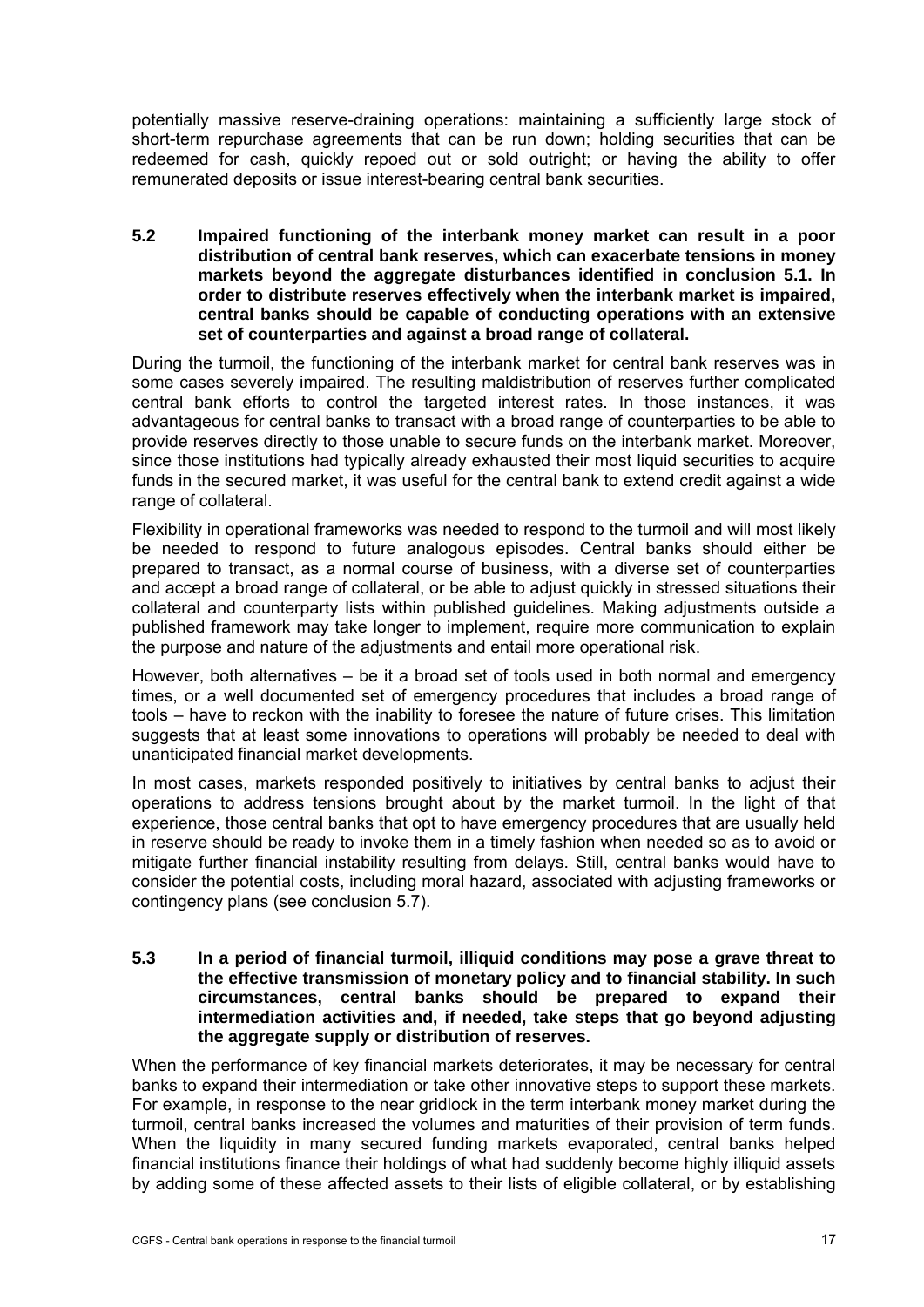securities swap facilities under which financial institutions could borrow liquid assets from the central banks' portfolio in exchange for less liquid ones. A similar alternative would be for a central bank to borrow securities from the government or create its own bills and swap them for less liquid assets. In those cases where collateral frameworks were already sufficiently broad, counterparties could substitute illiquid for liquid assets readily within the existing framework.

**5.4 Global channels for distributing liquidity across borders may become impaired in times of financial turmoil. To prepare for that possibility, central banks should take steps to strengthen their capacity to counter problems in the international distribution of liquidity. Possible steps include establishing or maintaining standing swap lines among themselves and accepting – or developing and maintaining the ability to accept – foreign currency denominated assets or obligations booked abroad as collateral in their operations.** 

During periods of financial market turmoil, global channels for distributing liquidity may face significant impediments. In such situations, coordination between central banks may be useful to provide funds in a foreign currency to internationally active banks, which may otherwise be unable to find adequate supply in the market. For example, as discussed in Section 2, in the first few months of the turmoil, European banks' desire to secure US dollar funds early in the US trading session led to large swings over the day in the demand for dollar interbank funds, complicating the Fed's monetary policy implementation. The swap lines established between the Federal Reserve, on the one hand, and the ECB and SNB, on the other, enabled the latter two central banks to provide dollar funds to their counterparties during European trading hours. This, in turn, reduced to some extent the pressure on the market for US dollar funds.

Internationally active banks should enhance their ability to access the facilities of the central banks providing liquidity in the currencies they may need. Such improved access would allow them to acquire needed funds when market channels are impaired. Central banks, for their part, may want to consider granting access to their facilities to financial institutions outside their respective jurisdictions.

In addition, central banks should take a number of steps to strengthen their capacity to ease bottlenecks in the international distribution of liquidity, should the necessity arise. Improving frameworks for prompt information exchange among relevant staffs and principals across central banks is an essential starting point to enhancing coordination more broadly. Going forward, the major central banks should either maintain standing swap lines or preserve the ability to establish them at short notice. Such swap lines allow the lending decision to rest with the home central bank, which should possess the most accurate information on the borrowing bank's financial condition.

Another option to allow banks to mobilise liquidity across borders is to supply liquidity against collateral denominated in foreign currencies and/or held in offshore locations, which could be done regularly or only in extraordinary situations. In order to facilitate the cross-border use of collateral, central banks should evaluate the scope for infrastructure or procedural improvements that would allow collateral to be transferred between custodians, countries and central banks quickly and at low cost. In part to aid central banks in their consideration of these issues, the Committee on Payment and Settlement Systems (CPSS) is at the time of writing updating and supplementing its 2006 report on cross-border collateral practices.<sup>17</sup>

<sup>17</sup> CPSS working group report, *Cross-border collateral arrangements*, January 2006.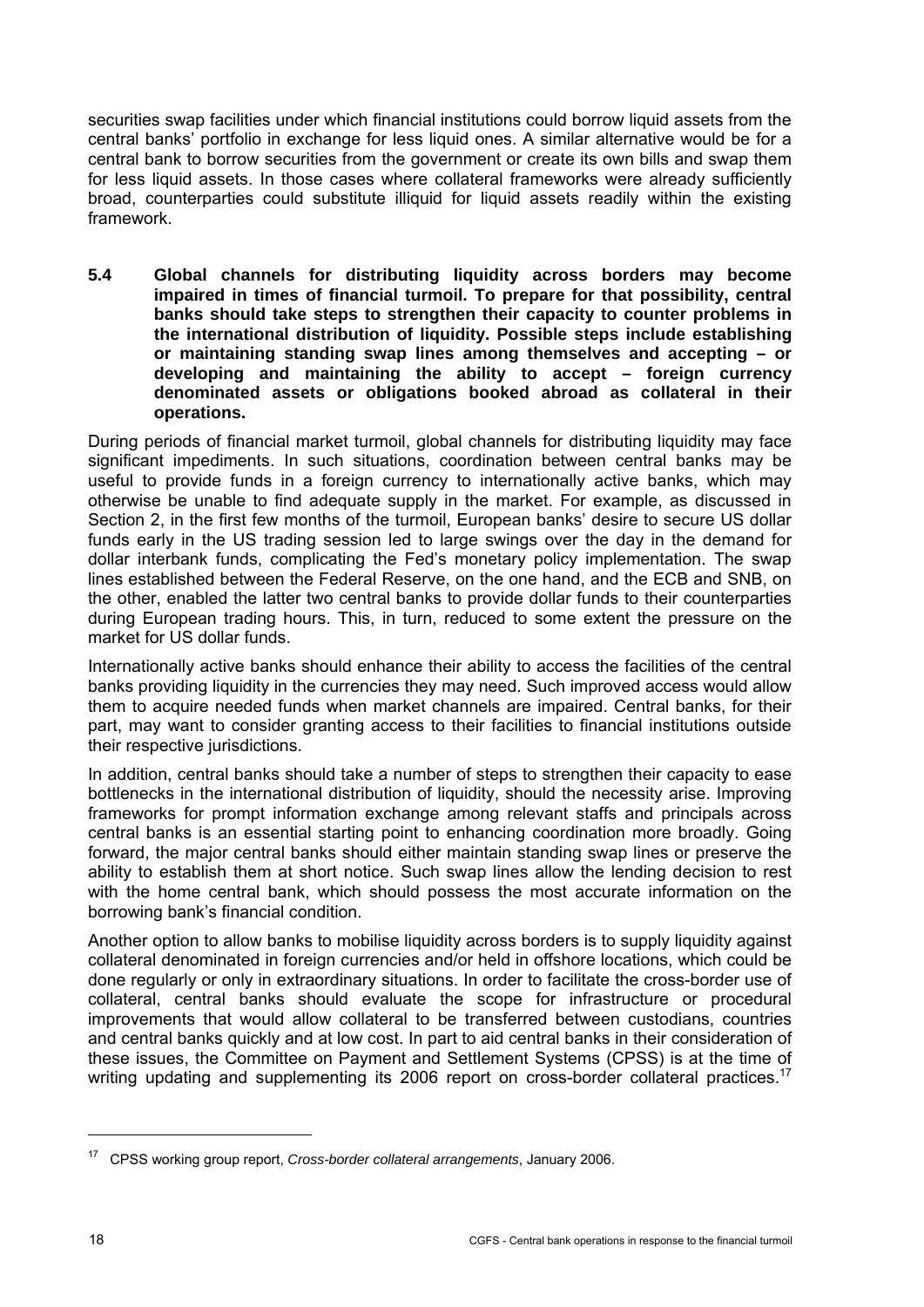Further down the road, while bearing in mind that the scope of central bank open market operations in some countries is significantly constrained by statute, one possibility that the major central banks may wish to consider is conducting open market operations against a common list of high-quality government obligations denominated in a range of global currencies. Any initiative for reviewing and enhancing coordination among central bank operations needs, however, to consider carefully the macro- and microprudential implications for both home and host central banks.

#### **5.5 Misinformation and misinterpretation of central bank actions are more likely and costly in times of stress. During such periods, central banks should enhance their communication with market participants and the media.**

In periods of financial turbulence, market and media attention may be intensely focused on central banks' operations and their apparent implications, while market participants may be unusually skittish. All this can cause markets to react sharply to incoming information – and misinformation – about central bank actions. For example, unusual central bank operations may be perceived as either constituting or presaging a change in the stance of monetary policy, even though the real intention of such operations may be only to maintain the prevailing stance of monetary policy. Unusual central bank actions may also be perceived as indicating that the situation is worsening, exacerbating market participants' fears about financial market conditions, the health of individual institutions or the economic outlook. Thus, the consequences of misinterpretation of central bank action can be substantial. Cross-country differences in central bank operational frameworks can also add to the risk of the public misunderstanding central bank actions.

In general, however, these risks can be mitigated by means of careful communication. Moreover, the potential for misinterpretation is not a compelling reason to avoid central bank action that otherwise would be warranted. Indeed, the effect of exceptional central bank operations during the turmoil is likely to have been enhanced by the positive interpretations by market participants that central banks were ready and willing to act, in addition to their impact on actual funding opportunities.

In addition to communications about unusual operations, it may be helpful in turbulent times for central banks to provide information more broadly about factors expected to influence upcoming open market operations, so as to help reduce market participants' uncertainty over the availability of funds and in turn any tendency to hoard liquidity early in the day or early in the maintenance period. The effectiveness of information provision in stressed conditions may be enhanced by providing information also in normal times about expected aggregate required reserves and autonomous factors. This may familiarise market participants with the properties of the information, help them make better judgments about the availability of funding and make them less likely to misinterpret central bank actions. Care should be exercised with information provision, however, to avoid inadvertently aggravating the stigma associated with the use of standing facilities (see conclusion 5.6).

Apart from enhancing the information they provide in stressed situations, central banks, in conjunction with prudential authorities where appropriate, may also need to increase the amount of information they collect from market participants. Monitoring the liquidity situation can help better calibrate the size, timing and term of open market operations. In addition, direct feedback from market participants can help central banks get a clearer picture of money market conditions and respond to incipient problems more quickly.

**5.6 In stressed situations, the stigma associated with standing lending facilities may become acute, thereby reducing their efficacy as backup sources of funding. Central banks should continue their efforts to reduce stigma by, for example, enhancing the understanding of the role of such facilities and**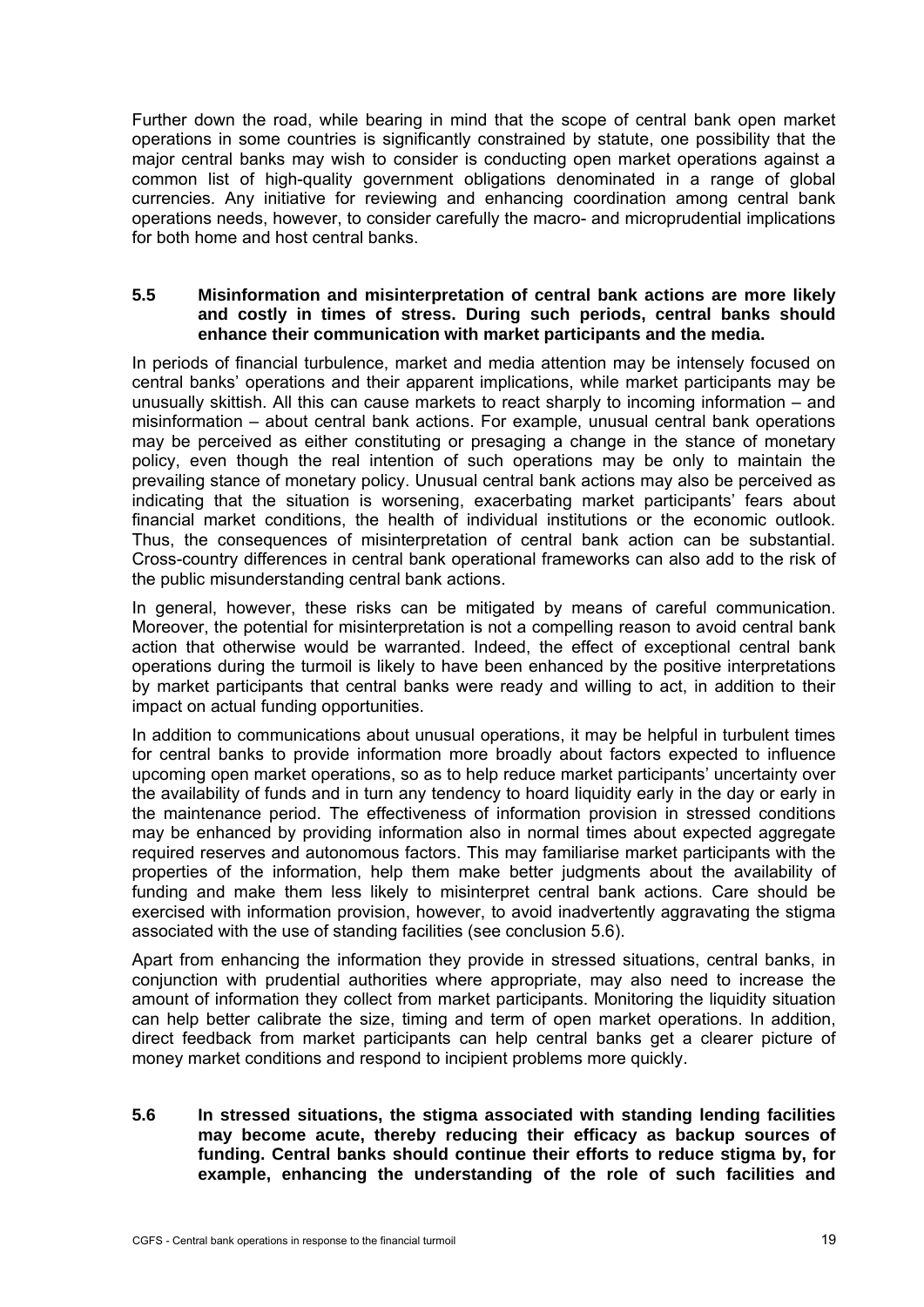#### **designing new facilities that are less associated with past instances of emergency assistance.**

A standing lending facility is a widely adopted central bank instrument for providing liquidity insurance against frictional problems in payment systems and overnight money markets. However, in the United States and, to a lesser extent, in some other currency areas, the effectiveness of this instrument has been limited by banks' unwillingness to use it. In particular, because of stigma, there was relatively little use of standing lending facilities, even on some days when interbank rates rose well above the interest rates on the facilities.

Stigma can sometimes exist in normal times but tends to increase in stressed times. While stigma is most often associated with lending related to emergency liquidity assistance, it can also affect lending for more benign purposes, such as when there is a frictional problem in the payment system or the money markets, particularly when financial turmoil raises doubts about the soundness of financial institutions. If anonymity is not well preserved, or if senior bank management and bank regulators are not completely familiar with the more benign purposes of standing loan facilities, then there is a greater risk that borrowing from standing facilities would be regarded as a sign of borrower weakness. When this occurs, the effectiveness of these facilities as a liquidity backstop is severely impaired.

Central banks should therefore consider whether mechanisms that are less prone to stigma could be designed for meeting liquidity needs. One possibility is to establish clearly separate facilities for providing loans only for addressing payments-related frictions or a broad-based tightness in overnight interbank markets.

Nonetheless, further efforts to reduce stigma may yet be needed. For example, although the BoE and, to a lesser extent, the Federal Reserve already have facilities that are intended primarily for frictional borrowing, the usage of these facilities is still somewhat affected by stigma. In such cases, there may be scope for central banks to emphasise further to senior bank staff and bank regulators that borrowing is not at all discouraged, including for the purpose of relending the proceeds. At the same time, banks and regulators can help reduce uncertainty or misinformation about the health of the financial sector by expediting disclosure of relevant information. Further steps could also be taken to ensure anonymity of standing facility use or, if anonymity is already ensured, to reassure banks that borrowing is indeed anonymous. However, experience indicates that, once established, stigma is difficult to dispel.

**5.7 The expectation that central banks will act to attenuate market malfunctioning may create moral hazard by weakening market participants' incentives to manage liquidity prudently. Central banks should carefully weigh the expected benefits of actions to re-establish liquidity against their potential costs and, where necessary, introduce or support safeguards against the distortion of incentives.** 

Central banks have demonstrated that they will take extraordinary actions to deal effectively with market turmoil when sufficient risks to financial stability and to the effective transmission of monetary policy exist. Decisions to take similar actions require sufficient confidence in the likely effectiveness of central bank actions and a determination that the anticipated costs, including those associated with moral hazard, are not too high.

For example, during the turmoil, central banks elected to take steps to address the disruption in term money markets because those markets played a key role in funding the banking system and in the monetary transmission mechanism. Central banks judged that a significant component of the disruption was due to heightened liquidity risks, which were amenable to central bank market operations, as opposed to increased credit risks, which were not.

Awareness that central banks will intervene necessarily affects the incentives of market participants and, consequently, their behaviour, at least to some extent. It is possible that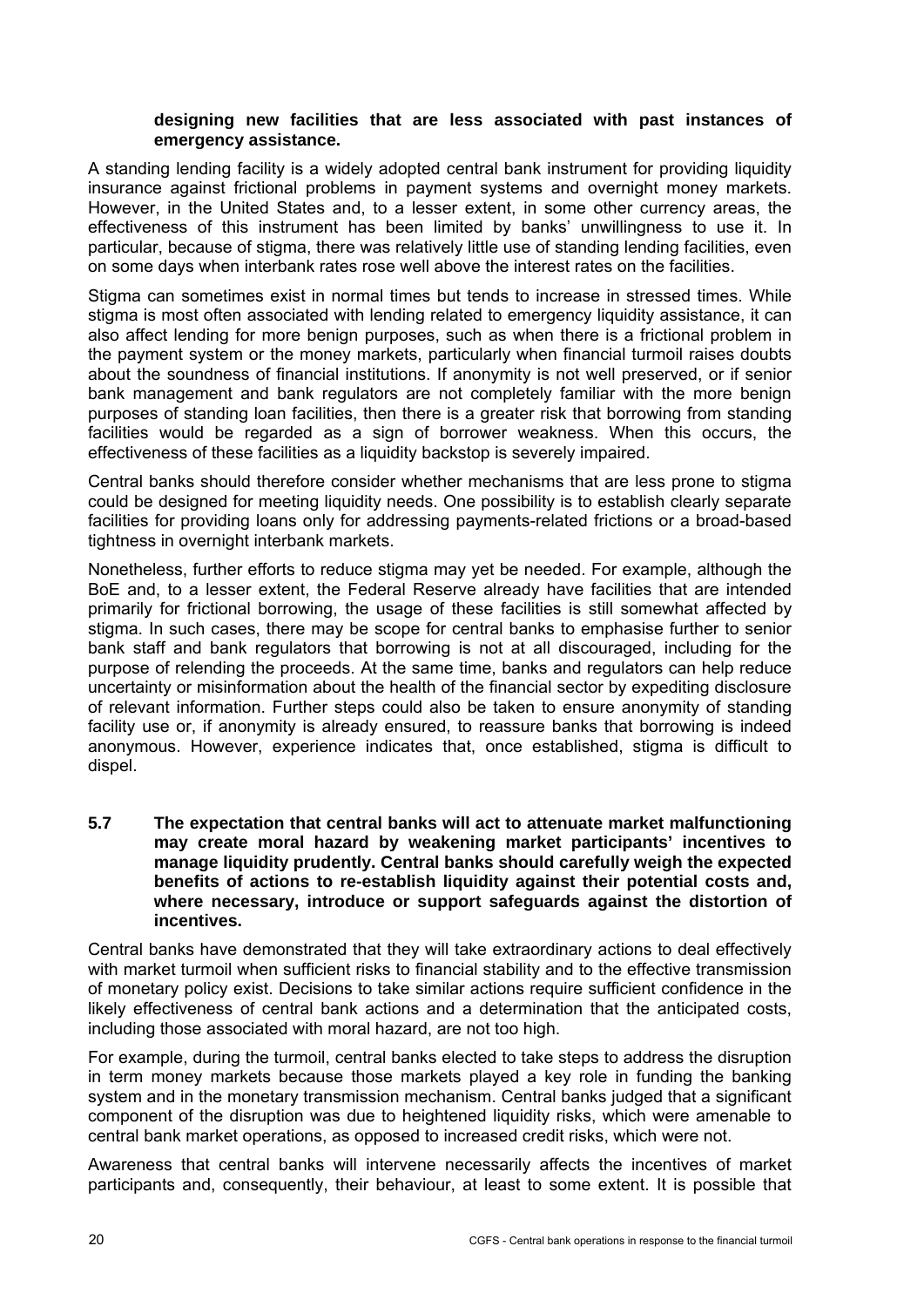they will either assume more liquidity risk or weaken their own liquidity management efforts, thus making the need for central bank interventions more likely and/or their costs higher. Insofar as central bank actions might lead to a degradation of market participants' management of liquidity and other risks, a possible offset would be to implement tighter supervisory and prudential policies concerning the management of liquidity and related risks.18

Central banks' interventions during the turmoil to encourage the smooth functioning of term money markets could also engender the view that yet other markets will be an appropriate target of central bank operations in very stressed conditions, further increasing moral hazard. To help limit the risk of such mission creep and mitigate moral hazard, central banks may wish to clarify their objectives and principles for dealing with financial market disruptions.

<sup>&</sup>lt;sup>18</sup> The Basel Committee on Banking Supervision plans to issue by July 2008 for public comment strengthened industry and supervisory sound practice standards for liquidity risk. The standards will address inter alia stress testing, contingency funding plans and the management of off-balance sheet exposures.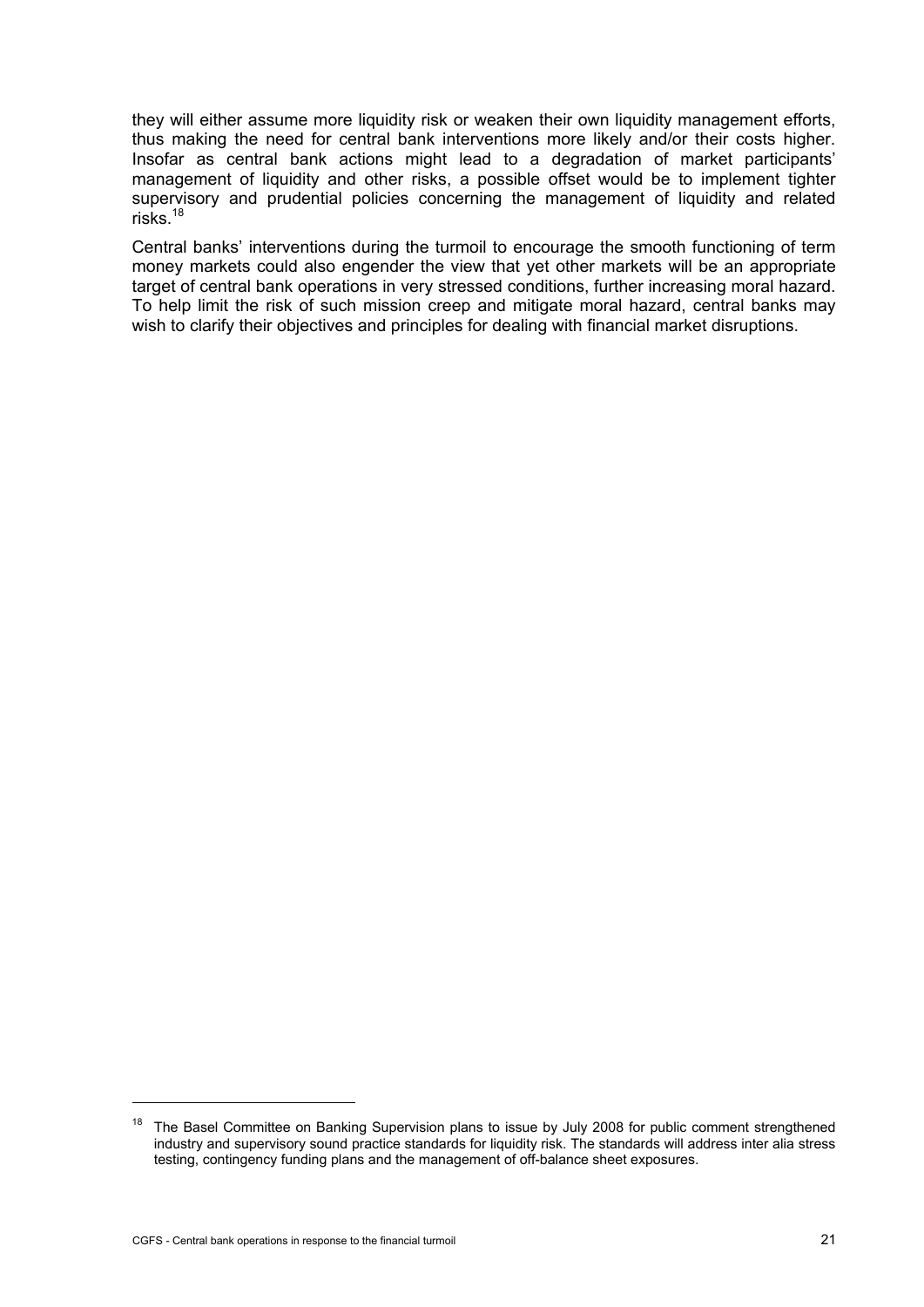**Annex 1 Detailed chronology of selected central bank actions** 

| <b>Date</b> | <b>Central bank</b> | Type of action                     | <b>Description</b>                                                                                                                                                                                                                                                                                                                                                                     |
|-------------|---------------------|------------------------------------|----------------------------------------------------------------------------------------------------------------------------------------------------------------------------------------------------------------------------------------------------------------------------------------------------------------------------------------------------------------------------------------|
| 2007        |                     |                                    |                                                                                                                                                                                                                                                                                                                                                                                        |
| 9 August    | <b>SNB</b>          | Reserve<br>management<br>operation | Conducted an overnight fine-tuning<br>operation to provide the market with<br>additional funds of CHF 1.4 billion,<br>immediately after tension had arisen.                                                                                                                                                                                                                            |
|             | ECB                 | Communication                      | Released a statement that it was " closely<br>monitoring markets and stands ready to act<br>to assure orderly conditions in the euro<br>money market".                                                                                                                                                                                                                                 |
|             |                     | Reserve<br>management<br>operation | Conducted an overnight fine-tuning<br>operation for EUR 95 billion. Met all<br>demand at its policy rate of 4% (instead of<br>conducting its more usual variable rate<br>tender). This tender specification allowed<br>the ECB to inject an amount of liquidity<br>matching counterparties' demand, which the<br>ECB could not quantify by means of its<br>regular liquidity analysis. |
|             | <b>BoC</b>          | Communication                      | Released a statement that it " would like<br>to assure financial market participants and<br>the public that it will provide liquidity to<br>support the stability of the Canadian<br>financial system and the continued<br>functioning of financial markets".                                                                                                                          |
|             |                     | Reserve<br>management<br>operation | Executed three special purchase and resale<br>agreements (SPRA) over the course of the<br>day totalling CAD 1.64 billion, leaving<br>settlement balances at CAD 1.8 billion.                                                                                                                                                                                                           |
| 10 August   | <b>RBA</b>          | Reserve<br>management<br>operation | Conducted regular operations that were<br>larger than normal.                                                                                                                                                                                                                                                                                                                          |
|             | BoJ                 | Reserve<br>management<br>operation | Injected T+0 (same-day start) overnight<br>funds equal to JPY 1 trillion in the morning<br>and T+1 (next-day start) one-week funds<br>equal to JPY 600 billion in the afternoon.                                                                                                                                                                                                       |
| 10 August   | <b>SNB</b>          | Reserve<br>management<br>operation | Conducted, in addition to its regular<br>operation, an overnight auction to inject<br>CHF 1.7 billion.                                                                                                                                                                                                                                                                                 |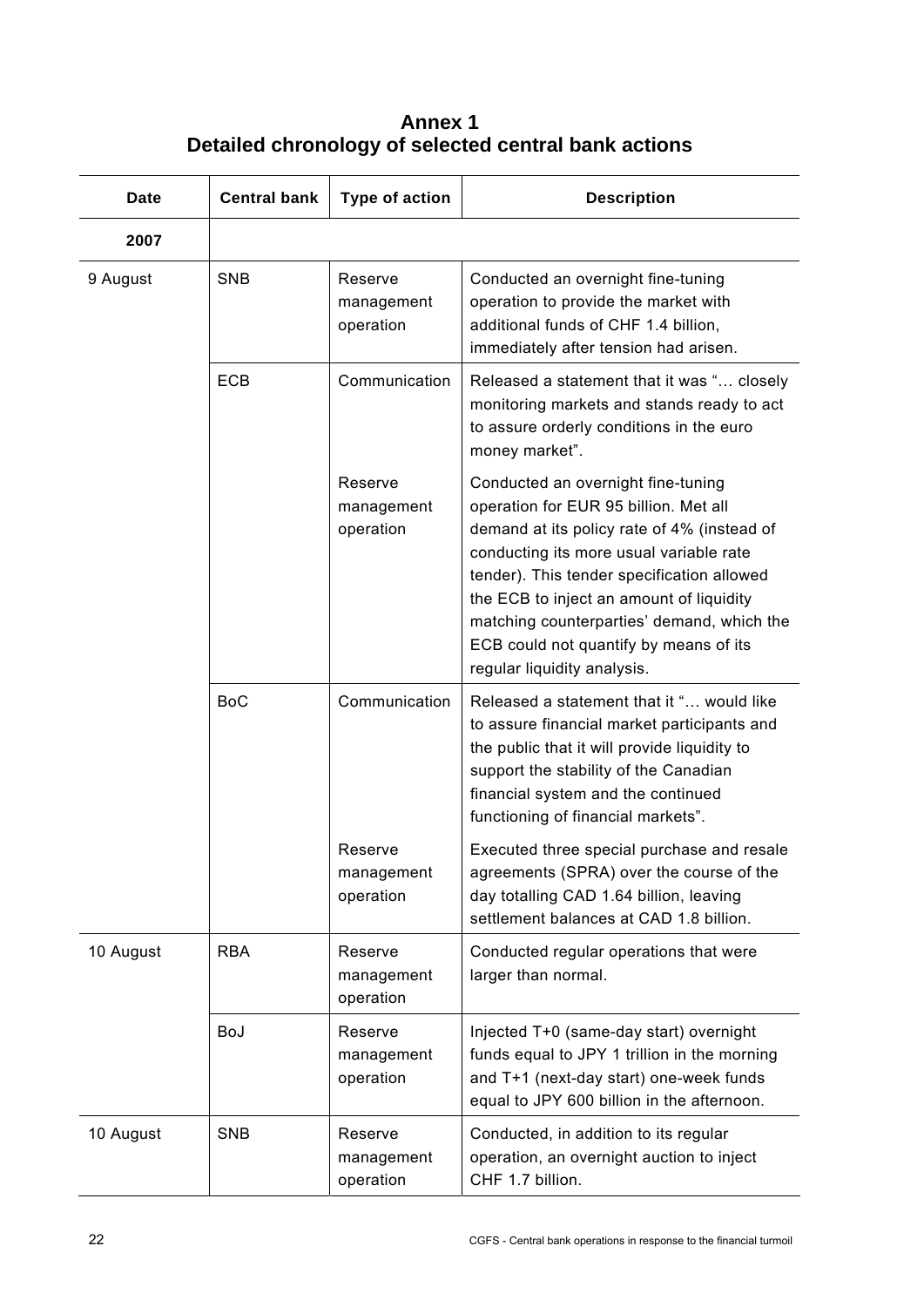| 10 August<br>(cont.) | <b>ECB</b> | Communication                      | Communicated that it "continues to closely<br>monitor the conditions in the euro money<br>market".                                                                                                                                                                                                                                                                               |
|----------------------|------------|------------------------------------|----------------------------------------------------------------------------------------------------------------------------------------------------------------------------------------------------------------------------------------------------------------------------------------------------------------------------------------------------------------------------------|
|                      |            | Reserve<br>management<br>operation | Conducted an overnight fine-tuning<br>operation for EUR 61 billion.                                                                                                                                                                                                                                                                                                              |
|                      | <b>BoC</b> | Reserve<br>management<br>operation | Executed three SPRAs totalling CAD 1.685<br>billion and leaving settlement balances at<br>CAD 1.6 billion.                                                                                                                                                                                                                                                                       |
|                      | Fed        | Communication                      | Released a statement that it " is providing<br>liquidity to facilitate the orderly functioning<br>of financial markets [and] will provide<br>reserves as necessary through reserve<br>management operations to promote trading<br>in the federal funds market at rates close to<br>the Federal Open Market Committee's<br>target of 51/4%."                                      |
|                      |            | Reserve<br>management<br>operation | Conducted an extraordinary three auctions<br>of overnight repurchase agreements<br>totalling USD 38 billion, with the final<br>auction occurring in the early afternoon, well<br>after its normal operating time. The quantity<br>provided far exceeded banks' remaining<br>need to accumulate reserves to meet<br>reserve requirements for the maintenance<br>period under way. |
| 13 August            | <b>BoJ</b> | Reserve<br>management<br>operation | Provided T+0 one-week funds equal to<br>JPY 600 billion.                                                                                                                                                                                                                                                                                                                         |
|                      | ECB        | Reserve<br>management<br>operation | Conducted an overnight fine-tuning<br>operation for EUR 48 billion.                                                                                                                                                                                                                                                                                                              |
|                      | <b>BoE</b> | Communication                      | Posted a screen announcement reminding<br>counterparties that standing facilities have<br>been, and continue to be, available every<br>day throughout the day.                                                                                                                                                                                                                   |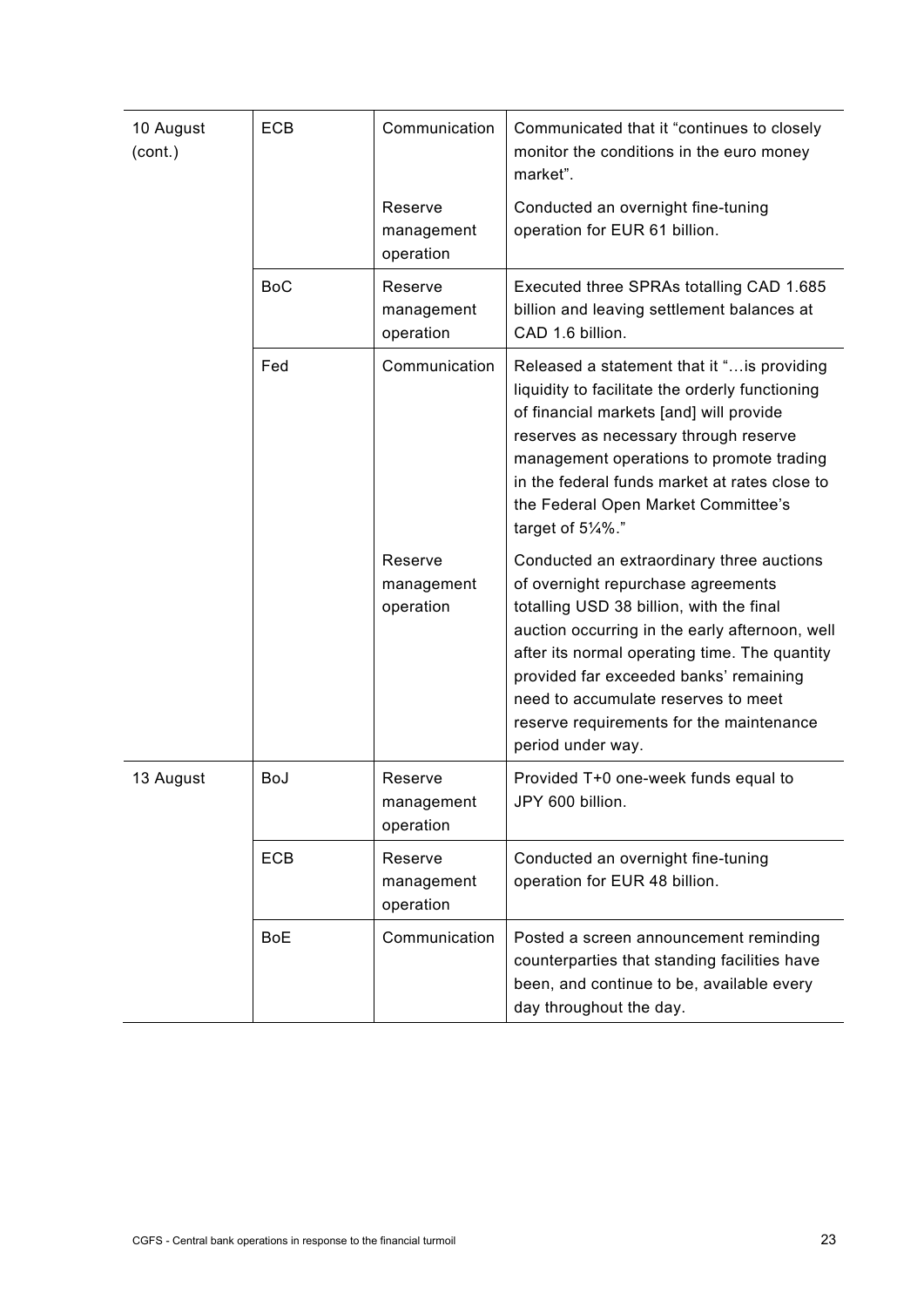| 14 August   | <b>SNB</b> | Collateral                                         | Announced that it would accept a wider<br>range of collateral for its daily repo<br>auctions, but the move was not related to<br>the turmoil in money markets.                                                                                                                                                                            |
|-------------|------------|----------------------------------------------------|-------------------------------------------------------------------------------------------------------------------------------------------------------------------------------------------------------------------------------------------------------------------------------------------------------------------------------------------|
|             | <b>ECB</b> | Reserve<br>management<br>operation                 | Conducted an overnight fine-tuning<br>operation for EUR 8 billion.                                                                                                                                                                                                                                                                        |
| 15 August   | <b>BoC</b> | Collateral                                         | Temporarily expanded its list of eligible<br>securities for intraday liquidity operations to<br>include collateral that is accepted for the<br>Bank's standing liquidity facility, which<br>includes CP but not ABCP.                                                                                                                     |
| 16 August   | <b>BoC</b> | Communication                                      | Released a press statement welcoming<br>market-based framework for addressing the<br>problems facing non-bank ABCP.                                                                                                                                                                                                                       |
| 17 August   | Fed        | Communication                                      | The FOMC announced in an intermeeting<br>statement that downside risks to growth had<br>increased appreciably.                                                                                                                                                                                                                            |
|             |            | Modification to<br>standing loan<br>facility terms | Reduced the spread between the primary<br>credit facility rate and the federal funds<br>target rate from 100 to 50 basis points, and<br>increased the allowable term on loans from<br>overnight to 30 days. The changes were<br>intended to provide depositories with<br>greater assurance about the cost and<br>availability of funding. |
| 22 August   | <b>RBA</b> | Reserve<br>management<br>operation                 | Conducted regular operations involving a<br>significantly larger net injection of funds and<br>markedly longer term than normal.                                                                                                                                                                                                          |
| 23 August   | <b>ECB</b> | Longer-term<br>operation                           | Conducted a supplementary long-term<br>refinancing operation (LTRO) with three-<br>month maturity for EUR 40 billion.                                                                                                                                                                                                                     |
| 26 August   | Fed        | Communication<br>/ collateral                      | Reminded banks that it did accept ABCP,<br>and clarified that it would accept paper for<br>which the pledging bank was providing<br>liquidity or credit support.                                                                                                                                                                          |
| 5 September | <b>ECB</b> | Communication                                      | "Volatility in the euro money market has<br>increased and the ECB is closely monitoring<br>the situation. Should this persist tomorrow,<br>the ECB stands ready to contribute to<br>orderly conditions in the euro money<br>market".                                                                                                      |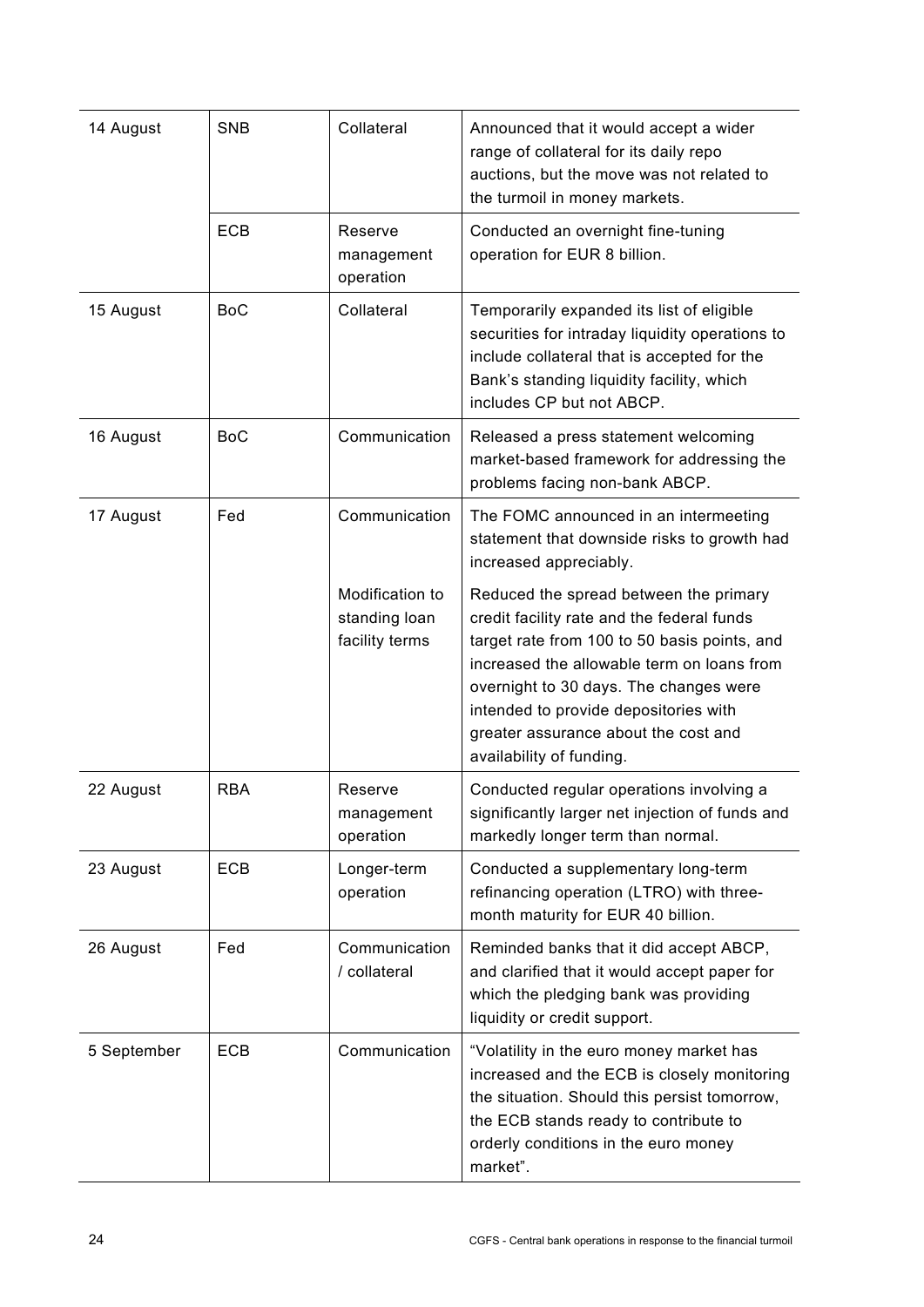| 5 September<br>(cont.) | <b>BoE</b> | Other                              | Announced that reserves banks raised their<br>aggregate reserves targets by 6% for the<br>September maintenance period, and that it<br>would offer additional reserves if secured<br>overnight rates continued to exceed Bank<br>Rate by an unusual amount.                                                                                                       |
|------------------------|------------|------------------------------------|-------------------------------------------------------------------------------------------------------------------------------------------------------------------------------------------------------------------------------------------------------------------------------------------------------------------------------------------------------------------|
| 6 September            | <b>RBA</b> | Communication<br>/ collateral      | Announced that its list of collateral<br>acceptable for repo would be expanded<br>beginning on 17 September to include<br>additional bank-issued liabilities and on<br>8 October to include AAA RMBS and P-1<br>residential mortgage-backed commercial<br>paper.                                                                                                  |
|                        | <b>BoC</b> | Communication<br>/ collateral      | Indicated that it was committed to providing<br>liquidity and that effective 7 September it<br>would restore standard terms for SPRAs.                                                                                                                                                                                                                            |
| 12 September           | <b>ECB</b> | Longer-term<br>operation           | Conducted a supplementary long-term<br>refinancing operation (LTRO) with three-<br>month maturity for EUR 75 billion.                                                                                                                                                                                                                                             |
| 13 September           | <b>SNB</b> | Reserve<br>management<br>operation | Starting on this date, punctually absorbed<br>liquidity directly in the interbank market,<br>whenever interbank overnight repo rates<br>dropped 25 basis points below the SNB's<br>auction rate.                                                                                                                                                                  |
|                        |            | Longer-term<br>operation           | Conducted its first ever three-month<br>repurchase transaction for CHF 5 billion.                                                                                                                                                                                                                                                                                 |
|                        | <b>BoE</b> | Reserve<br>management<br>operation | As the secured overnight rates had<br>continued to exceed the policy rate by more<br>than usual, the BoE supplied additional<br>reserves equivalent to 25% of the aggregate<br>target. To accommodate this additional<br>supply, the range around banks' reserves<br>targets within which reserves holdings are<br>remunerated was widened from ±1% to<br>±37.5%. |
| 18 September           | <b>BoE</b> | Reserve<br>management<br>operation | Supplied additional reserves equivalent to a<br>further 25% of the aggregate reserves<br>target via an exceptional two-day repo open<br>market operation (OMO). The ranges<br>around reserves targets remained<br>unchanged at ±37.5%.                                                                                                                            |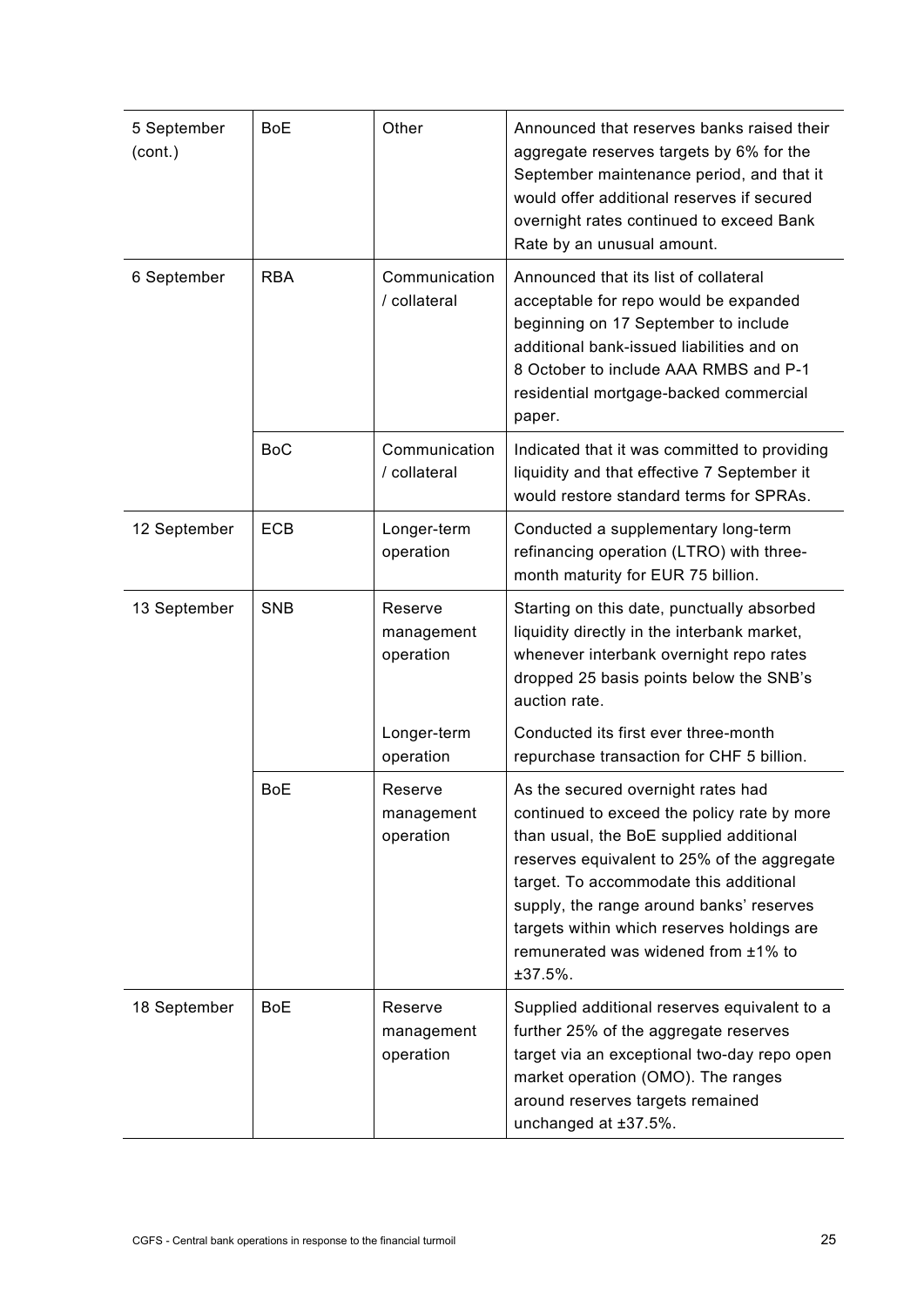| 19 September                      | <b>BoE</b> | Communication<br>/ collateral /<br>counterparties | Announced plans to conduct four three-<br>month term auctions against a much wider<br>range of collateral than is eligible in the<br>weekly OMOs (and to a wider set of<br>counterparties). Bids were to be submitted<br>as a spread (minimum 100 basis points)<br>over Bank Rate prevailing over the term of<br>the auctions. In the period between the<br>announcement and the date of the first<br>auction, market rates fell substantially, such<br>that obtaining funds in the auction became<br>expensive relative to prevailing market<br>rates. No bids were received in any of the<br>auctions. |
|-----------------------------------|------------|---------------------------------------------------|----------------------------------------------------------------------------------------------------------------------------------------------------------------------------------------------------------------------------------------------------------------------------------------------------------------------------------------------------------------------------------------------------------------------------------------------------------------------------------------------------------------------------------------------------------------------------------------------------------|
| 20 September                      | <b>BoE</b> | Reserve<br>management<br>operations               | The additional 25% of reserves first offered<br>in the previous weekly OMO were reoffered,<br>as were the additional 25% of reserves<br>offered at the unscheduled fine-tuning<br>OMO. That meant additional reserves<br>equivalent to 50% of the aggregate target<br>were offered. Accordingly, the range around<br>reserves targets were widened to ±60%.                                                                                                                                                                                                                                              |
| 27 September                      | <b>BoE</b> | Reserve<br>management<br>operation                | The additional 25% of reserves first offered<br>in the previous weekly OMO were again<br>reoffered. But the additional 25% of<br>reserves offered at the unscheduled fine-<br>tuning OMO were not reoffered. Ranges<br>were maintained at ±60%.                                                                                                                                                                                                                                                                                                                                                          |
| 28 September                      | BoJ        | Reserve<br>management<br>operation                | Injected T+0 overnight funds equal to<br>JPY 1.6 trillion on the semi-fiscal year-end.                                                                                                                                                                                                                                                                                                                                                                                                                                                                                                                   |
| End-<br>September-<br>mid-October | <b>BoC</b> | Reserve<br>management<br>operations               | Daily SPRAs and elevated settlement<br>balance levels reflecting pressure on<br>overnight rate.                                                                                                                                                                                                                                                                                                                                                                                                                                                                                                          |
| 3 October                         | <b>BoE</b> | Other                                             | Announced that reserves banks raised their<br>aggregate reserves targets by a further 13%<br>for the October maintenance period.<br>Ranges around reserves targets were set at<br>±30%.                                                                                                                                                                                                                                                                                                                                                                                                                  |
|                                   | BoJ        | Longer-term<br>operations                         | Began operations that extended over year-<br>end, earlier than in 2006.                                                                                                                                                                                                                                                                                                                                                                                                                                                                                                                                  |
| 8 October                         | <b>ECB</b> | Communication                                     | Announced its new liquidity management<br>policy.                                                                                                                                                                                                                                                                                                                                                                                                                                                                                                                                                        |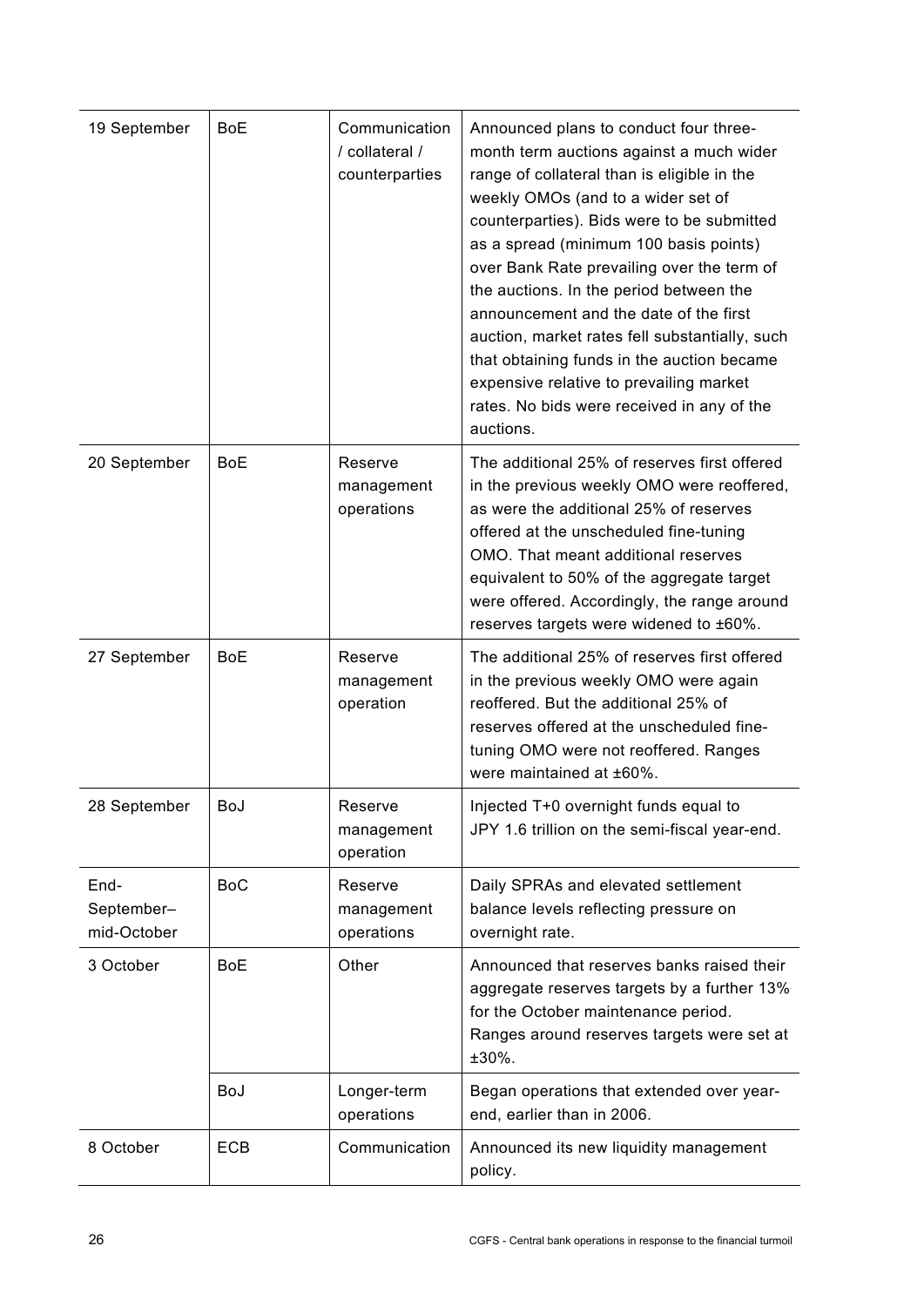| 12 October  | ECB        | Reserve<br>management<br>operation | Conducted a liquidity fine-tuning operation<br>(the first of this kind in line with its<br>communication on 8 October). It absorbed<br>EUR 30 billion with a five-day maturity (until<br>the subsequent regular main refinancing<br>operation (MRO)).                                                                                                                            |
|-------------|------------|------------------------------------|----------------------------------------------------------------------------------------------------------------------------------------------------------------------------------------------------------------------------------------------------------------------------------------------------------------------------------------------------------------------------------|
| 7 November  | <b>BoE</b> | Other                              | Announced that reserves banks had raised<br>their aggregate reserves targets by a further<br>6% for the November maintenance period.<br>Ranges around reserves targets were set at<br>$±30\%$ .                                                                                                                                                                                  |
| 8 November  | <b>ECB</b> | Communication                      | Announced that it would renew the two<br>supplementary three-month LTROs of<br>August and September.                                                                                                                                                                                                                                                                             |
| 22 November | ECB        | Longer-term<br>operation           | Renewed the first supplementary LTRO for<br>an amount of EUR 60 billion as announced<br>on 8 November.                                                                                                                                                                                                                                                                           |
| 23 November | <b>ECB</b> | Communication                      | "The ECB has noted re-emerging tensions<br>in the euro money market. To counter the<br>re-emerging risk of volatility, the ECB<br>intends to reinforce [] its policy of<br>allocating more liquidity than the benchmark<br>amount in main refinancing operations []."                                                                                                            |
| 26 November | Fed        | Communication                      | Announced it planned to conduct a series of<br>term repurchase agreements that would<br>extend into the new year in response to<br>heightened pressures in money markets for<br>funding through the year-end. Also said it<br>planned to provide sufficient reserves to<br>resist upward pressures on the federal<br>funds rate above the FOMC's target rate<br>around year-end. |
| 28 November | Fed        | Longer-term<br>operation           | Conducted a 43-day repo auction to supply<br>USD 8 billion (as announced on 26 Nov).                                                                                                                                                                                                                                                                                             |
| 29 November | <b>BoE</b> | Communication                      | Announced it would offer GBP 10 billion of<br>reserves via a five-week repo OMO to<br>alleviate concerns that market conditions<br>would be particularly tight over the year-<br>end.                                                                                                                                                                                            |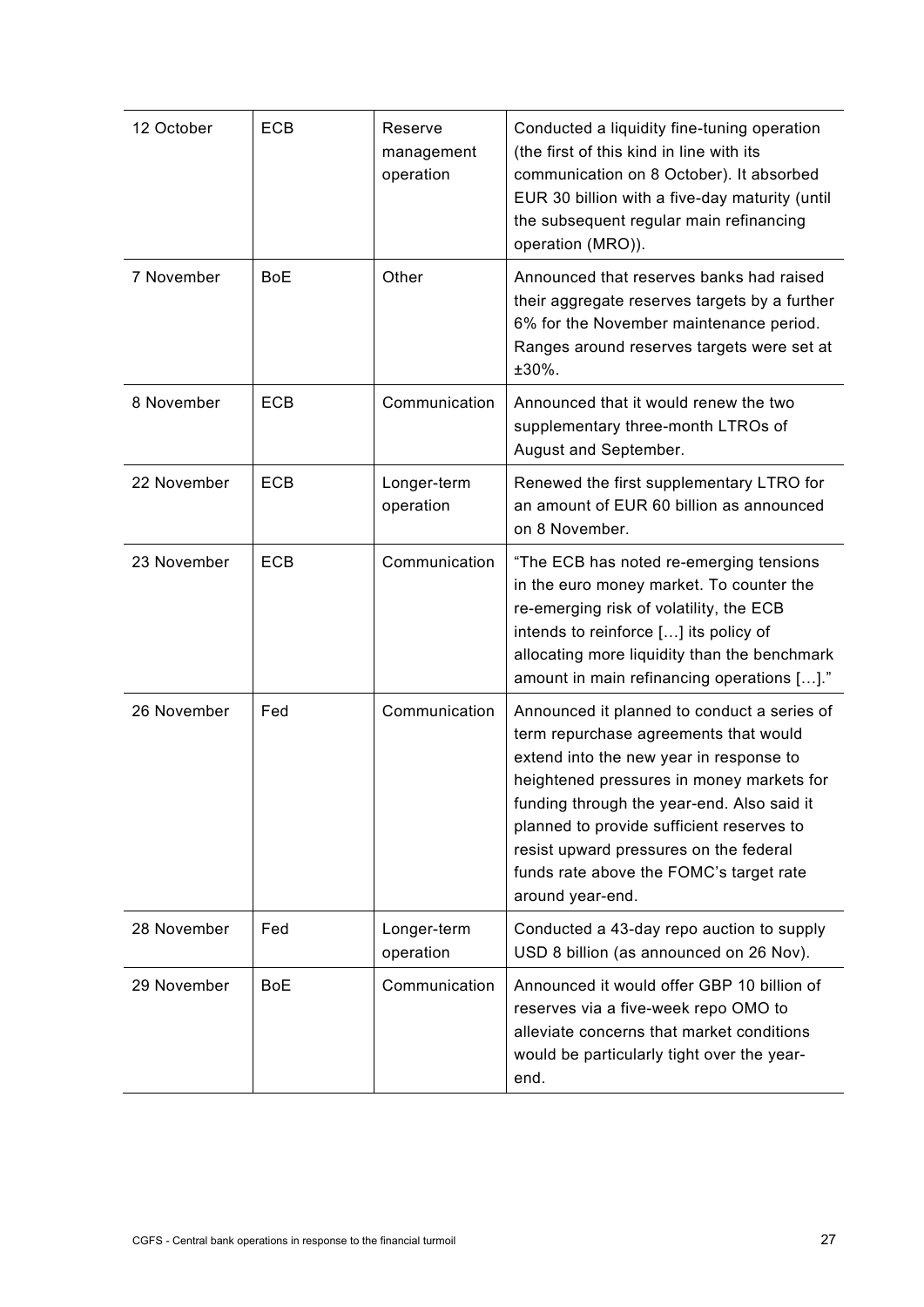| 30 November | <b>ECB</b> | Communication                               | Announced its year-end liquidity<br>management policy, including the<br>lengthening of its main refinancing<br>operation settling on 19 December to two<br>weeks (from one week).                                                                                                                          |
|-------------|------------|---------------------------------------------|------------------------------------------------------------------------------------------------------------------------------------------------------------------------------------------------------------------------------------------------------------------------------------------------------------|
| 3 December  | <b>SNB</b> | Communication<br>/ longer-term<br>operation | Announced and conducted a repo with one-<br>month maturity for CHF 4 billion to cover<br>needs over year-end.                                                                                                                                                                                              |
| 5 December  | <b>BoE</b> | Other                                       | Announced that reserves banks had raised<br>their aggregate reserves targets by a further<br>7% for the December maintenance period.<br>This meant that banks' chosen aggregate<br>target had increased by 37% since the<br>August maintenance period. Ranges around<br>reserves targets were set at ±30%. |
| 6 December  | <b>BoE</b> | Longer-term<br>operation                    | Offered GBP 10 billion of reserves via a<br>five-week repo OMO to alleviate concerns<br>that market conditions would be particularly<br>tight over the year-end.                                                                                                                                           |
| 11 December | <b>ECB</b> | Longer-term<br>operation                    | Renewed the second supplementary LTRO<br>for an amount of EUR 60 billion as<br>announced on 8 November.                                                                                                                                                                                                    |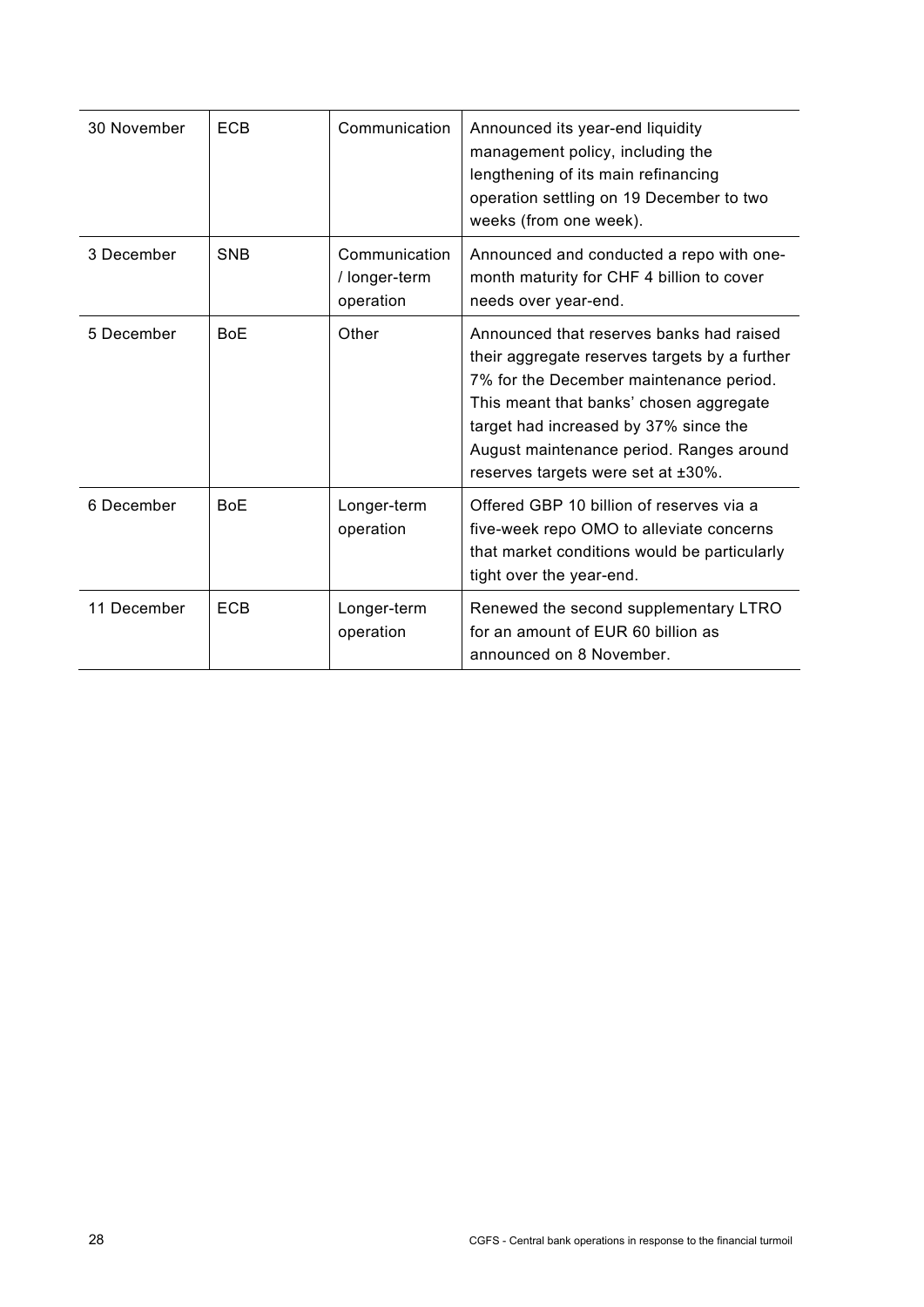| 12 December | BoC, BoE,<br>ECB, Fed,<br>SNB, BoJ,<br>Riksbank | Communication | Jointly announced several coordinated<br>measures designed to make turn-of-the-<br>year funding available directly to a larger<br>number of financial institutions and against<br>a broader set of eligible collateral.                                      |
|-------------|-------------------------------------------------|---------------|--------------------------------------------------------------------------------------------------------------------------------------------------------------------------------------------------------------------------------------------------------------|
|             |                                                 |               | Fed: Introduced a Term Auction Facility<br>(TAF) to provide term loans to depository<br>institutions against the wide range of<br>collateral already accepted at the discount<br>window; announced first four auction dates.                                 |
|             |                                                 |               | Established swap lines between the Federal<br>Reserve, on the one hand, and the ECB<br>(USD 20 billion) and the SNB (USD 4<br>billion), on the other.                                                                                                        |
|             |                                                 |               | ECB: Announced two US dollar liquidity-<br>providing operations, in connection with the<br>TAF, against ECB-eligible collateral for a<br>maturity of 28 and 35 days; to take place on<br>17 and 20 December.                                                 |
|             |                                                 |               | SNB: Announced a 28-day US dollar repo<br>auction (for up to USD 4 billion) against<br>SNB-eligible collateral, to take place on 17<br>December.                                                                                                             |
|             |                                                 |               | BoE: Expanded the amount of three-month<br>funds to be offered at the scheduled long-<br>term OMOs in December and January to<br>GBP 10billion; widened the range of high-<br>quality collateral accepted for funds<br>advanced at the three-month maturity. |
|             |                                                 |               | BoC: Announced plans to enter into term<br>purchase and resale agreements (term<br>PRA) extending over the year-end;<br>temporarily expanded the range of<br>securities eligible for these transactions.                                                     |
|             |                                                 |               | BoJ and Riksbank: Did not announce<br>additional operations but welcomed the<br>measures taken by the other central banks.                                                                                                                                   |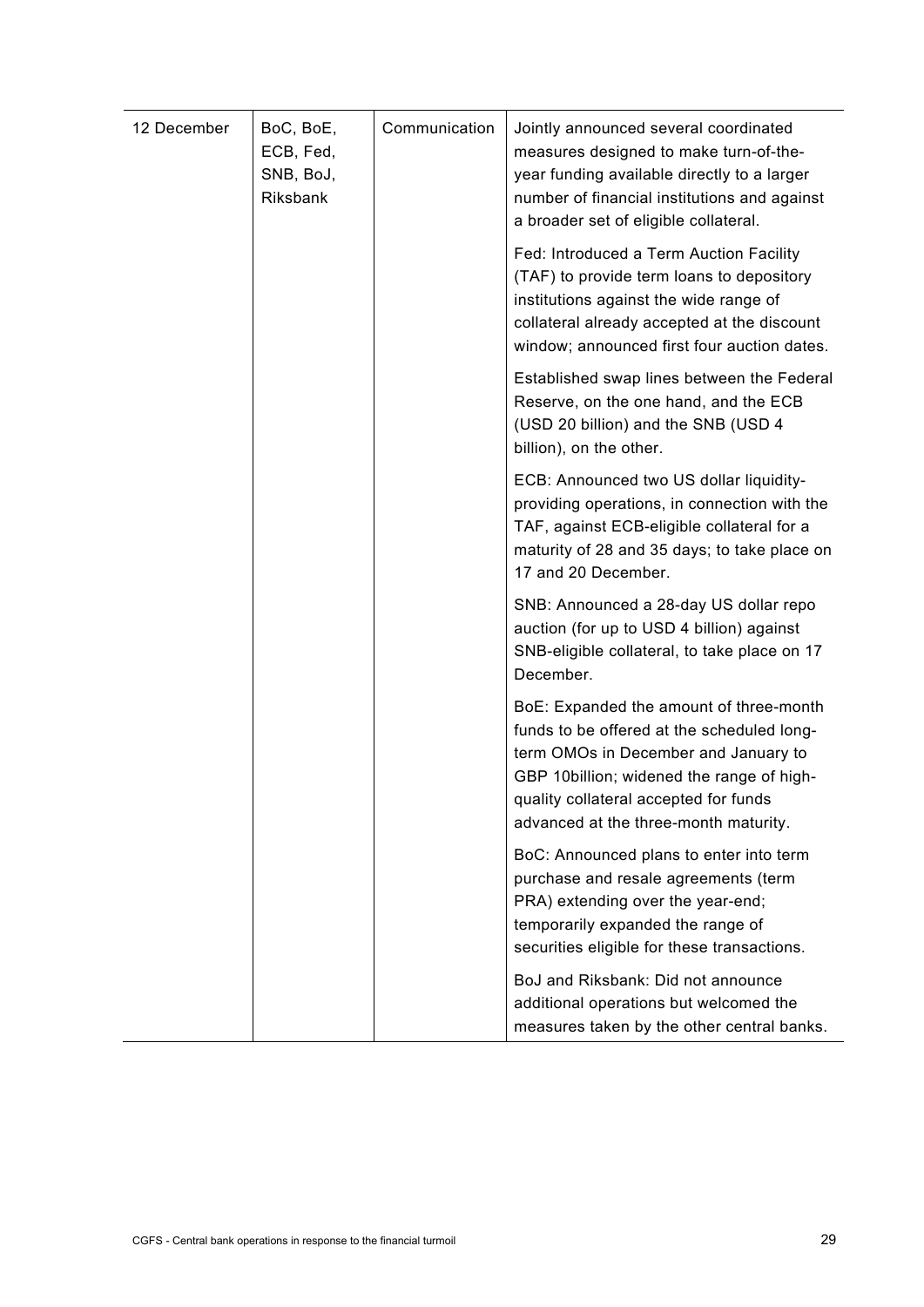| 12 December<br>(cont.) | <b>BoC</b> | Communication                       | Announced its intention to broaden the<br>collateral accepted for the Standing Lending<br>Facility to include ABCP (by end-March<br>2008) and US Treasuries (expected by mid-<br>2008). Consultation with market participants<br>on the eligibility criteria for ABCP to take<br>place in the next two months. |
|------------------------|------------|-------------------------------------|----------------------------------------------------------------------------------------------------------------------------------------------------------------------------------------------------------------------------------------------------------------------------------------------------------------|
| 13 December            | <b>SNB</b> | Longer-term<br>operation            | Conducted a repo with one-month maturity<br>for CHF 6.7 billion to cover needs over<br>year-end.                                                                                                                                                                                                               |
|                        | <b>BoC</b> | Longer-term<br>operation            | Conducted the first term PRA operation<br>(CAD 2 billion to mature on 10 January).                                                                                                                                                                                                                             |
| 14 December            | <b>SNB</b> | Longer-term<br>operation            | Conducted a repo with three-week maturity<br>for CHF 3.8 billion to cover needs over<br>year-end.                                                                                                                                                                                                              |
| 17 December            | <b>SNB</b> | Longer-term<br>operation            | Conducted a repo with three-week maturity<br>for CHF 2 billion to cover needs over year-<br>end.                                                                                                                                                                                                               |
|                        |            | Longer-term<br>operation            | Conducted USD repo auction for USD 4<br>billion in one-month funds with settlement<br>on 20 December.                                                                                                                                                                                                          |
|                        | <b>ECB</b> | Reserve<br>management<br>operations | Conducted a liquidity absorbing fine-tuning<br>operation (FT) for an amount of EUR 36.6<br>billion. From 17 December until 3 January, it<br>would conduct nine liquidity absorbing FTs.<br>It would also conduct a liquidity absorbing<br>FT on the last day of the maintenance<br>period, 15 January 2008.    |
|                        |            | Longer-term<br>operation            | Conducted TAF auction for USD 10 billion in<br>one-month funds.                                                                                                                                                                                                                                                |
|                        |            | Communication                       | Clarified the specification of the exceptional<br>two-week MRO to be allotted on the<br>following day: as a minimum it would satisfy<br>all bids at and above the weighted average<br>rate of the MRO settled the previous week,<br>ie 4.21%.                                                                  |
|                        | Fed        | Longer-term<br>operation            | Conducted TAF auction for USD 20 billion in<br>one-month funds with settlement on 20<br>December.                                                                                                                                                                                                              |
| 18 December            | ECB        | Reserve<br>management<br>operation  | Provided EUR 350 billion in a two-week<br>reverse operation (EUR 168 billion above<br>the so-called benchmark amount).                                                                                                                                                                                         |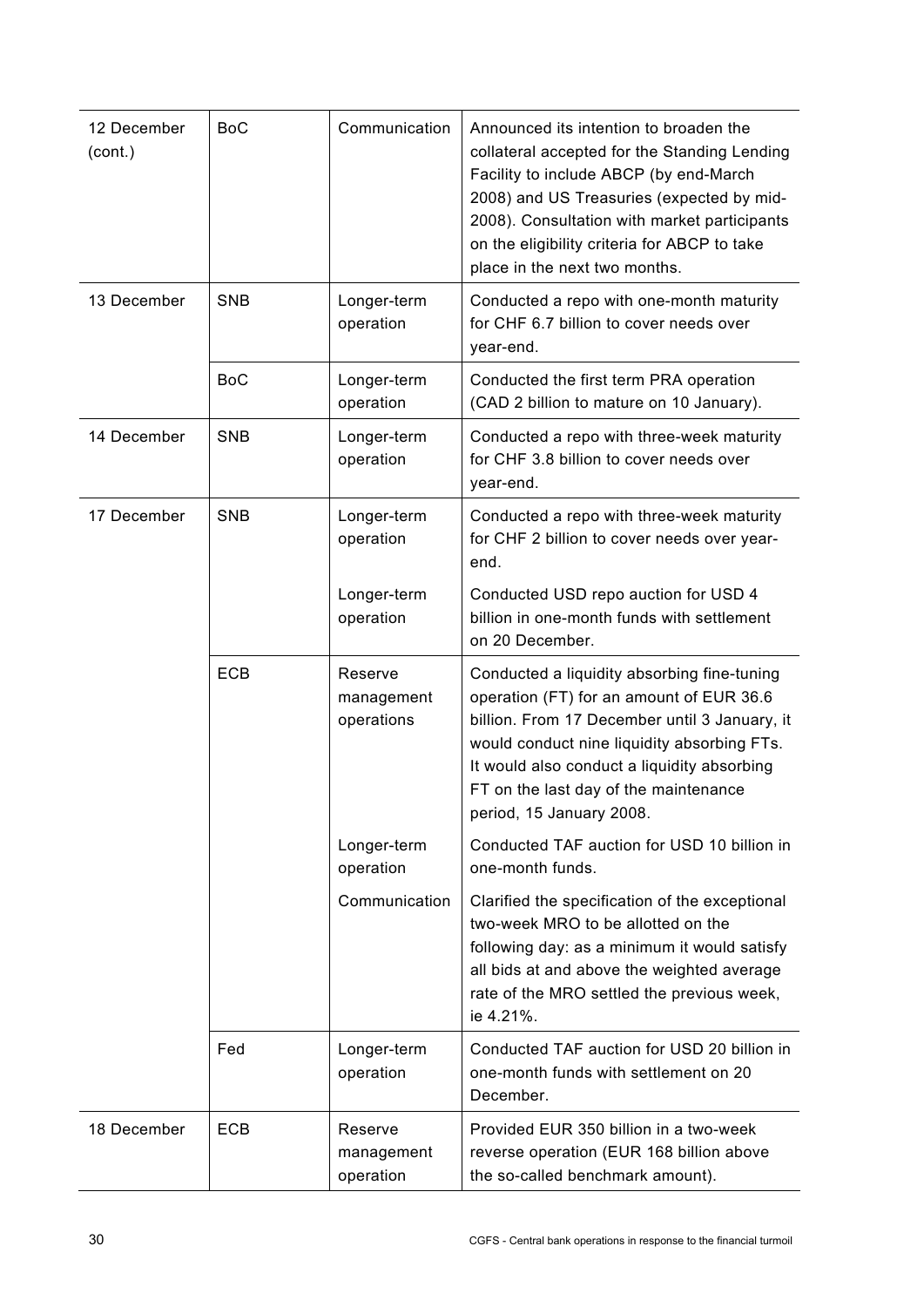| 18 December<br>(cont.) | <b>BoE</b> | Longer-term<br>operation /<br>collateral | Conducted the first extended three-month<br>repo OMO for GBP 10 billion against a<br>wider range of high-quality collateral.                                                      |
|------------------------|------------|------------------------------------------|-----------------------------------------------------------------------------------------------------------------------------------------------------------------------------------|
|                        | <b>BoC</b> | Longer-term<br>operation                 | Conducted the second term PRA operation<br>(CAD 2 billion to mature on 4 January).                                                                                                |
| 20 December            | <b>ECB</b> | Longer-term<br>operation                 | Conducted TAF auction for USD 10 billion in<br>one-month funds.                                                                                                                   |
|                        | Fed        | Longer-term<br>operation                 | Conducted TAF auction for USD 20 billion in<br>one-month funds with settlement on 27<br>December.                                                                                 |
| 21 December            | Fed        | Communication                            | Announced its intention to conduct biweekly<br>TAF auctions for as long as necessary to<br>address elevated pressures in short-term<br>funding markets.                           |
| 28 December            | <b>BoJ</b> | Reserve<br>management<br>operation       | Injected T+0 overnight funds equal to<br>JPY 800 billion on the year-end.                                                                                                         |
|                        |            |                                          |                                                                                                                                                                                   |
| 2008                   |            |                                          |                                                                                                                                                                                   |
| 4 January              | Fed        | Communication                            | Announced its intention to conduct two<br>USD 30 billion TAF auctions in January.                                                                                                 |
| 9 January              | <b>BoE</b> | Other                                    | Announced that reserves banks had<br>reduced their aggregate reserves targets by<br>8% for the January maintenance period.<br>Ranges around reserves targets remained<br>at ±30%. |
| 10 January             | <b>SNB</b> | Communication                            | Announced intention to conduct a USD repo<br>auction of maximum USD 4 billion, on 14<br>January.                                                                                  |
|                        | ECB        | Communication                            | Announced intention to conduct two TAF<br>auctions of USD 10 billion each, on 14 and<br>28 January.                                                                               |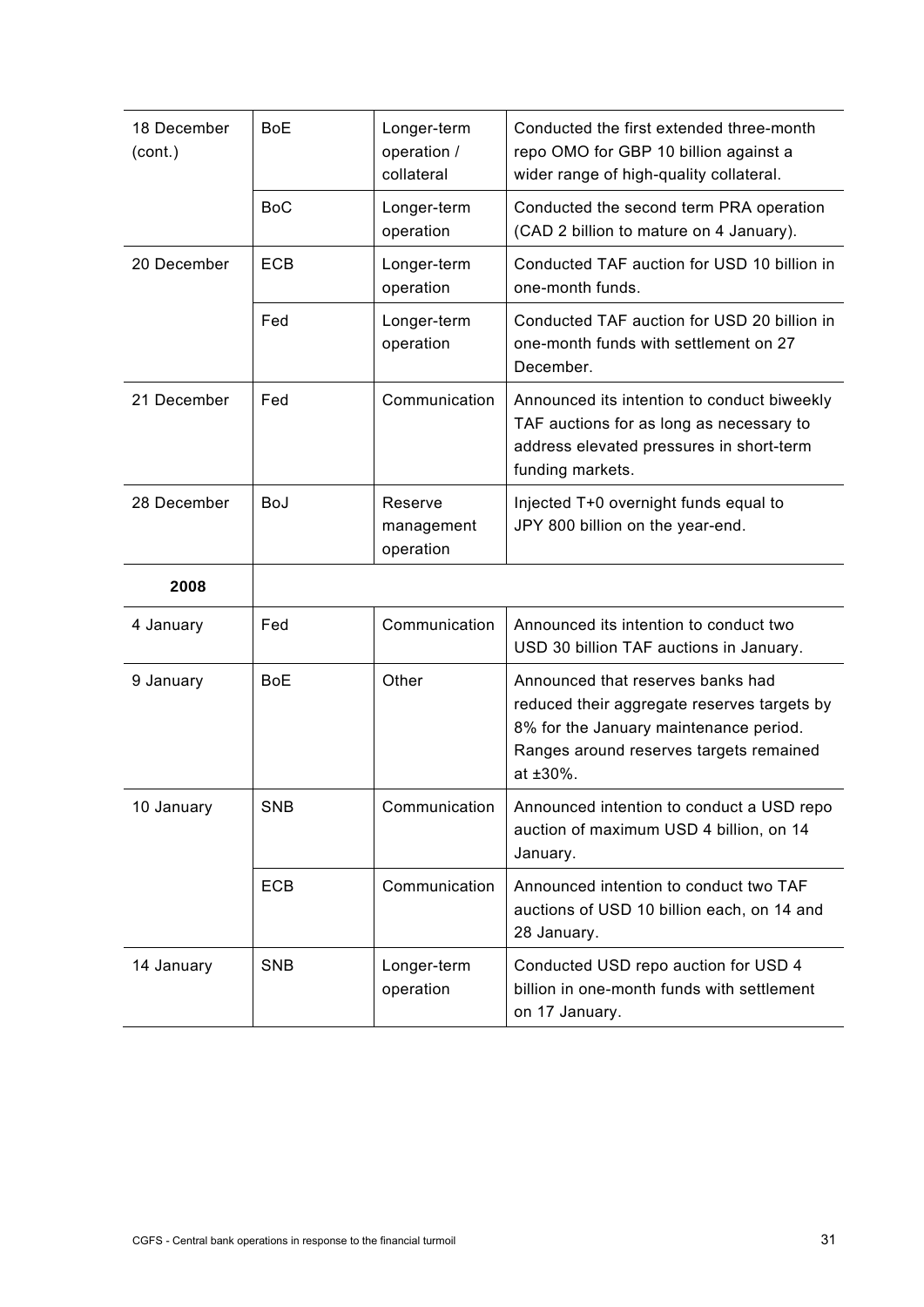| 14 January<br>(cont.) | ECB        | Communication             | Communicated ahead of the February<br>maintenance period that it "will, for as long<br>as needed, allocate more liquidity than the<br>benchmark amount in main refinancing<br>operations to accommodate the demand of<br>counterparties to fulfil reserve requirements<br>early within the maintenance period". |
|-----------------------|------------|---------------------------|-----------------------------------------------------------------------------------------------------------------------------------------------------------------------------------------------------------------------------------------------------------------------------------------------------------------|
|                       |            | Longer-term<br>operation  | Conducted TAF auction for USD 10 billion in<br>one-month funds.                                                                                                                                                                                                                                                 |
|                       | Fed        | Longer-term<br>operation  | Conducted TAF auction for USD 30 billion in<br>one-month funds with settlement on 17<br>January.                                                                                                                                                                                                                |
| 15 January            | <b>BoE</b> | Longer-term<br>operation  | Conducted the second extended three-<br>month repo OMO for GBP 10 billion against<br>a wider range of high-quality collateral.                                                                                                                                                                                  |
| 17 January            | <b>BoJ</b> | Longer-term<br>operations | Began operations that extended over fiscal<br>year-end, earlier than in 2007.                                                                                                                                                                                                                                   |
| 28 January            | ECB        | Longer-term<br>operation  | Conducted TAF auction for USD 10 billion in<br>one-month funds.                                                                                                                                                                                                                                                 |
|                       | Fed        | Longer-term<br>operation  | Conducted TAF auction for USD 30 billion in<br>one-month funds with settlement on 31<br>January.                                                                                                                                                                                                                |
| 1 February            | Fed        | Communication             | Announced its intention to conduct two USD<br>30 billion TAF auctions in February,<br>maintaining the auction sizes at the January<br>level.                                                                                                                                                                    |
|                       | ECB        | Communication             | Announced its decision not to participate in<br>TAF loan auctions with the Fed in February,<br>citing significantly improved dollar liquidity<br>in Europe.                                                                                                                                                     |
| 4 February            | <b>SNB</b> | Communication             | Communicated that it would not renew its<br>US dollar auction maturing on 14 February.                                                                                                                                                                                                                          |
| 6 February            | <b>BoE</b> | Other                     | Announced that reserves banks increased<br>their aggregate reserves targets by 1% for<br>the February maintenance period. Ranges<br>around reserves targets remained at ±30%.                                                                                                                                   |
| 7 February            | ECB        | Communication             | Announced its decision to renew the two<br>supplementary three-month LTROs of<br>November and December.                                                                                                                                                                                                         |
| 11 February           | Fed        | Longer-term<br>operation  | Conducted TAF auction to supply USD 30<br>billion in one-month funds.                                                                                                                                                                                                                                           |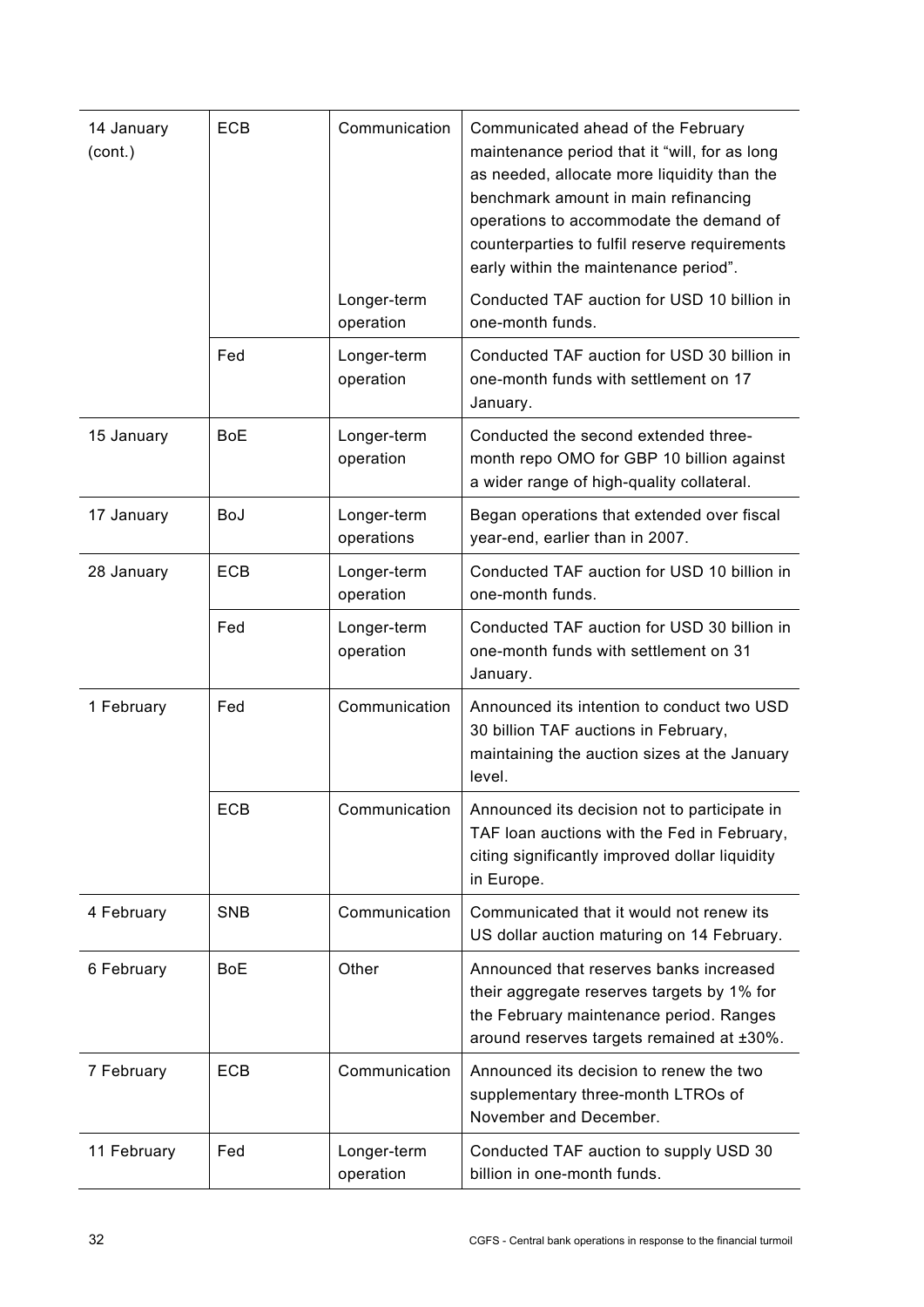| 20 February | <b>ECB</b> | Longer-term<br>operation                  | Renewed the November supplementary<br>LTRO at the same size of EUR 60 billion (as<br>announced on 7 February).                                                                                                                                                                                                                                                                                                                                    |
|-------------|------------|-------------------------------------------|---------------------------------------------------------------------------------------------------------------------------------------------------------------------------------------------------------------------------------------------------------------------------------------------------------------------------------------------------------------------------------------------------------------------------------------------------|
| 25 February | Fed        | Longer-term<br>operation                  | Conducted TAF auction to supply USD 30<br>billion in one-month funds.                                                                                                                                                                                                                                                                                                                                                                             |
| 29 February | Fed        | Communication                             | Announced intention to conduct two TAF<br>auctions of USD 30 billion each, on 10 and<br>24 March.                                                                                                                                                                                                                                                                                                                                                 |
| 5 March     | <b>BoE</b> | Other                                     | Announced that reserves banks had<br>decreased their aggregate reserves targets<br>by 5% for the March maintenance period.<br>Ranges around reserves targets remained<br>at ±30%.                                                                                                                                                                                                                                                                 |
| 7 March     | Fed        | Communication<br>Longer-term<br>operation | Announced an increase in the size of March<br>TAF auctions to USD 50 billion each.<br>Announced it was in close consultation with<br>foreign central bank counterparts<br>concerning liquidity conditions in markets.<br>Initiated a series of 28-day term repo<br>auctions (expected total of USD 100 billion).<br>In this "Single-Tranche OMO Program",<br>primary dealers may elect to deliver as<br>collateral any of the types of securities |
|             |            |                                           | eligible as collateral in conventional OMOs.                                                                                                                                                                                                                                                                                                                                                                                                      |
| 10 March    | Fed        | Longer-term<br>operation                  | Conducted TAF auction to supply USD 50<br>billion in one-month funds.                                                                                                                                                                                                                                                                                                                                                                             |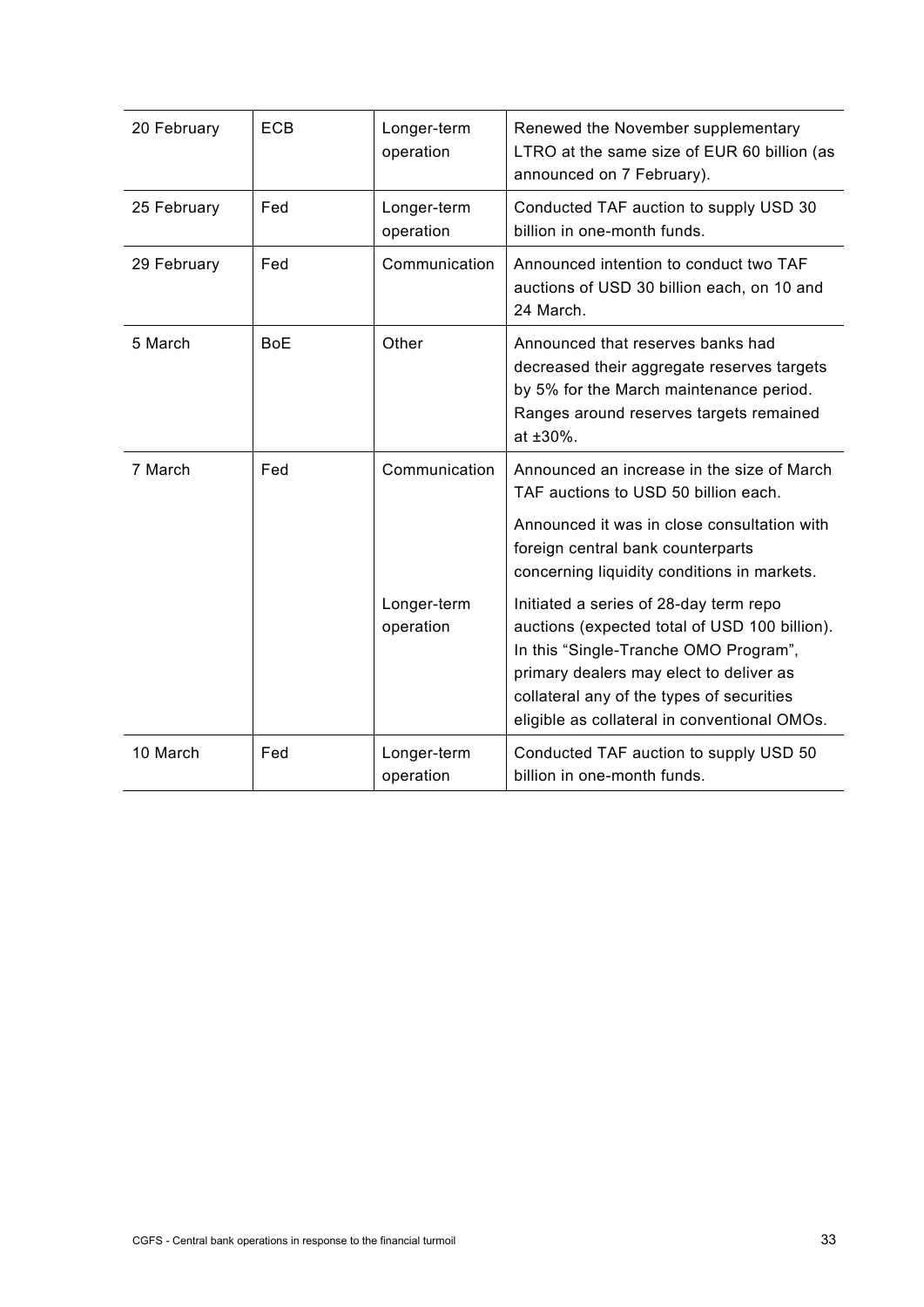| 11 March | BoC, BoE,<br>ECB, Fed, | Communication            | Jointly announced specific measures to<br>address liquidity pressures.                                                                                                                                                                                                 |
|----------|------------------------|--------------------------|------------------------------------------------------------------------------------------------------------------------------------------------------------------------------------------------------------------------------------------------------------------------|
|          | SNB, BoJ,<br>Riksbank  |                          | Fed: Introduced a Term Securities Lending<br>Facility (TSLF) to lend up to USD 200 billion<br>of Treasury securities to primary dealers,<br>against a pledge of other securities, for a<br>term of 28 days.                                                            |
|          |                        |                          | Increased the Fed's existing temporary<br>swap line with the ECB to USD 30 billion<br>and that with the SNB to USD 6 billion.<br>Extended the swap lines' term to 30<br>September 2008.                                                                                |
|          |                        |                          | ECB: Announced a TAF operation of up to<br>USD 15 billion at 28-day maturity, to be<br>conducted on 25 March.                                                                                                                                                          |
|          |                        |                          | SNB: Announced a US dollar repo auction<br>of up to USD 6 billion at 28-day maturity, to<br>be conducted on 25 March.                                                                                                                                                  |
|          |                        |                          | BoC: Announced two term PRA operations<br>to be conducted on 20 March and 3 April.                                                                                                                                                                                     |
|          |                        |                          | BoE: Announced continuation of its<br>expanded three-month repo OMO against a<br>wider range of collateral, to be offered at<br>the scheduled operations on 18 March and<br>15 April. A minimum bid rate was<br>introduced, based on the three-month OIS<br>swap rate. |
|          |                        |                          | BoJ and Riksbank: Did not announce<br>additional operations, but welcomed the<br>measures taken by the other central banks.                                                                                                                                            |
|          | Fed                    | Longer-term<br>operation | Conducted a single-tranche OMO to provide<br>USD 15 billion in 28-day funds.                                                                                                                                                                                           |
| 12 March | ECB                    | Longer-term<br>operation | Renewed the December supplementary<br>LTRO at the same size of EUR 60 billion (as<br>announced on 7 February).                                                                                                                                                         |
| 14 March | SNB                    | Longer-term<br>operation | Conducted a three-month repo auction to<br>supply CHF 4 billion.                                                                                                                                                                                                       |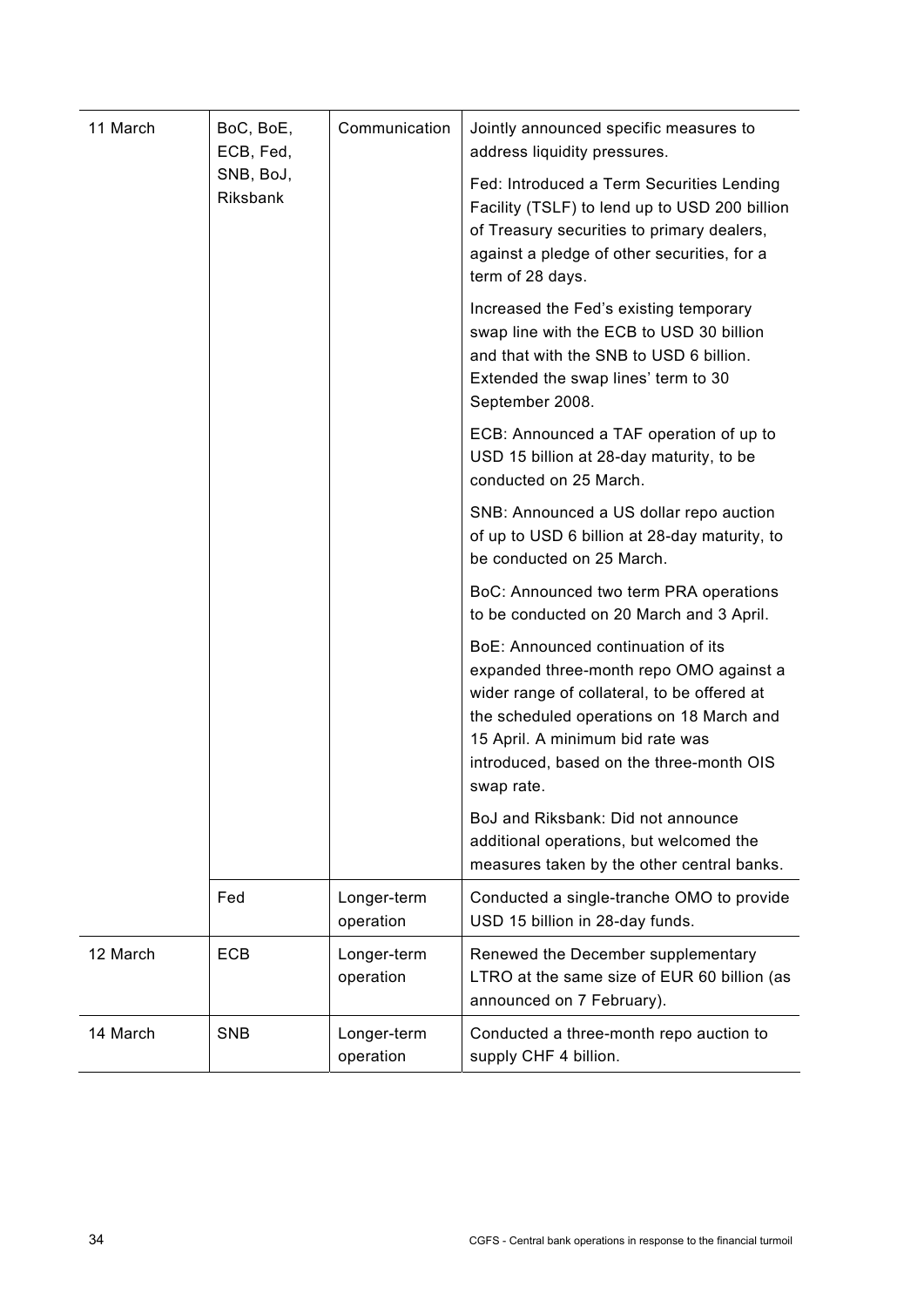| 14 March<br>(cont.)  | Fed        | Communication<br>/ other                              | " is monitoring market developments<br>closely and will continue to provide liquidity<br>as necessary to promote the orderly<br>functioning of the financial system."                                                  |
|----------------------|------------|-------------------------------------------------------|------------------------------------------------------------------------------------------------------------------------------------------------------------------------------------------------------------------------|
|                      |            |                                                       | The Board voted unanimously to approve<br>the arrangement announced by JPMorgan<br>Chase and Bear Stearns.                                                                                                             |
| 16 March<br>(Sunday) | Fed        | Communication                                         | Announced the introduction of a Primary<br>Dealer Credit Facility (PDCF), which allows<br>primary dealers access to overnight<br>discount window loans. The facility would<br>be in operation for at least six months. |
|                      |            | Modification to<br>standing loan<br>facility terms    | Lowered the primary credit rate to 25 basis<br>points (from 50 basis points) above policy<br>rate; increased the maximum allowable loan<br>term to 90 days (from 30 days).                                             |
| 17 March             | <b>BoE</b> | Reserve<br>management<br>operation                    | Conducted an exceptional fine-tuning OMO<br>to supply an extra GBP 5 billion (25% of<br>reserves target) in a three-day repo.                                                                                          |
| 18 March             | <b>BoE</b> | Longer-term<br>operation /<br>collateral              | Conducted the third expanded three-month<br>repo OMO for GBP 10 billion against a<br>wider range of high-quality collateral.                                                                                           |
|                      | Fed        | Longer-term<br>operation                              | Conducted a single-tranche OMO to provide<br>USD 15 billion in 28-day funds.                                                                                                                                           |
| 20 March             | <b>ECB</b> | Reserve<br>management<br>operation                    | Conducted a fine-tuning operation to<br>provide EUR 15 billion ahead of the long<br>holiday weekend in Europe.                                                                                                         |
|                      | <b>BoE</b> | Communication<br>/ reserve<br>management<br>operation | Announced reoffering of the extra GBP 5<br>billion (offered on 17 March) in the weekly<br>OMO of 20 March and in weekly OMOs over<br>the rest of the current maintenance period.                                       |
|                      | <b>BoC</b> | Longer-term<br>operation                              | Conducted term PRA operation to supply<br>CAD 2 billion in one-month funds (to mature<br>on 17 April).                                                                                                                 |
|                      | Fed        | Communication                                         | Announced modifications to the terms and<br>conditions for the new TSLF (to allow<br>acceptance of a broader range of collateral<br>than previously announced); provided<br>details for the first auction on 27 March. |
| 24 March             | Fed        | Longer-term<br>operation                              | Conducted TAF auction to supply USD 50<br>billion in one-month funds.                                                                                                                                                  |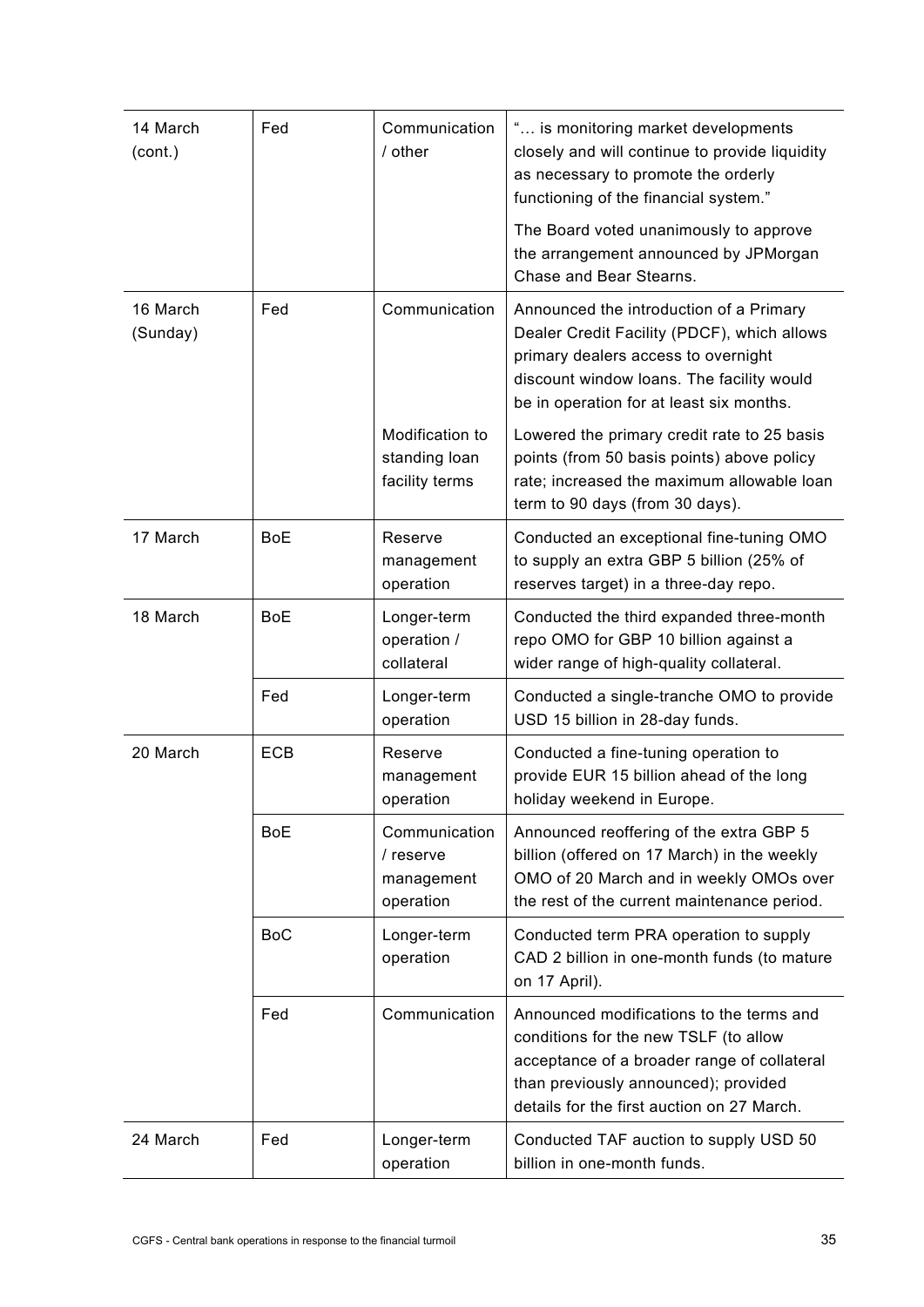| 25 March | <b>SNB</b> | Longer-term<br>operation           | Conducted USD repo auction to supply<br>USD 6 billion in one-month funds.                                                                                                                                    |
|----------|------------|------------------------------------|--------------------------------------------------------------------------------------------------------------------------------------------------------------------------------------------------------------|
|          | <b>ECB</b> | Longer-term<br>operation           | Conducted TAF auction to supply USD 15<br>billion in one-month funds.                                                                                                                                        |
|          | Fed        | Longer-term<br>operation           | Conducted a single-tranche OMO to provide<br>USD 15 billion in 28-day funds.                                                                                                                                 |
| 27 March | <b>SNB</b> | Longer-term<br>operation           | Conducted a three-month repo auction to<br>supply CHF 5 billion.                                                                                                                                             |
|          | Fed        | Other                              | Conducted the first weekly TSLF auction<br>with offering amount USD 75 billion (against<br>Schedule 2 collateral).                                                                                           |
| 28 March | <b>ECB</b> | Communication                      | Announced its decision to conduct two<br>EUR 25 billion supplementary six-month<br>LTROs (2 April and 9 July) and further<br>supplementary three-month LTROs of<br>EUR 50 billion each (21 May and 11 June). |
|          | Fed        | Communication                      | Announced its intention to conduct two TAF<br>auctions of USD 50 billion each, on 7 and<br>21 April.                                                                                                         |
| 31 March | <b>BoJ</b> | Reserve<br>management<br>operation | Injected T+0 overnight funds equal to JPY 3<br>trillion on the fiscal year-end.                                                                                                                              |
|          | <b>SNB</b> | Longer-term<br>operations          | Conducted a three-month repo auction to<br>supply CHF 4 billion.                                                                                                                                             |
|          | ECB        | Reserve<br>management<br>operation | Conducted a fine-tuning operation to<br>provide EUR 15 billion in overnight funds.                                                                                                                           |
|          | <b>BoC</b> | Collateral                         | Announced the eligibility criteria for<br>accepting ABCP as collateral for the<br>standing liquidity facility.                                                                                               |
| 2 April  | ECB        | Longer-term<br>operation           | Conducted the first supplementary six-<br>month LTRO to supply EUR 25 billion.                                                                                                                               |
| 3 April  | <b>BoC</b> | Longer-term<br>operation           | Conducted term PRA operation to supply<br>CAD 2 billion in one-month funds (to mature<br>on 1 May).                                                                                                          |
|          | Fed        | Other                              | Conducted the second TSLF auction with<br>offering amount USD 25 billion (against<br>Schedule 1 collateral).                                                                                                 |
| 4 April  | Fed        | Longer-term<br>operation           | Conducted a single-tranche OMO to provide<br>USD 15 billion in 23-day funds.                                                                                                                                 |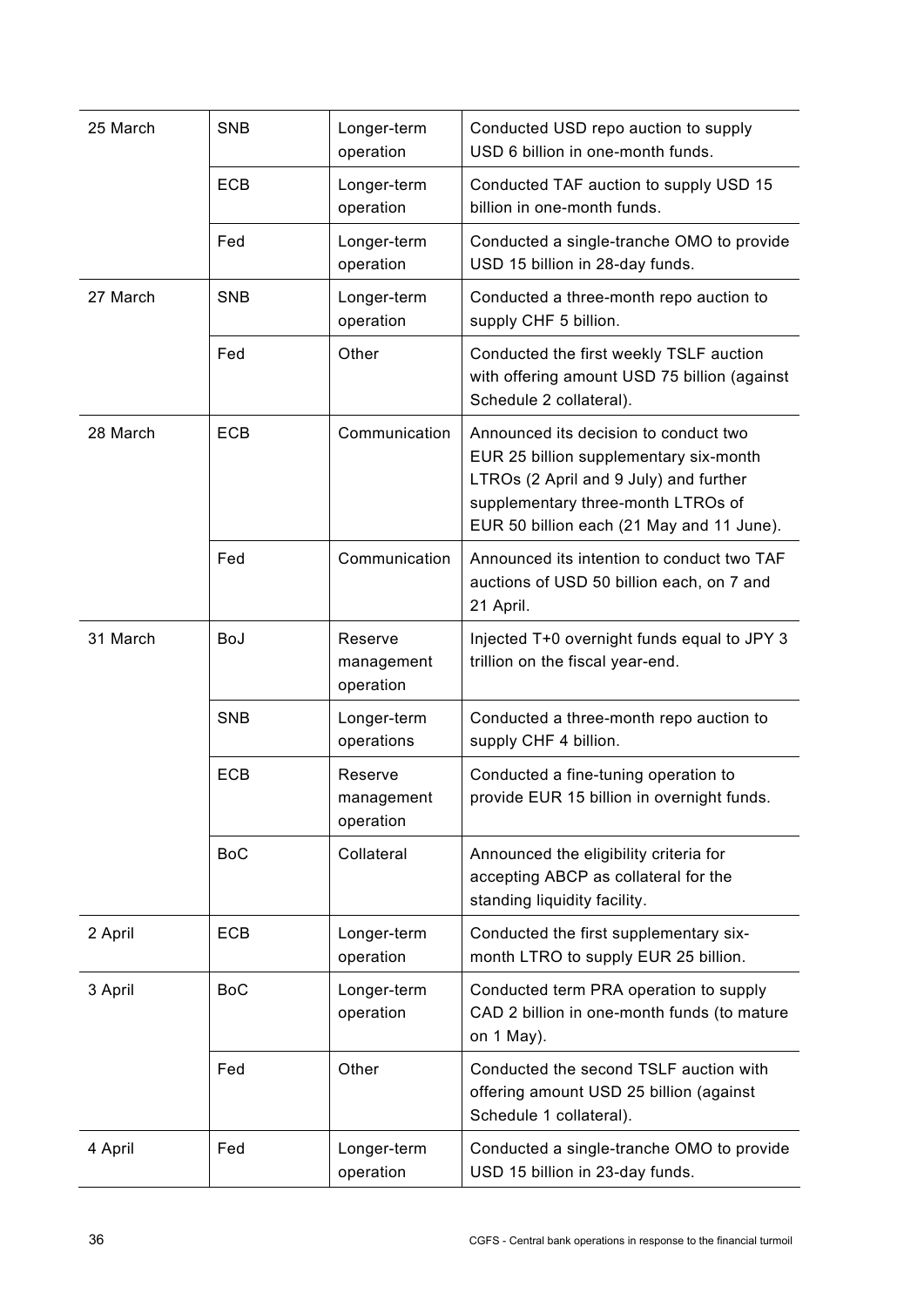| 7 April         | <b>ECB</b> | Longer-term<br>operation                 | Conducted TAF auction to supply USD 15<br>billion in one-month funds.                                                                                                                            |
|-----------------|------------|------------------------------------------|--------------------------------------------------------------------------------------------------------------------------------------------------------------------------------------------------|
|                 | Fed        | Longer-term<br>operation                 | Conducted TAF auction to supply USD 50<br>billion in one-month funds.                                                                                                                            |
| 9 April         | <b>BoE</b> | Other                                    | Announced that reserves banks had raised<br>their aggregate reserves targets by 18% for<br>the April maintenance period. Ranges<br>around reserves targets remained at ±30%.                     |
| 10 April        | Fed        | Other                                    | Conducted third TSLF auction with offering<br>amount USD 50 billion (against Schedule 2<br>collateral).                                                                                          |
| 15 April        | BoJ        | Longer-term<br>operations                | Began operations that extended over<br>quarter-end, earlier than in 2007.                                                                                                                        |
|                 | <b>BoE</b> | Longer-term<br>operation /<br>collateral | Conducted the fourth expanded three-month<br>OMO against a wider range of collateral, for<br>an increased amount of GBP 15 billion.                                                              |
|                 | Fed        | Longer-term<br>operation                 | Conducted a single-tranche OMO to provide<br>USD 20 billion in 28-day funds.                                                                                                                     |
| 17 April        | <b>BoC</b> | Longer-term<br>operation                 | Conducted term PRA transaction to supply<br>CAD 2 billion of 28-day funds (to mature on<br>15 May).                                                                                              |
|                 | Fed        | Other                                    | Conducted fourth TSLF auction with offering<br>amount USD 25 billion (against Schedule 1<br>collateral).                                                                                         |
| 18 and 21 April | <b>RBA</b> | Longer-term<br>operation                 | Conducted repos with maturities of up to<br>one year against collateral that includes<br>RMBS.                                                                                                   |
| 18 April        | <b>SNB</b> | Communication                            | Announced that it would renew its USD repo<br>auction maturing on 24 April.                                                                                                                      |
| 21 April        | ECB        | Longer-term<br>operation                 | Conducted TAF auction to supply USD 15<br>billion in one-month funds.                                                                                                                            |
|                 | Fed        | Longer-term<br>operation                 | Conducted TAF auction to supply USD 50<br>billion in one-month funds.                                                                                                                            |
|                 | <b>BoE</b> | Other                                    | Launched a Special Liquidity Scheme in<br>which banks can swap high-quality but<br>temporarily illiquid assets for treasury bills<br>for a term of one year (renewable to up to<br>three years). |
| 22 April        | <b>SNB</b> | Longer-term<br>operation                 | Conducted USD repo auction to supply<br>USD 6 billion in one-month funds.                                                                                                                        |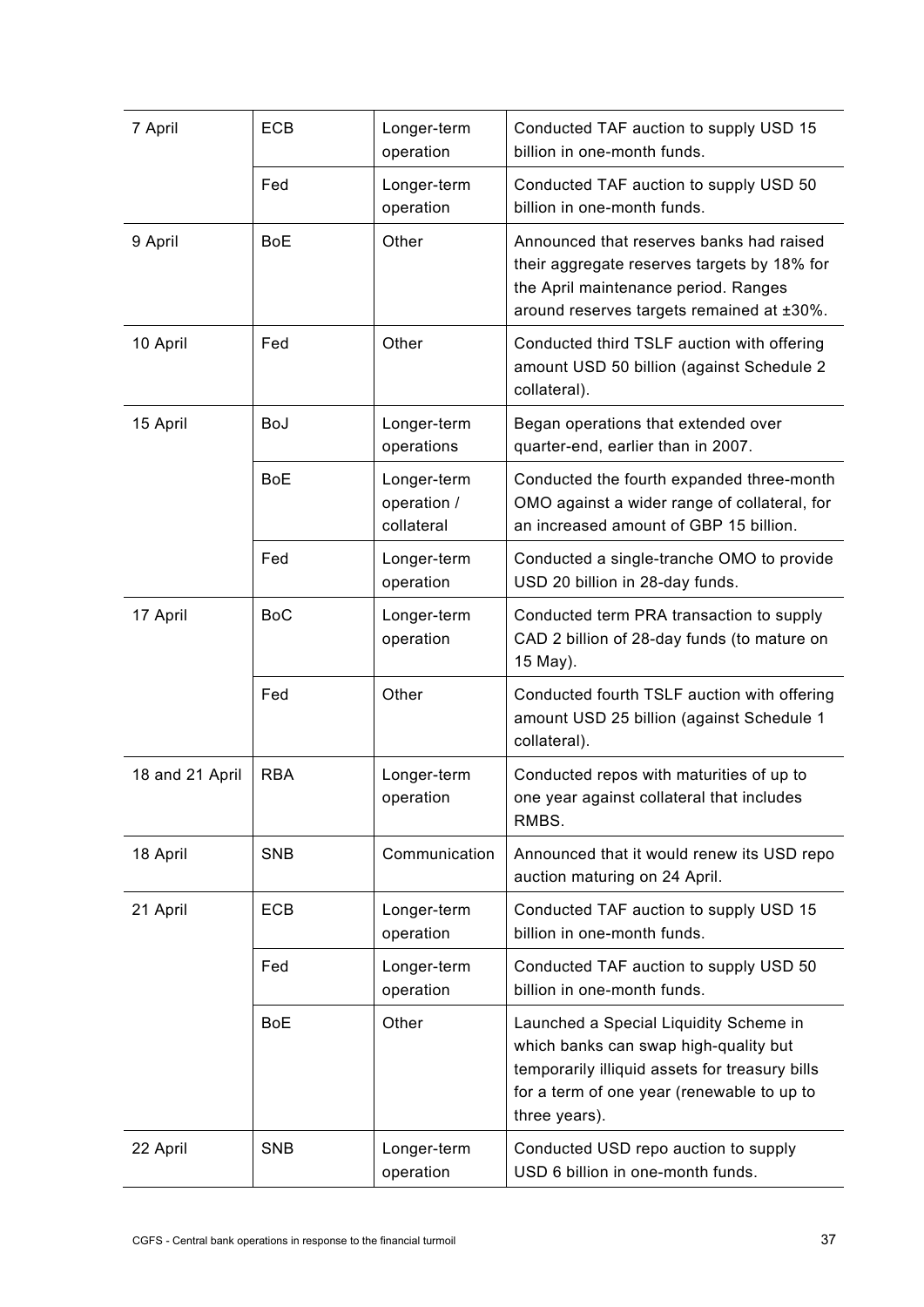| 22 April (cont.) | Fed              | Longer-term<br>operation | Conducted a single-tranche OMO to provide<br>USD 20 billion in 28-day funds.                                                                                                                                   |
|------------------|------------------|--------------------------|----------------------------------------------------------------------------------------------------------------------------------------------------------------------------------------------------------------|
| 24 April         | Fed              | Other                    | Conducted TSLF auction with offering<br>amount USD 75 billion (against Schedule 2<br>collateral).                                                                                                              |
| 29 April         | Fed              | Longer-term<br>operation | Conducted a single-tranche OMO to provide<br>USD 20 billion in 28-day funds.                                                                                                                                   |
| 1 May            | <b>BoC</b>       | Longer-term<br>operation | Conducted term PRA transaction to supply<br>CAD 2 billion of 28-day funds (to mature on<br>29 May).                                                                                                            |
|                  | Fed              | Other                    | Conducted TSLF auction with offering<br>amount USD 25 billion (against Schedule 1<br>collateral).                                                                                                              |
| 2 May            | SNB, ECB,<br>Fed | Communication            | Fed: Announced increase in size of TAF<br>auctions to USD 75 billion each; expansion<br>of eligible collateral for Schedule 2 TSLF<br>auctions to include AAA/Aaa-rated ABSs.                                  |
|                  |                  |                          | Increased the existing swap line with the<br>ECB to USD 50 billion and that with the<br>SNB to USD 12 billion. Extended the swap<br>lines' term to 30 January 2009.                                            |
|                  |                  |                          | SNB: Announced increase in frequency of<br>USD repo auctions to bi-weekly, while<br>keeping size at USD 6 billion each.                                                                                        |
|                  |                  |                          | ECB: Announced increase in the size of<br>TAF auctions to USD 25 billion each.                                                                                                                                 |
|                  | <b>BoE</b>       | Other                    | Set reserve target ceiling for each reserve<br>scheme member as the higher of GBP 2.5<br>billion and 5% of its sterling eligible<br>liabilities, with effect from the maintenance<br>period starting on 8 May. |
| 5 May            | ECB              | Longer-term<br>operation | Conducted TAF auction to supply USD 25<br>billion in one-month funds.                                                                                                                                          |
|                  | Fed              | Longer-term<br>operation | Conducted TAF auction to supply USD 75<br>billion in one-month funds.                                                                                                                                          |
| 6 May            | <b>SNB</b>       | Longer-term<br>operation | Conducted USD repo auction to supply<br>USD 6 billion in one-month funds.                                                                                                                                      |
|                  | Fed              | Longer-term<br>operation | Conducted a single-tranche OMO to provide<br>USD 20 billion in 28-day funds.                                                                                                                                   |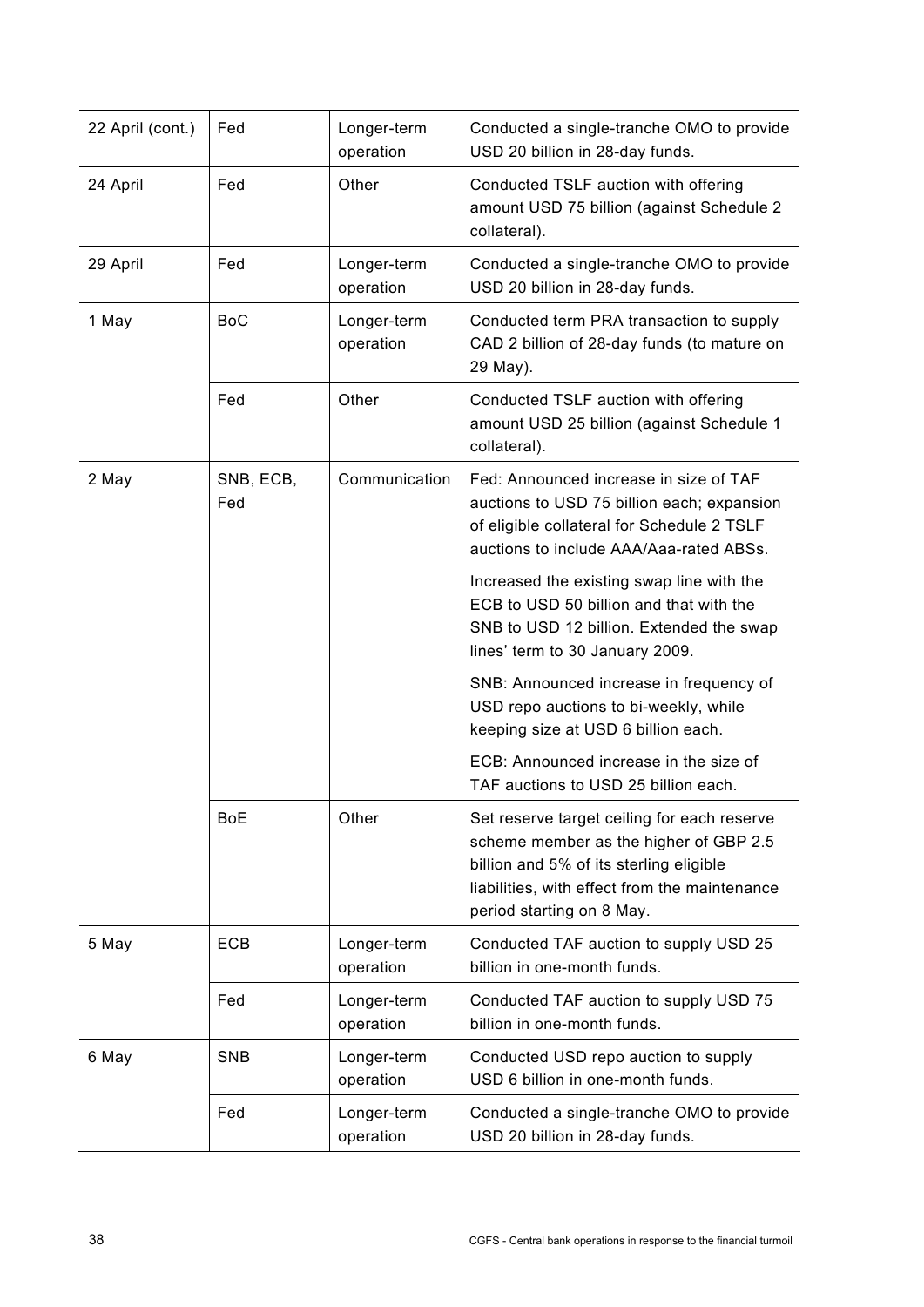| 7 May  | <b>BoE</b> | Other                                   | Announced that reserves banks had raised<br>their aggregate reserves targets by 5% for<br>the May maintenance period. Ranges<br>around reserves targets remained at ±30%.                              |
|--------|------------|-----------------------------------------|--------------------------------------------------------------------------------------------------------------------------------------------------------------------------------------------------------|
| 8 May  | Fed        | Other                                   | Conducted TSLF auction, offering amount<br>USD 50 billion (Schedule 2 collateral).                                                                                                                     |
| 13 May | Fed        | Longer-term<br>operation                | Conducted a single-tranche OMO to provide<br>USD 20 billion in 28-day funds.                                                                                                                           |
| 15 May | <b>BoC</b> | Longer-term<br>operation                | Conducted term PRA transaction to supply<br>CAD 2 billion of 28-day funds (to mature on<br>12 June).                                                                                                   |
|        | Fed        | Other                                   | Conducted TSLF auction, offering amount<br>USD 25 billion (Schedule 1 collateral).                                                                                                                     |
| 19 May | <b>ECB</b> | Longer-term<br>operation                | Conducted TAF auction to supply USD 25<br>billion in one-month funds.                                                                                                                                  |
|        | Fed        | Longer-term<br>operation                | Conducted TAF auction to supply USD 75<br>billion in one-month funds.                                                                                                                                  |
| 20 May | <b>SNB</b> | Longer-term<br>operation                | Conducted USD repo auction to supply<br>USD 6 billion in one-month funds.                                                                                                                              |
|        | <b>BoE</b> | Longer-term<br>operation/<br>collateral | Conducted an expanded three-month OMO<br>against a wider range of collateral, for a<br>reduced amount of GBP 1.6 billion.                                                                              |
|        |            |                                         | Announced that it would maintain its<br>expanded three-month OMOs on 17 June<br>and 15 July. With the launch of the Special<br>Liquidity Scheme, these OMOs would be<br>reduced to GBP 5 billion each. |
|        | Fed        | Longer-term<br>operation                | Conducted a single-tranche OMO to provide<br>USD 20 billion in 28-day funds.                                                                                                                           |
| 21 May | <b>ECB</b> | Longer-term<br>operation                | Conducted a supplementary three-month<br>LTRO of EUR 50 billion (as announced on<br>28 March).                                                                                                         |
| 22 May | Fed        | Other                                   | Conducted TSLF auction, offering amount<br>USD 75 billion (Schedule 2 collateral).                                                                                                                     |
| 27 May | Fed        | Longer-term<br>operation                | Conducted a single-tranche OMO to provide<br>USD 20 billion in 28-day funds.                                                                                                                           |
| 29 May | <b>BoC</b> | Longer-term<br>operation                | Conducted term PRA transaction at a<br>reduced amount of CAD 1 billion (to mature<br>on 26 June), in the light of improved market<br>conditions.                                                       |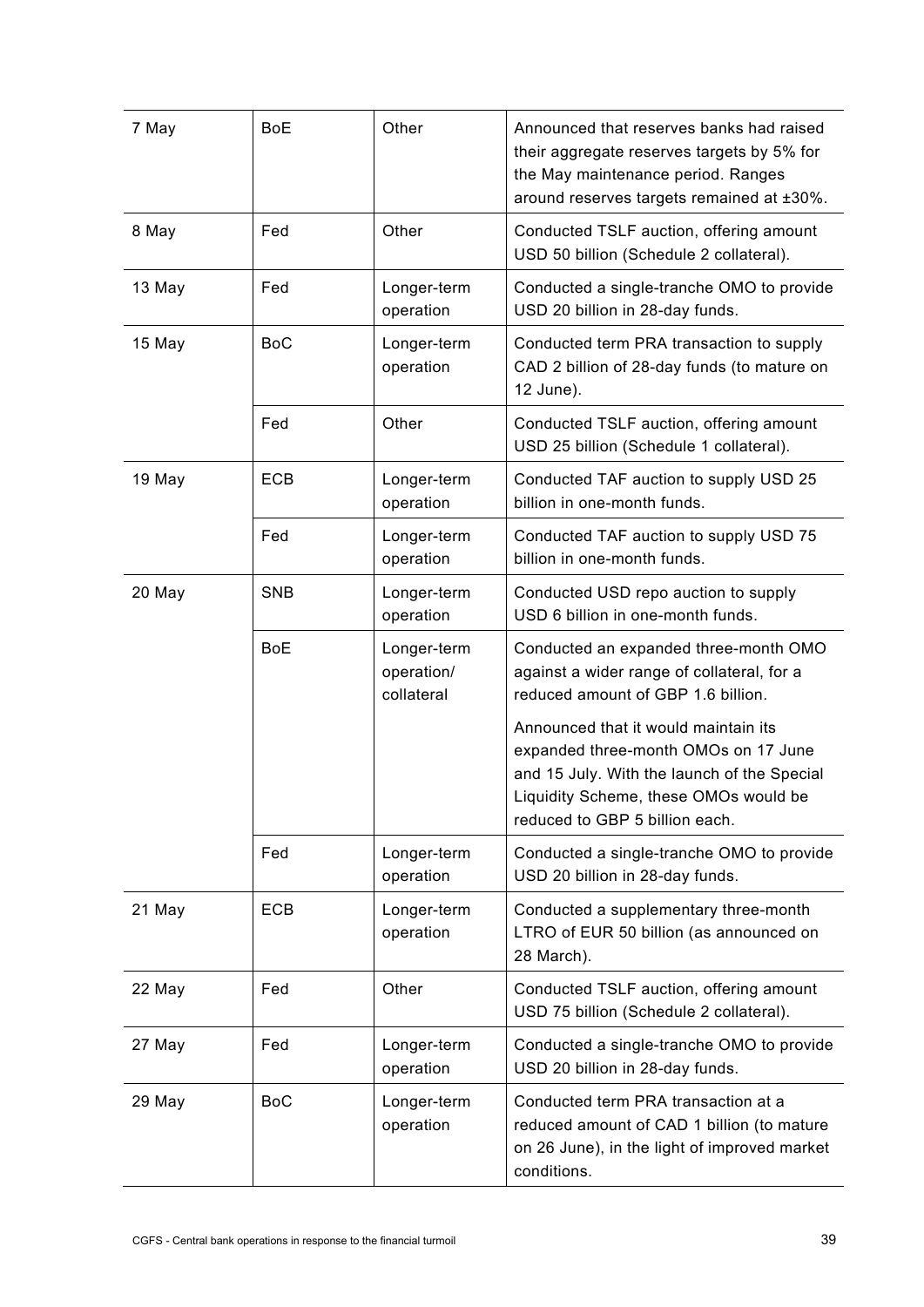| 29 May (cont.) | Fed        | Other                    | Conducted TSLF auction, offering amount<br>USD 25 billion (Schedule 1 collateral).                                                                                                                                                                       |
|----------------|------------|--------------------------|----------------------------------------------------------------------------------------------------------------------------------------------------------------------------------------------------------------------------------------------------------|
|                |            | Communication            | Announced that it would conduct TAF<br>auctions of USD 75 billion each on 2, 16<br>and 30 June.                                                                                                                                                          |
| 2 June         | <b>ECB</b> | Longer-term<br>operation | Conducted TAF auction to supply USD 25<br>billion in one-month funds.                                                                                                                                                                                    |
|                | Fed        | Longer-term<br>operation | Conducted TAF auction to supply USD 75<br>billion in one-month funds.                                                                                                                                                                                    |
| 3 June         | <b>SNB</b> | Longer-term<br>operation | Conducted USD repo auction to supply<br>USD 6 billion in one-month funds.                                                                                                                                                                                |
|                | Fed        | Longer-term<br>operation | Conducted a single-tranche OMO to provide<br>USD 20 billion in 28-day funds.                                                                                                                                                                             |
| 4 June         | <b>BoE</b> | Other                    | Announced that reserves banks had raised<br>their aggregate reserves targets by 6% for<br>the June maintenance period. Ranges<br>around reserves targets remained at ±30%.                                                                               |
| 5 June         | Fed        | Other                    | Conducted TSLF auction, offering amount<br>USD 50 billion (Schedule 2 collateral).                                                                                                                                                                       |
| 9 June         | <b>ECB</b> | Communication            | Announced that it "continues to closely<br>monitor liquidity conditions and notes some<br>tensions in money market rates for<br>maturities over the end-of-semester []<br>remains ready, if needed, to smooth<br>conditions around the end-of-semester". |
| 10 June        | Fed        | Longer-term<br>operation | Conducted a single-tranche OMO to provide<br>USD 20 billion in 28-day funds.                                                                                                                                                                             |
| 11 June        | <b>ECB</b> | Longer-term<br>operation | Conducted a supplementary three-month<br>LTRO of EUR 50 billion (as announced on<br>28 March).                                                                                                                                                           |
| 12 June        | <b>BoC</b> | Longer-term<br>operation | Conducted term PRA transaction at a<br>reduced amount of CAD 1 billion (to mature<br>on 10 July), in the light of improved market<br>conditions.                                                                                                         |
|                | Fed        | Other                    | Conducted TSLF auction, offering amount<br>USD 25 billion (Schedule 1 collateral).                                                                                                                                                                       |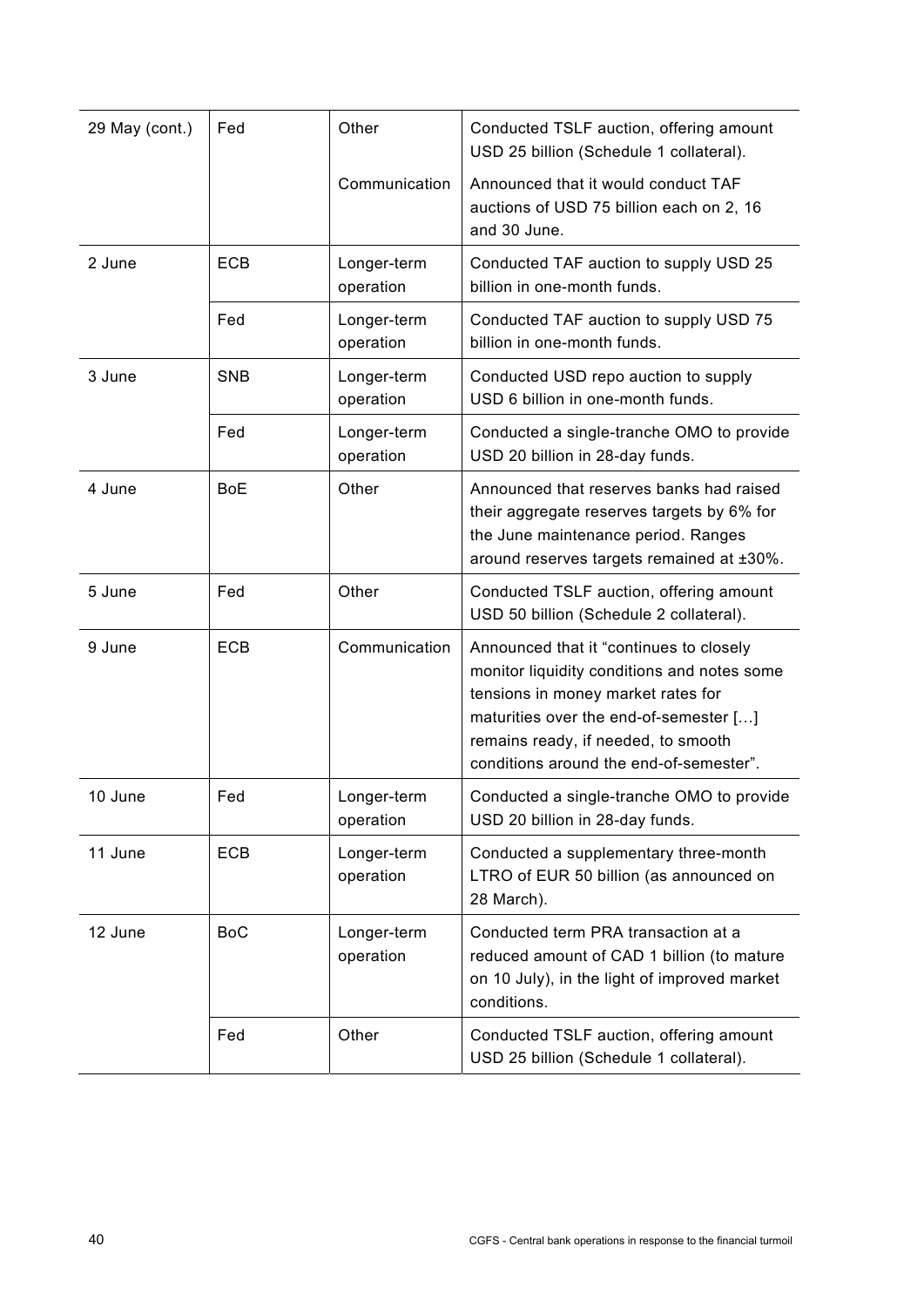#### **Annex 2**

# **Mandate of the Study Group on Central Bank Instruments**

Recent, indeed still ongoing, financial turbulence has exposed the vulnerability of the global financial system to shocks to market and funding liquidity. In particular, the persistent lack of liquidity in interbank money markets has surprised observers. One key aspect of understanding the recent turmoil is whether and how central banks tried to address this development, what their objectives were, how their responses were shaped by practice and by various (eg legal) constraints and whether their actions were effective.

The CGFS, in line with its mandate to support central banks in the fulfilment of their responsibilities for monetary and financial stability, will review this particular aspect of recent events, in cooperation with the Markets Committee. The study will address five main questions, which could also correspond to the chapters of the Group's report.

- Facts: What factors led to the evaporation of liquidity, particularly in overnight and term interbank money markets? How did developments in commercial paper and swap markets affect interbank money markets? What problems for the financial system did this phenomenon cause or exacerbate? Why were money markets in some countries affected more than in others? Which specific market developments or signals triggered specific central bank actions?
- Central bank actions: How did central banks address these developments in terms of open market operations, discount window or standing facility credit and the monetary policy implementation framework in general (eg minimum reserves)? How damaging was the stigmatisation of borrowing from standing facilities and how did central banks deal with it? How did the foreign currency funding needs of international banks influence central bank choices? Was there a risk of blurring the boundary between liquidity operations and monetary policy? What responsibility does the central bank have for the functioning of term money markets? Did variations across central banks in collateral eligibility reduce the effectiveness of central bank action?
- Central banks' communication and interaction with the markets: What was the role of communication with the general public, financial institutions and other central banks? How did central bank actions interact with market participants' behaviour? What additional information provided to, and collected from, markets was particularly useful?
- Results: In what way did central banks affect market conditions, especially in money and related markets (including FX swap markets, markets for interest rate derivatives priced against Libor, etc)? Was this what the central banks intended? To what extent were deviations from operational targets viewed as acceptable?
- Innovations: To what extent did central banks have to innovate their monetary policy implementation framework during the recent turbulence? How were the responses of central banks shaped by various constraints? Did they have sufficient tools at their disposal to accomplish their objectives? What else might be desirable?

The review would not touch on the more general issue of the causes and consequences of the market turbulence unless relevant to central bank decisions. Based on the discussion of these questions, the study could draw some tentative lessons.

A CGFS Study Group of central bankers overseeing monetary operations in the "largest" currency areas will prepare a preliminary report. All CGFS central banks will have the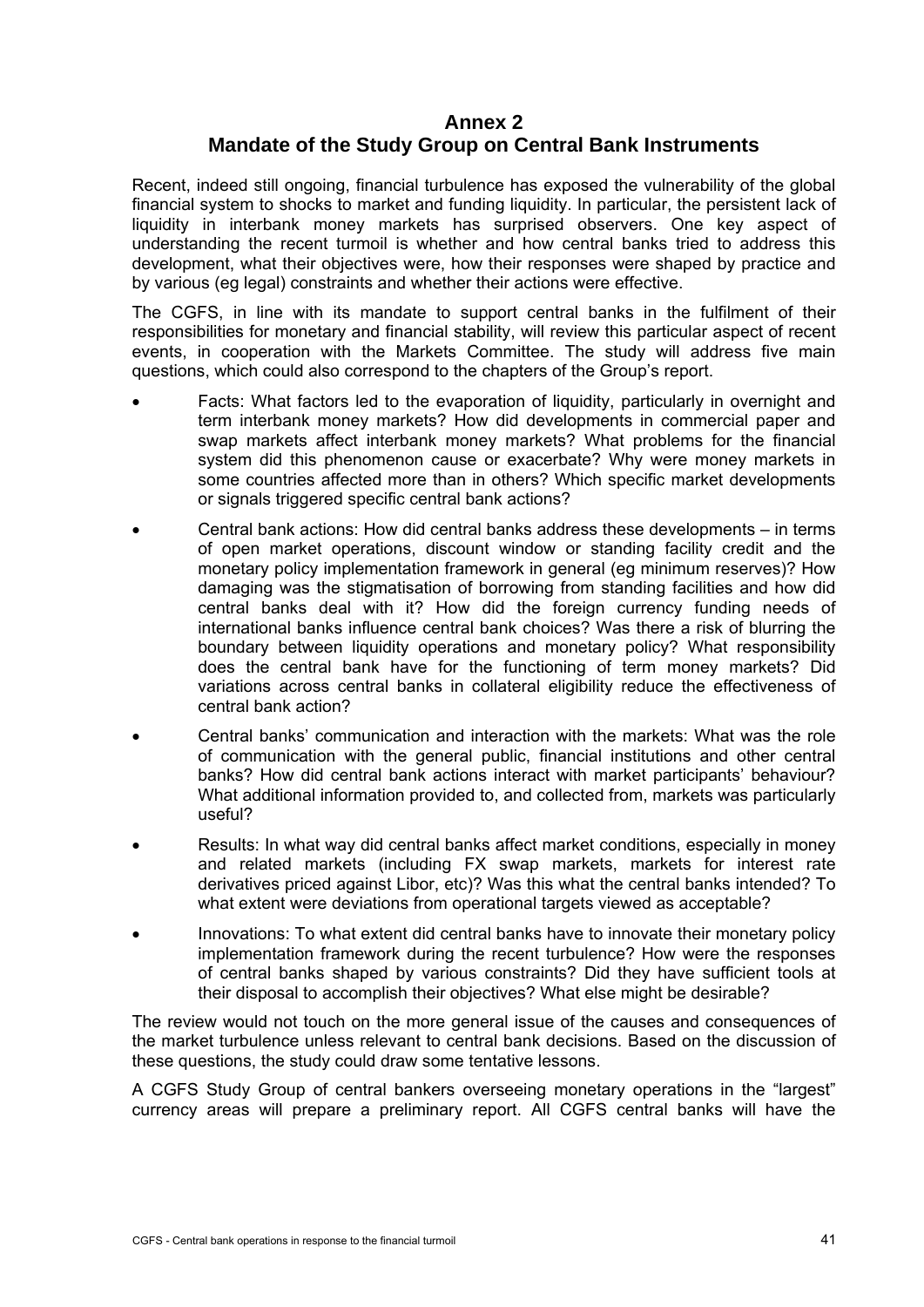opportunity to comment on the draft report at a meeting in mid-February. The Study Group will report back to the CGFS in March 2008.<sup>19</sup>

<sup>&</sup>lt;sup>19</sup> The Study Group will initially draw as much information as possible from existing material, eg written material, published or non-published, available in central banks as well as from the basic information on liquidity management collected by the Markets Committee.